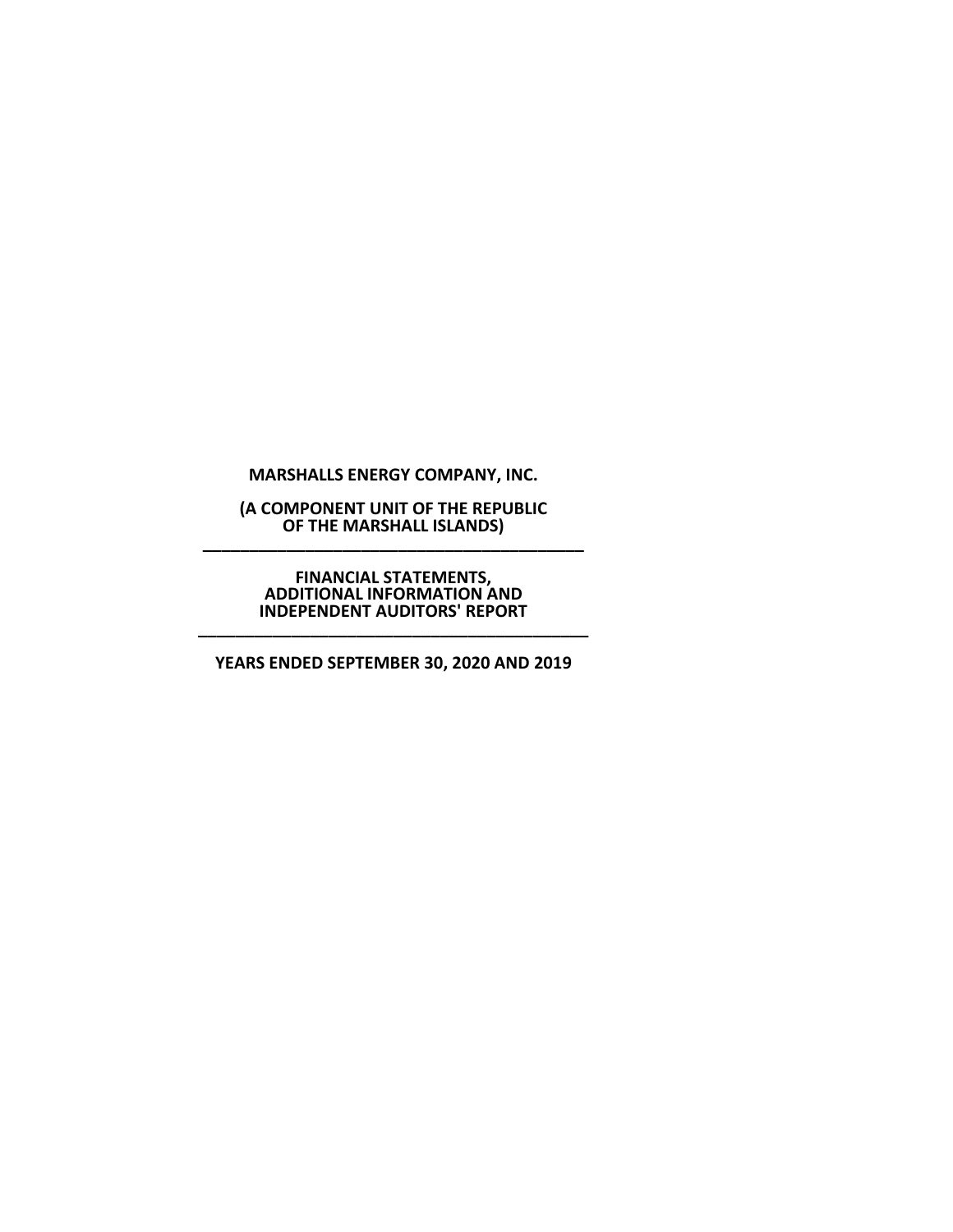# Years Ended September 30, 2020 and 2019 Table of Contents

|      |                                                                                                                                                                                                                                    | Page No. |
|------|------------------------------------------------------------------------------------------------------------------------------------------------------------------------------------------------------------------------------------|----------|
| I.   | <b>INDEPENDENT AUDITORS' REPORT</b>                                                                                                                                                                                                | 1        |
| ΙΙ.  | <b>MANAGEMENT'S DISCUSSION AND ANALYSIS</b>                                                                                                                                                                                        | 3        |
| III. | <b>FINANCIAL STATEMENTS:</b>                                                                                                                                                                                                       |          |
|      | <b>Statements of Net Position</b>                                                                                                                                                                                                  | 8        |
|      | Statements of Revenues, Expenses and Changes in Net Position                                                                                                                                                                       | 9        |
|      | <b>Statements of Cash Flows</b>                                                                                                                                                                                                    | 10       |
|      | Notes to Financial Statements                                                                                                                                                                                                      | 11       |
| IV.  | OTHER SUPPLEMENTARY INFORMATION:                                                                                                                                                                                                   |          |
|      | Schedule of Revenues, Expenses and Changes in Net Position by Division                                                                                                                                                             | 26       |
| V.   | INDEPENDENT AUDITORS' REPORT ON COMPLIANCE WITH<br><b>LAWS AND REGULATIONS</b>                                                                                                                                                     |          |
|      | Independent Auditors' Report on Internal Control Over Financial<br>Reporting and on Compliance and Other Matters Based on an<br>Audit of Financial Statements Performed in Accordance With<br><b>Government Auditing Standards</b> | 27       |
|      | Schedule of Findings and Responses                                                                                                                                                                                                 | 29       |
|      | Unresolved Prior Year Findings                                                                                                                                                                                                     | 32       |
|      |                                                                                                                                                                                                                                    |          |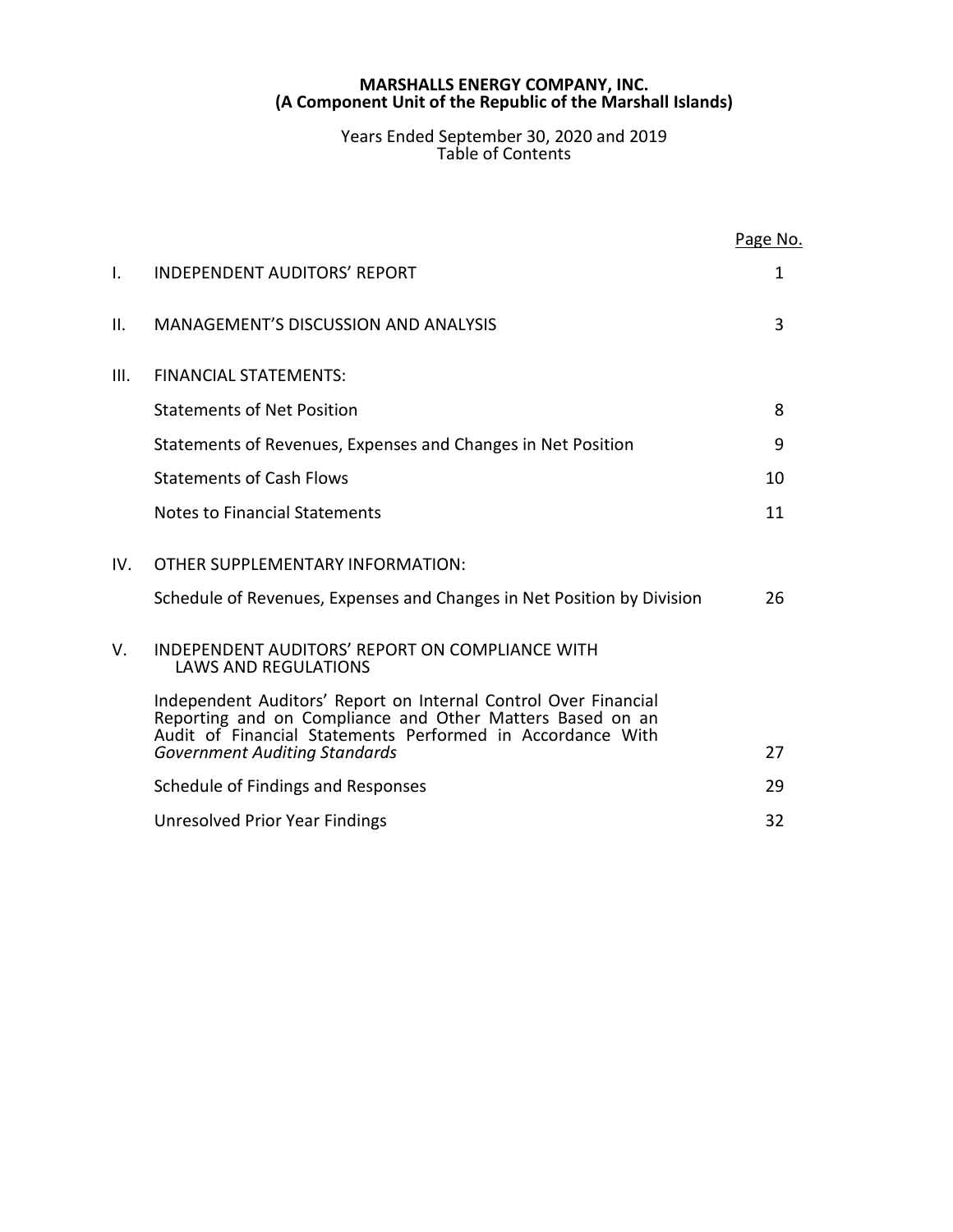# **Deloitte.**

Deloitte & Touche LLP 361 South Marine Corps Drive Tamuning, GU 96913-3973 USA

Tel: +1 (671) 646-3884 Fax: +1 (671) 649-4265

www.deloitte.com

# **INDEPENDENT AUDITORS' REPORT**

Board of Directors Marshalls Energy Company, Inc.:

# **Report on the Financial Statements**

We have audited the accompanying financial statements of Marshalls Energy Company, Inc. (MEC), a component unit of the Republic of the Marshall Islands, which comprise the statements of net position as of September 30, 2020 and 2019, and the related statements of revenues, expenses and changes in net position and of cash flows for the years then ended, and the related notes to the financial statements.

# *Management's Responsibility for the Financial Statements*

Management is responsible for the preparation and fair presentation of these financial statements in accordance with accounting principles generally accepted in the United States of America; this includes the design, implementation, and maintenance of internal control relevant to the preparation and fair presentation of financial statements that are free from material misstatement, whether due to fraud or error.

# *Auditors' Responsibility*

Our responsibility is to express an opinion on these financial statements based on our audits. We conducted our audits in accordance with auditing standards generally accepted in the United States of America and the standards applicable to financial audits contained in *Government Auditing Standards,* issued by the Comptroller General of the United States. Those standards require that we plan and perform the audit to obtain reasonable assurance about whether the financial statements are free from material misstatement.

An audit involves performing procedures to obtain audit evidence about the amounts and disclosures in the financial statements. The procedures selected depend on the auditor's judgment, including the assessment of the risks of material misstatement of the financial statements, whether due to fraud or error. In making those risk assessments, the auditor considers internal control relevant to the entity's preparation and fair presentation of the financial statements in order to design audit procedures that are appropriate in the circumstances, but not for the purpose of expressing an opinion on the effectiveness of the entity's internal control. Accordingly, we express no such opinion. An audit also includes evaluating the appropriateness of accounting policies used and the reasonableness of significant accounting estimates made by management, as well as evaluating the overall presentation of the financial statements.

We believe that the audit evidence we have obtained is sufficient and appropriate to provide a basis for our audit opinion.

# *Opinion*

In our opinion, the financial statements referred to above present fairly, in all material respects, the financial position of Marshalls Energy Company, Inc. as of September 30, 2020 and 2019, and the results of its operations and its cash flows for the years then ended in accordance with accounting principles generally accepted in the United States of America.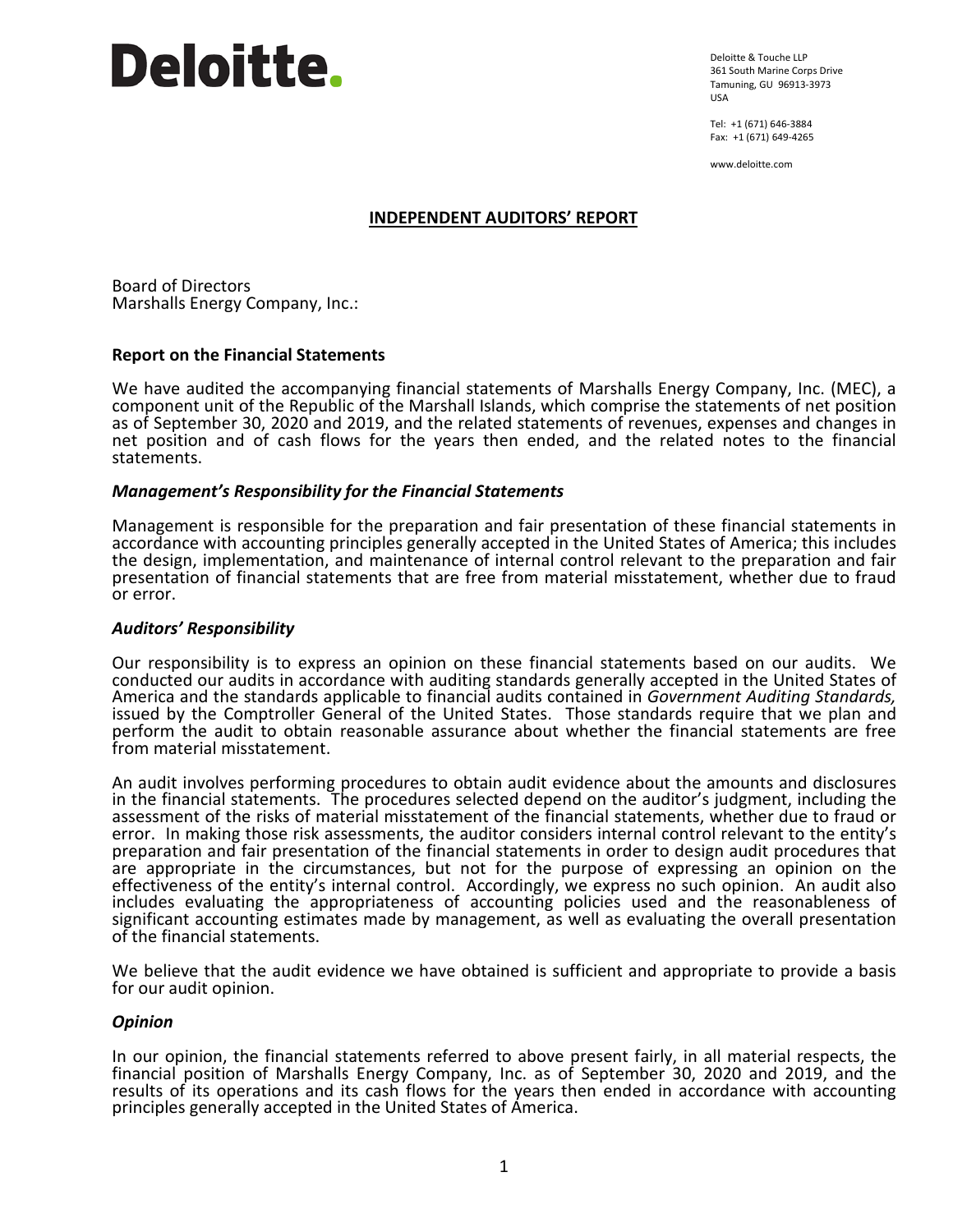# **Deloitte.**

# *Emphasis of Matter*

*COVID-19* 

As discussed in Note 12 to the financial statements, MEC has determined that the COVID-19 pandemic may negatively impact its business, results of operations and net position. MEC is unable to reasonably estimate its ultimate financial impact. Our opinion is not modified with respect to this matter.

# *Other Matters*

# *Required Supplementary Information*

Accounting principles generally accepted in the United States of America require that the Management's Discussion and Analysis on pages 3 to 7 be presented to supplement the financial statements. Such information, although not a part of the financial statements, is required by the Governmental Accounting Standards Board who considers it to be an essential part of financial reporting for placing the financial statements in an appropriate operational, economic, or historical context. We have applied certain limited procedures to the required supplementary information in accordance with auditing standards generally accepted in the United States of America, which consisted of inquiries of management about the methods of preparing the information and comparing the information for consistency with management's responses to our inquiries, the financial statements, and other knowledge we obtained during our audit of the financial statements. We do not express an opinion or provide any assurance on the information because the limited procedures do not provide us with sufficient evidence to express an opinion or provide any assurance.

# *Other Supplementary Information*

Our audits were conducted for the purpose of forming an opinion on the financial statements as a whole. The Other Supplementary Information listed in the accompanying table of contents is The Other Supplementary Information listed in the accompanying table of contents is presented for purposes of additional analysis and is not a required part of the financial statements. The Other Supplementary Information is the responsibility of MEC's management and was derived from and relates directly to the underlying accounting and other records used to prepare the financial statements. Such information has been subjected to the auditing procedures applied in the audit of the financial statements and certain additional procedures, including comparing and reconciling such information directly to the underlying accounting and other records used to prepare the financial statements or to the financial statements themselves, and other additional procedures in accordance with auditing standards generally accepted in the United States of America. In our opinion, the Other Supplementary Information is fairly stated, in all material respects, in relation to the financial statements as a whole.

# **Other Reporting Required by** *Government Auditing Standards*

In accordance with *Government Auditing Standards*, we have also issued our report dated November 2, 2021, on our consideration of MEC's internal control over financial reporting and on our tests of its compliance with certain provisions of laws, regulations, contracts, and grant agreements and other matters. The purpose of that report is solely to describe the scope of our testing of internal control over financial reporting and compliance and the results of that testing, and not to provide an opinion on the effectiveness of MEC's internal control over financial reporting or on compliance. That report is an integral part of an audit performed in accordance with *Government Auditing Standards* in considering MEC's internal control over financial reporting and compliance.

eloite Nachell

November 2, 2021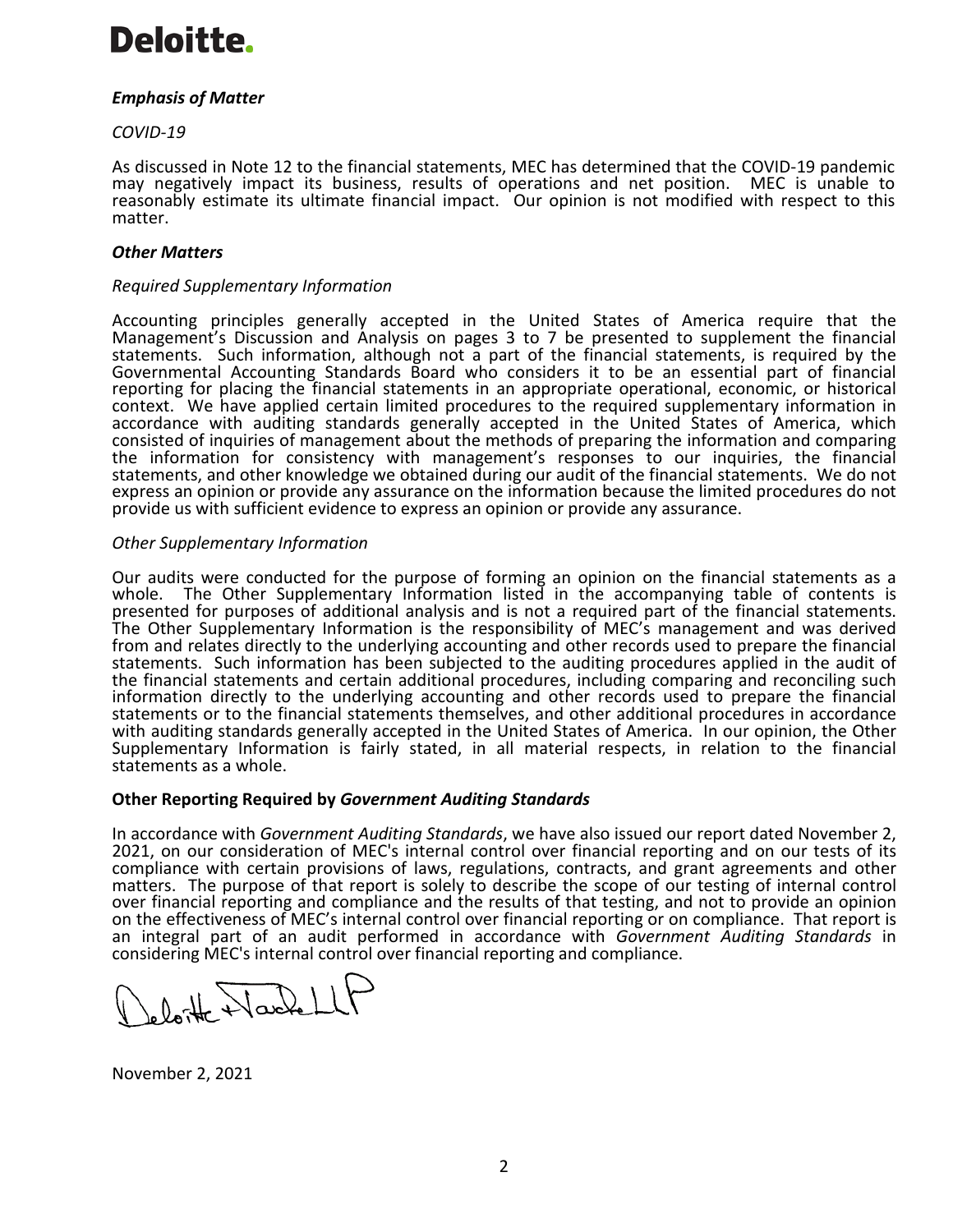Management's Discussion and Analysis Years Ended September 30, 2020 and 2019

Marshalls Energy Company, Inc. (MEC) herewith presents a discussion and analysis of the company's financial performance for the fiscal year ended 30th September, 2020. It is to be read in conjunction with the financial statements following this section.

# **FINANCIAL HIGHLIGHTS**

MEC's net position increased by \$11.5 million in fiscal year 2020 compared to an increase of \$0.5 million in fiscal year 2019. In 2020, total net utility operating revenues were \$19.1 million, a slight increase of \$0.7 million from \$18.4 million net utility operating revenues in fiscal year 2019. Total utility operating expenses were \$17 million and \$19.3 million in fiscal years 2020 and 2019, respectively. The decrease of \$2.3 million or 12% is mainly due to the net impact of a decrease in cost of fuel, cost of power and depreciation expense of \$1.8 million (or 18%), \$1 million (or 23%) and \$0.5 million (or 35%), respectively, offset by an increase in administrative and general expense and distribution operation expense of \$0.7 million (or 31%) and \$0.3 million (or 21%), respectively. The decrease in cost of fuel relates to a decrease in global fuel prices experienced during fiscal year 2020 compared to fiscal year 2019. Average fuel price for fiscal year 2020 decreased by 18% compared to fiscal year 2019. Cost of fuel continues to be a significant component of generation operating costs and represents 49% and 53% of total operating costs in fiscal years 2020 and 2019, respectively.

Total operating revenues from nonutility operations, fuel sales being the major component, were \$12.6 million and \$16.3 million in fiscal years 2020 and 2019, respectively. This is a decrease of \$3.7 million (or 23%), which relates mostly to a decrease in global fuel prices and a decrease in gallons sold. Provision for doubtful accounts expense were for fuel sales and were charged against operating revenues in the amounts of \$1.7 million and \$2.5 million for fiscal years 2020 and 2019, respectively. The provision for doubtful accounts expense relates to one customer. Total nonutility operating expense decreased by \$4.3 million (or 25%), from \$16.9 million in fiscal year 2019 to \$12.6 million in fiscal year 2020 and is in line with the decrease in global fuel prices in fiscal year 2020 compared to fiscal year 2019.

MEC received operational subsidies from RepMar in the amount of \$1.9 million in fiscal year 2020 compared to \$2 million in fiscal year 2019. The bulk of the operational subsidies pertains to grant funding in the amount of \$1.5 million (for each fiscal year) from the  $11<sup>th</sup>$  European Development Fund (EDF11) under the ACP-EU Partnership Agreement. This grant was received as budget support to MEC and was used to support reform initiatives set out in the report published under the ADB Technical Assistance (TA) for Capacity Building and Sector Reform for Renewable Investments in the Pacific. The remaining operational subsidies received of \$0.4 million and \$0.5 million in fiscal years 2020 and 2019, respectively, represented cost recovery support for the operations of the Wotje and Jaluit power plants. No subsidies were received to support fund the gap in solar tariff for maintenance services towards solar unit in the outer islands.

MEC also received \$2.1 million in fiscal year 2020 from the Government of Japan under a Non-Project Grant Aid for fuel support.

#### **FINANCIAL ANALYSIS OF MEC**

The Statement of Net Position and the Statement of Revenues, Expenses and Changes in Net Position provide an indication of MEC's financial condition. MEC's net position reflects the difference between total assets and total liabilities. An increase in net position over time normally indicates an improvement in financial condition. As illustrated in the figures below, MEC's net position increased by<br>\$11.5 million in fiscal year 2020 compared to an increase of \$0.5 million in fiscal year 2019.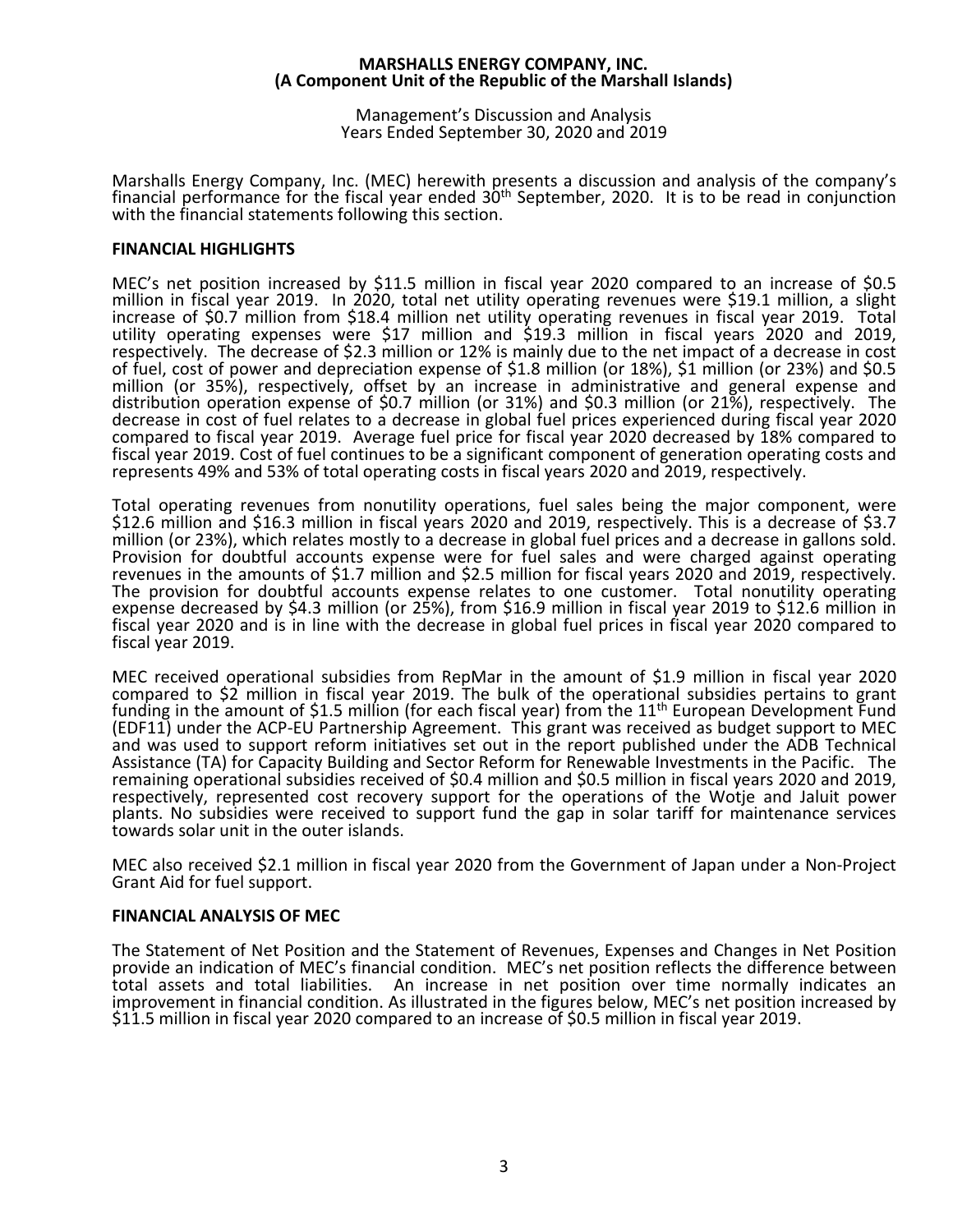Management's Discussion and Analysis Years Ended September 30, 2020 and 2019

#### **FINANCIAL ANALYSIS OF MEC, CONTINUED**

#### Statements of Net Position

A summary of MEC's Statements of Net Position is presented below:

#### **Summary Statements of Net Position** As of September 30

|                                                                                                    |    | 2020                                 |    | 2019                                  |    | \$ Change<br>2020-2019                  | % Change<br>2020-2019              | 2018                                  |
|----------------------------------------------------------------------------------------------------|----|--------------------------------------|----|---------------------------------------|----|-----------------------------------------|------------------------------------|---------------------------------------|
| Assets:<br>Current and other assets<br>Capital assets                                              | Ś. | 23,531,792<br>11,300,905             | Ŝ. | 19,449,883<br>6,338,653               | Ŝ. | 4,081,909<br>4,962,252                  | 21.0%<br>78.3%                     | \$<br>21,532,051<br>7,199,765         |
| Total assets                                                                                       |    | 34,832,697                           |    | 25,788,536                            |    | 9,044,161                               | 35.1%                              | 28,731,816                            |
| Liabilities:<br><b>Current and other liabilities</b><br>Long-term debt<br><b>Total liabilities</b> |    | 9,863,089<br>5,850,336<br>15,713,425 |    | 11,738,213<br>6,428,742<br>18,166,955 |    | (1,875,124)<br>(578,406)<br>(2,453,530) | $(16.0)\%$<br>(9.0)%<br>$(13.5)\%$ | 13,583,990<br>8,006,332<br>21,590,322 |
| Net position:<br>Net investment in capital<br>assets<br>Restricted                                 |    | 11,300,905<br>358,453                |    | 6,125,040                             |    | 5,175,865<br>358,453                    | 84.5%                              | 5,843,850                             |
| Unrestricted                                                                                       |    | 7,459,914                            |    | 1,496,541                             |    | 5,963,373                               | 398.5%                             | 1,297,644                             |
| Total net position                                                                                 |    | 19,119,272                           |    | 7,621,581                             | s  | 11,497,691                              | 150.9%                             | 7,141,494                             |

Total assets increased by \$9 million (or 35%) from \$25.8 million in fiscal year 2019 to \$34.8 million in fiscal year 2020 and decreased by \$2.9 million (or 10%) from \$28.7 million in fiscal year 2018 to \$25.8 million in fiscal year 2019. Current and other assets increased in fiscal year 2020 by \$4.1 million (or 21%) while capital assets increased in fiscal year 2020 by \$5 million (or 78%). The increase in current and other assets mainly relates to an increase in cash holdings of \$5.2 million (or 182%) and prepayments and deposits of \$1 million (or 199%) offset by a decrease in net accounts receivable of \$1.2 million (or 22%) and fuel and supplies of \$1 million (or 13%). The increase in capital assets mainly relates to an increase in electric plant in service as a result of a Memorandum of Understanding signed<br>by RepMar for the transfer of ownership of RepMar assets maintained and operated by MEC to MEC. Total capital contributions amounted \$5.5 million, which represented capital assets of \$37.9 million net of accumulated depreciation of \$32.4 million.

Total liabilities decreased by \$2.5 million (or 14%) from \$18.2 million in fiscal year 2019 to \$15.7 million in fiscal year 2020 and decreased by \$3.4 million (or 16%) from \$21.6 million in fiscal year 2018 to \$18.2 million in fiscal year 2019. Current and other liabilities decreased in fiscal year 2020 by \$1.9 million (or 16%) while long-term debt decreased in fiscal year 2020 by \$0.6 million (or 9%). The decrease in current and other liabilities mainly relates to a decrease in accounts payable of \$2.8 million (or 62%) offset by an increase in counterpart funding of \$1 million relative to a Government of Japan Grant in Aid for fuel purchases. The decrease in long-term debt of \$0.6 million (or 9%) relates to fiscal year 2020 annual debt service payments on RUS and ADB debt.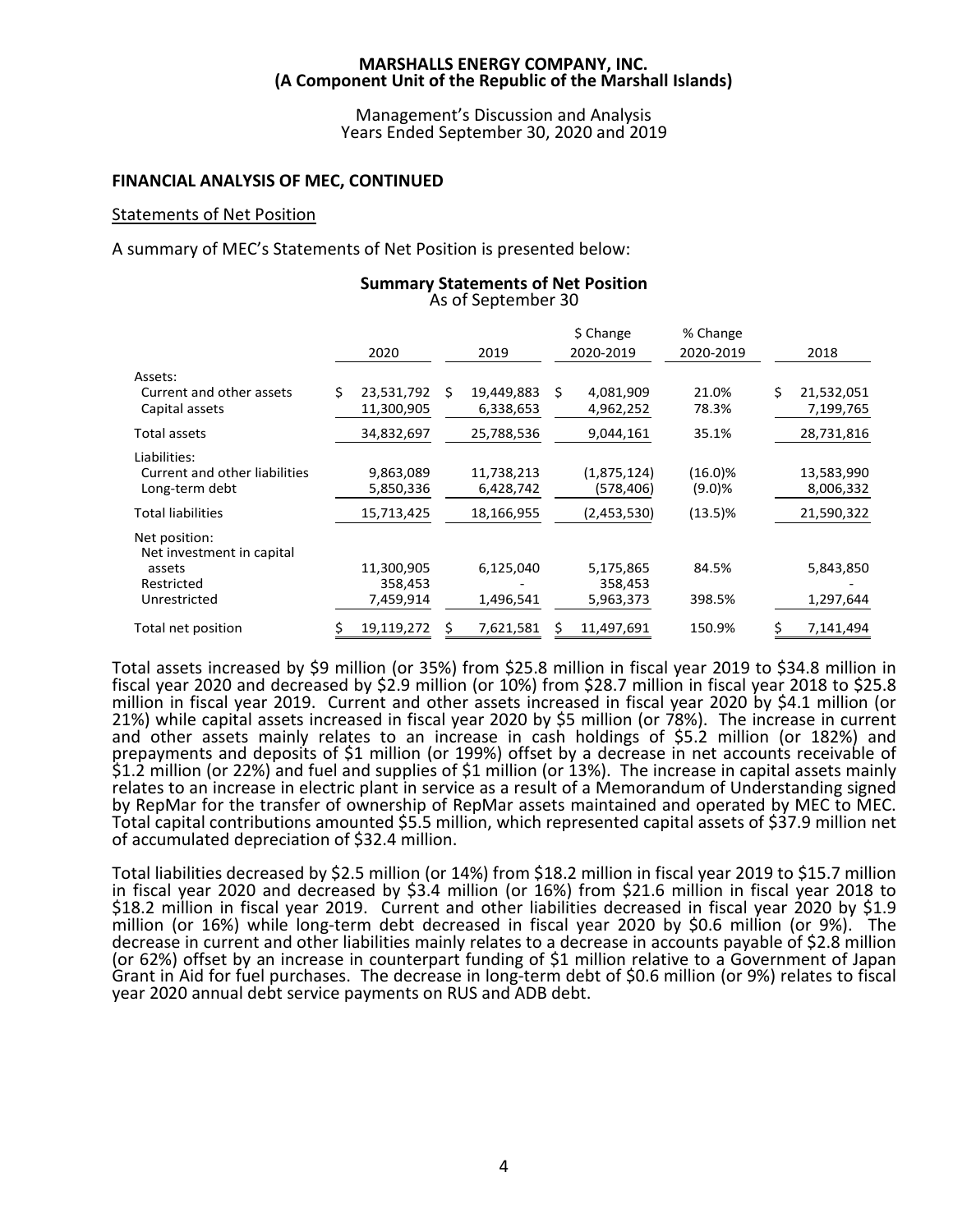Management's Discussion and Analysis Years Ended September 30, 2020 and 2019

#### **FINANCIAL ANALYSIS OF MEC, CONTINUED**

#### Statements of Revenues, Expenses and Changes in Net Position

The net position increased by \$11.5 million from a net position of \$7.6 million in fiscal year 2019 to \$19.1 million in fiscal year 2020. A summary of MEC's Statements of Revenues, Expenses, and Changes in Net Position is presented below:

|                                                                            |    | 2020                                |    | 2019                             |   | \$ Change<br>2020-2019                           | % Change<br>2020-2019          |    | 2018                     |
|----------------------------------------------------------------------------|----|-------------------------------------|----|----------------------------------|---|--------------------------------------------------|--------------------------------|----|--------------------------|
| Operating revenues:<br>Utility revenues<br>Nonutility revenues             | S  | 19,119,166<br>12,640,353            | S  | 18,454,203<br>16,313,432         | S | 664,963<br>(3,673,079)                           | 3.6%<br>$(22.5)\%$             | S  | 18,317,571<br>16,023,676 |
| Total operating revenues                                                   |    | 31,759,519                          |    | 34,767,635                       |   | (3,008,116)                                      | (8.7)%                         |    | 34,341,247               |
| Operating expenses:<br>Utility expenses<br>Nonutility expenses             |    | 17,058,578<br>12,645,273            |    | 19,324,068<br>16,915,826         |   | (2,265,490)<br>(4, 270, 553)                     | $(11.7)\%$<br>(25.2)%          |    | 18,440,541<br>16,076,545 |
| Total operating expenses                                                   |    | 29,703,851                          |    | 36,239,894                       |   | (6, 536, 043)                                    | $(18.0)\%$                     |    | 34,517,086               |
| Operating profit (loss)                                                    |    | 2,055,668                           |    | (1,472,259)                      |   | 3,527,927                                        | $(239.6)\%$                    |    | (175, 839)               |
| Nonoperating revenues:<br>RMI subsidies<br>Japan Grant Aid<br>Other grants |    | 1,932,372<br>2,100,611<br>4,032,983 |    | 2,016,514<br>90,435<br>2,106,949 |   | (84, 142)<br>2,100,611<br>(90, 435)<br>1,926,034 | (4.2)%<br>$(100.0)\%$<br>91.4% |    | 1,169,925<br>1,169,925   |
| Nonoperating expenses:                                                     |    |                                     |    |                                  |   |                                                  |                                |    |                          |
| Interest expense                                                           |    | 103,685                             |    | 154,603                          |   | (50, 918)                                        | (32.9)%                        |    | 224,810                  |
|                                                                            |    | 5,984,966                           |    | 480,087                          |   | 5,504,879                                        |                                |    | 769,276                  |
| Capital contributions                                                      |    | 5,512,725                           |    |                                  |   | 5,512,725                                        | 100.0%                         |    |                          |
| Change in net position                                                     | \$ | 11,497,691                          | \$ | 480,087                          | S | 11,017,604                                       | 2294.9%                        | \$ | 769,276                  |

#### **Summary Statements of Revenues, Expenses and Changes in Net Position** Years Ended September 30

The Statements of Revenue, Expenses and Changes in Net Position identify the various revenue and expense items that contributed to the change in net position. Total operating earnings for fiscal year 2020 were \$2 million, and which were primarily attributable to utility operations. Total operating earnings for fiscal year 2020 increased by \$3.5 million (or 240%) compared to an operating loss of \$1.5 million for fiscal year 2019.

Total operating revenues decreased in fiscal year 2020 by \$3 million (or 9%) to a total of \$31.8 million compared to \$34.8 million in fiscal year 2019. Utility revenues increased by \$0.7 million (or 4%) from \$18.4 million increase in cash power sales compared to 2019. Nonutility revenues primarily relate to diesel fuel sales. Nonutility revenues decreased by \$3.7 million (or 23%) from \$16.3 million in fiscal year 2019 to<br>\$12.6 million in fiscal year 2020. The decrease mainly relates to a decrease in the selling price as a result of a reduction in global fuel prices in 2020. Total operating expenses decreased in fiscal year 2020 by \$6.5 million (or 18%) to a total of \$29.7 million compared to \$36.2 million in fiscal year 2019.<br>Utility expenses decreased by \$2.3 million (or 12%) from \$19.3 million in fiscal year 2019 to \$17.1 million in fiscal year 2020 while nonutility expenses decreased by \$4.3 million (or 25%) from \$16.9 million in fiscal year 2019 to \$12.6 million in fiscal year 2020. The decrease in both categories relates to a decrease in global fuel prices in fiscal year 2020.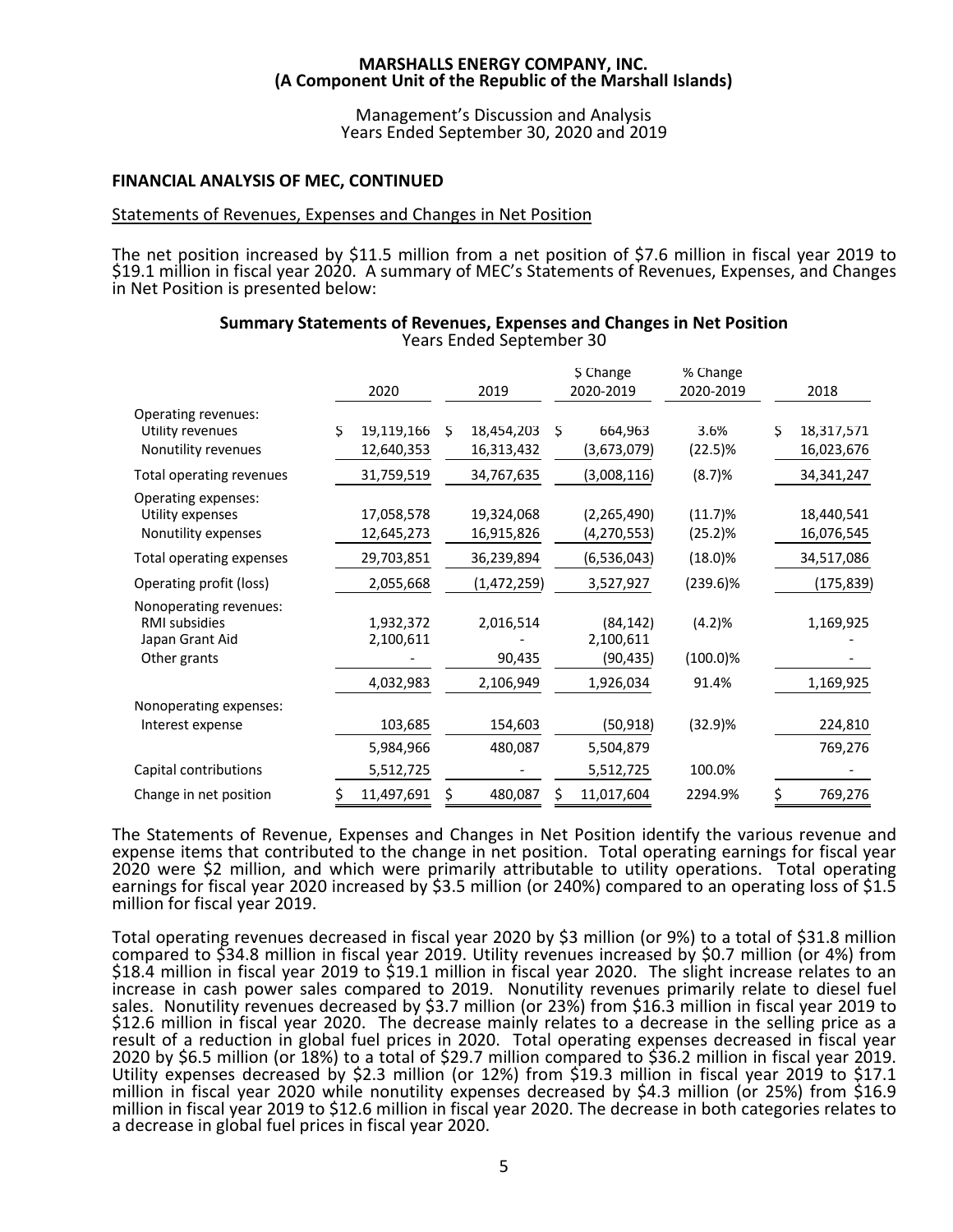Management's Discussion and Analysis Years Ended September 30, 2020 and 2019

# **FINANCIAL ANALYSIS OF MEC, CONTINUED**

The graphic below shows the major components of the Statement of Revenue and Expenses trend for the past five years:



# **CAPITAL ASSETS AND DEBT**

Net capital assets increased by \$5 million or 78% from \$6.3 million in fiscal year 2019 to \$11.3 million in fiscal year 2020. The increase is due primarily to the transfer of Majuro public power distribution service assets from RepMar to MEC in January 2020. A summary of MEC's capital assets at September 30, 2020 compared with 2019 and 2018 is presented below:

|                                                   | <b>Summary Schedule of Capital Assets</b><br>As of September 30 |                                       |   |                            |   |                                      |                       |   |                              |
|---------------------------------------------------|-----------------------------------------------------------------|---------------------------------------|---|----------------------------|---|--------------------------------------|-----------------------|---|------------------------------|
|                                                   |                                                                 | 2020                                  |   | 2019                       |   | \$ Change<br>2020-2019               | % Change<br>2020-2019 |   | 2018                         |
| Utility plant:                                    |                                                                 |                                       |   |                            |   |                                      |                       |   |                              |
| Power plant engines<br>Tank farm<br>Distribution  | S                                                               | 23,314,238<br>23,900,000<br>3,316,665 | S | 20,090,438                 | S | 3,223,800<br>23,900,000<br>3,316,665 | 16.0%                 | S | 20,090,438                   |
| Solar power systems<br>Other<br>Nonutility plant: |                                                                 | 8,564,830<br>8,606,505                |   | 1,110,417<br>8,313,478     |   | 7,454,413<br>293,027                 | 671.3%<br>3.5%        |   | 1,110,417<br>8,378,257       |
| LPG terminal                                      |                                                                 | 209,994                               |   | 181,862                    |   | 28,132                               | 15.5%                 |   | 181,862                      |
| Accumulated depreciation                          |                                                                 | 67,912,232<br>(57,198,279)            |   | 29,696,195<br>(24,223,392) |   | 38,216,037<br>(32,974,887)           | 128.7%<br>136.1%      |   | 29,760,974<br>(23, 217, 090) |
| <b>CWIP</b>                                       |                                                                 | 10,713,953<br>586,952                 |   | 5,472,803<br>865,850       |   | 5,241,150<br>(278, 898)              | 95.8%<br>$(32.2)\%$   |   | 6,543,884<br>655,881         |
|                                                   |                                                                 | 11,300,905                            | S | 6,338,653                  | S | 4,962,252                            | 78.3%                 |   | 7,199,765                    |

Please refer to note 5 of the accompanying financial statements for additional information regarding MEC's capital assets.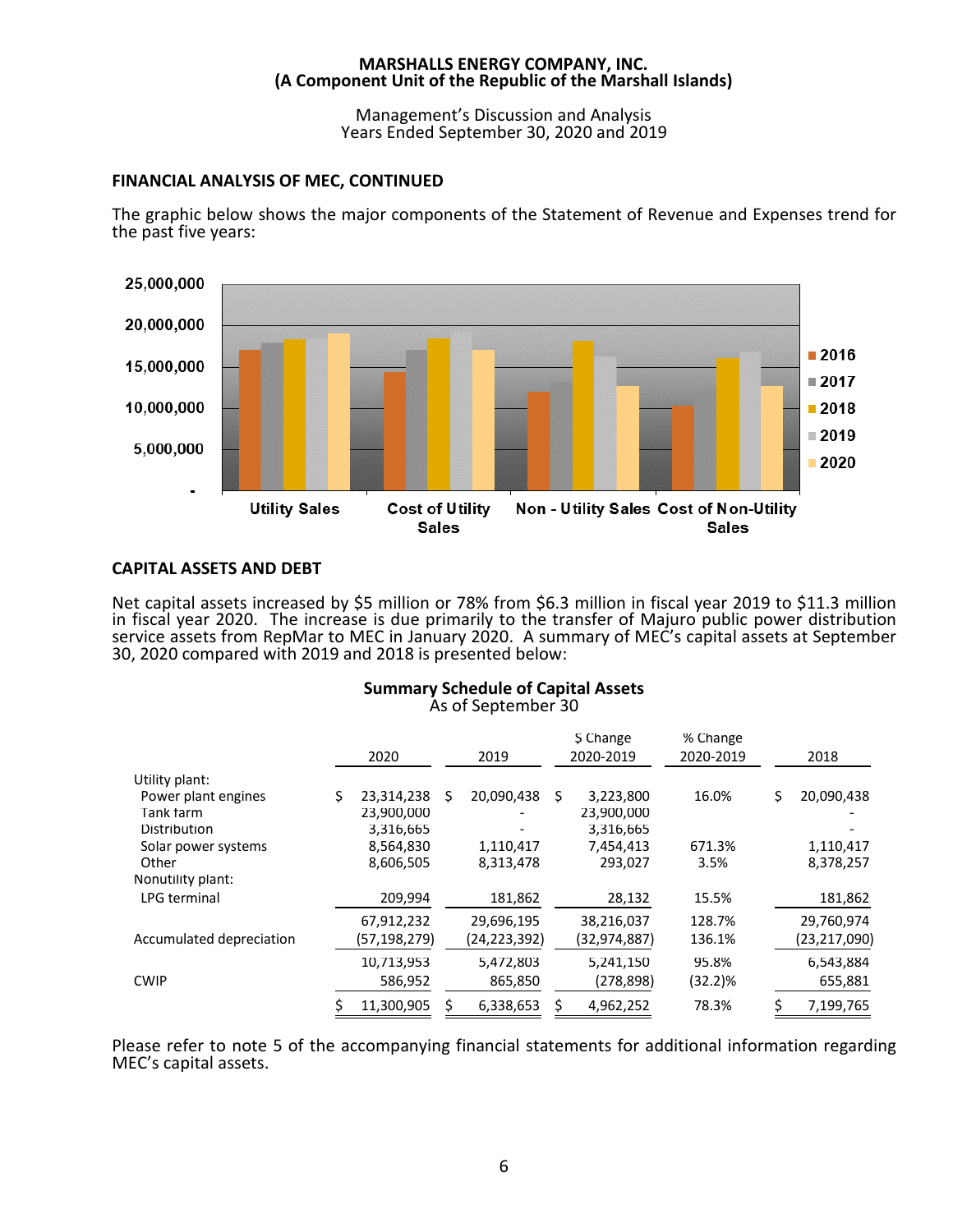#### Management's Discussion and Analysis Years Ended September 30, 2020 and 2019

# **CAPITAL ASSETS AND DEBT, CONTINUED**

A summary of MEC's long-term debt at September 30, 2020 compared with 2019 and 2018 is presented below:

#### **Summary Schedule of Long-term Debt** As of September 30

|                                |           |           | \$ Change  | % Change    |           |
|--------------------------------|-----------|-----------|------------|-------------|-----------|
|                                | 2020      | 2019      | 2020-2019  | 2020-2019   | 2018      |
| <b>Rural Utilities Service</b> |           | 213.612   | (213.612)  | $(100.0)\%$ | 1,355,915 |
| Asian Development Bank         | 5,850,336 | 6,215,130 | (364,794)  | (5.9)%      | 6,650,417 |
|                                | 5,850,336 | 6,428,742 | (578, 406) | (9.0)%      | 8,006,332 |

In 1997, MEC obtained a \$12.5 million loan from the Rural Utilities Service for the purpose of financing the construction of a new power plant. This loan was paid in full in fiscal year 2020. In 2010, MEC obtained a \$10 million loan from the Asian Development Bank (ADB) through RepMar for the purpose of paying off a bank loan. This loan matures in 2034. Please refer to note 6 of the accompanying financial statements for additional information regarding MEC's long-term debt.

# **MEC FOCUS IN THE COMING FISCAL YEAR**

MEC finalized its 3-year Business Plan (BP) in September 2020. The BP is a legal requirement under the State-Owned Enterprises Act, 2015. The BP outlines the key objectives and strategic actions for fiscal years 2021 to 2024. An important component of the key objectives is the implementation of recommendations set out in the ADB Technical Assistance Report for Capacity Building and Sector Reform for Renewable Energy Investments in the Pacific, dated November 2017. The BP will drive the operational and management strategies and is MEC's key focus over the next 3 years to achieving MEC's vision and enhancing the quality of life for the people of the RMI. The BP contains a total of 46 strategic actions, spread over 17 key objectives and covers 7 key areas.

The global emergence of the coronavirus disease 2019 (COVID-19) in FY2020 is having an extraordinary impact on Pacific Island economies, including the RMI, and across the globe. The RMI has been spared any confirmed cases of COVID-19 through community transmission and has taken strong proactive measures to protect the health of the nation. The structure of the RMI economy is heavily dependent upon the public sector as well as fisheries activities. With the advent of COVID-19, global oil prices have substantially dropped due to exceeding supply over demand. While the drop in global oil prices is considered to be temporary, MEC is expected to benefit from this through lower operating costs. MEC's fuel sales related to fisheries activities may see a decline; however, with the drop in global oil prices, we believe that MEC will be able to weather the current situation. MEC operations have been slightly impacted by COVID-19. The impact has been mostly in the area of delayed shipments or receipt of orders and the area of fuel sales where MEC has experienced both a decrease in fuel price and fuel sales demand. The drop in fuel demand in February 2020 was the result of zero incoming foreign vessels. We can all agree that COVID-19 and the RMI National Disaster Committee (NDC) 30-day quarantine versus 14 days has to do with the low demand (averaging 15K gallons per month) due to a reduction of incoming foreign vessels in FY2020. MEC had a 75K-100K gallon fuel demand from foreign vessels before the month of February. Hopefully, with the discontinuance of the RMI Health Travel Advisory and restrictions by the NDC and the opening of the RMI borders, we will see our business gain traction to normalcy.

# **ADDITIONAL INFORMATION**

This discussion and analysis is designed to provide MEC's customers and other stake holders with an overview of the company's operations and financial condition as at 30<sup>th</sup> September, 2020. Should the reader have questions regarding the information included in this report, or wish to request additional financial information, please contact the Marshalls Energy Company, Inc. Chief Executive Officer at P.O. Box 1439, Majuro, Marshall Islands, MH 96960.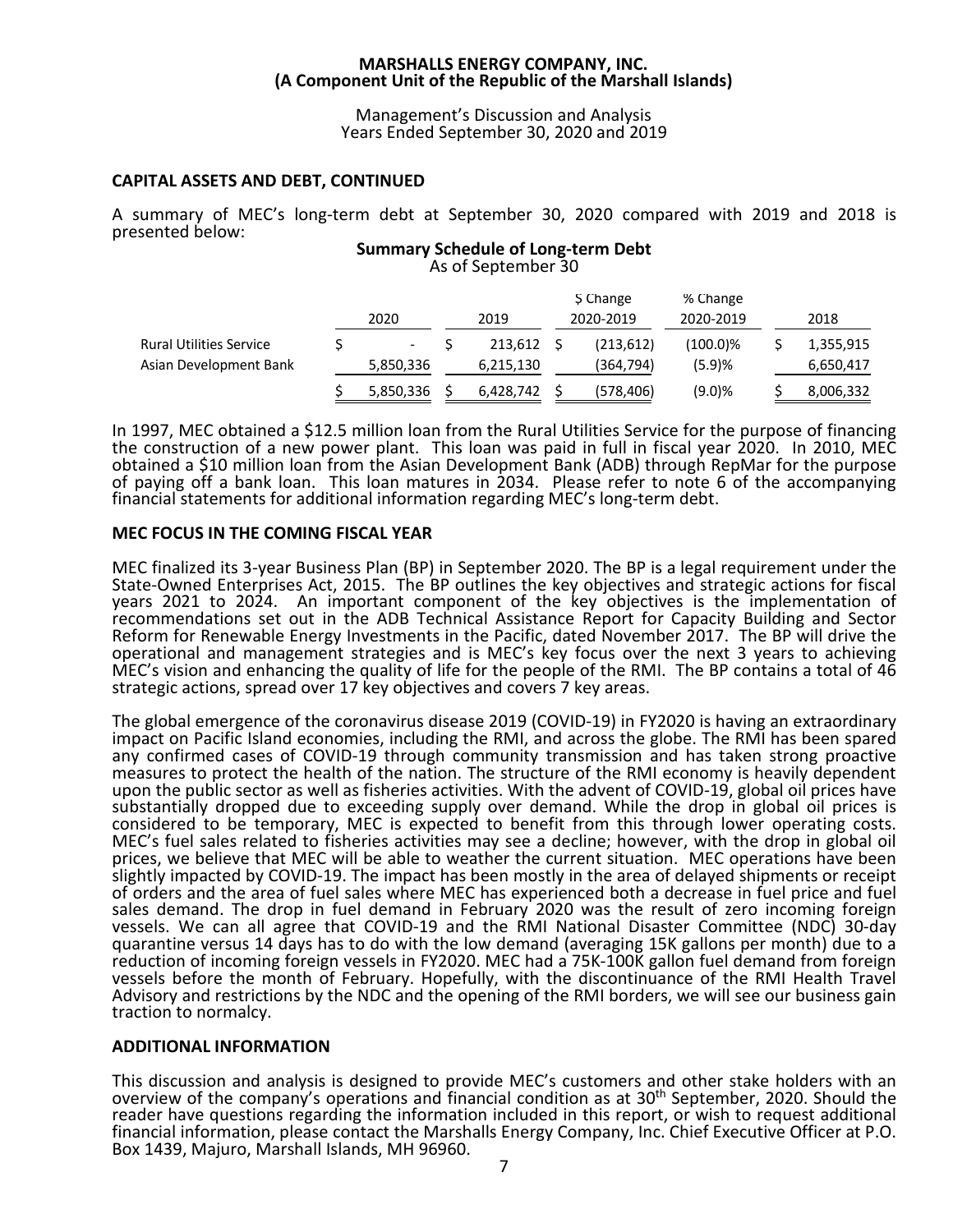#### Statements of Net Position September 30, 2020 and 2019

| <b>ASSETS</b><br>Utility plant:<br>\$<br>Electric plant in service<br>67,702,238 \$<br>29,514,333<br>Less accumulated depreciation and amortization<br>(57, 188, 630)<br>(24,041,530)<br>10,513,608<br>5,472,803<br>586,952<br>865,850<br>Construction work in progress<br>Net utility plant<br>11,100,560<br>6,338,653<br>Nonutility property<br>209,969<br>181,862<br>Less accumulated depreciation<br>(9,624)<br>(181,862)<br>200,345<br>Nonutility property, net<br>Total capital assets<br>11,300,905<br>6,338,653<br>Long-term replacement parts<br>1,058,941<br>967,885<br>Deposit on acquisition of capital assets<br>300,187<br>12,359,846<br>7,606,725<br>Total non-current assets<br>Current assets:<br>Cash<br>7,697,189<br>2,852,351<br>Restricted cash<br>358,453<br>Time certificates of deposit<br>2,998,764<br>2,944,977<br>Accounts receivables, net<br>5,329,696<br>4,142,757<br>Due from employees<br>15,823<br>Fuel and supplies<br>6,826,160<br>5,744,019<br>Deposit on acquisition of supplies<br>795,063<br>Prepayments<br>626,606<br>112,804<br>Security deposit<br>110,000<br>100,000<br>Total current assets<br>22,472,851<br>18,181,811<br>34,832,697 \$<br><b>Total assets</b><br>25,788,536<br><b>NET POSITION AND LIABILITIES</b><br>Net position:<br>\$<br>11,300,905 \$<br>6,125,040<br>Net investment in capital assets<br>358,453<br>Restricted<br>7,459,914<br>Unrestricted<br>1,496,541<br>19,119,272<br>7,621,581<br>Total net position<br>Commitments and contingencies<br>Noncurrent liabilities:<br>Long-term debt<br>5,508,272<br>5,878,156<br>Counterpart fund payable<br>999,389<br>Unearned fuel purchase incentive, net of current portion<br>1,470,497<br>Accrued leave, net of current portion<br>300,262<br>173,424<br><b>Total noncurrent liabilities</b><br>6,807,923<br>7,522,077<br>Current liabilities:<br>Current portion of long-term debt<br>342,064<br>550,586<br>Accounts payable - fuel<br>496,346<br>3,580,240<br>Accounts payable - other<br>727,264<br>467,038<br>Payable to affiliates<br>503,295<br>493,885<br>202,720<br><b>Accrued leave</b><br>269,553<br><b>Accrued taxes</b><br>1,955,570<br>1,976,190<br>Other accrued liabilities<br>96,521<br>236,090<br>Unearned fuel purchase incentive, current portion<br>183,812<br>3,033,593<br>2,369,708<br>Unearned revenue - power<br>Unearned revenue - fuel<br>1,481,296<br>584,609<br><b>Total current liabilities</b><br>8,905,502<br>10,644,878<br><b>Total liabilities</b><br>15,713,425<br>18,166,955<br>$34,832,697$ \$<br>25,788,536<br>Total net position and liabilities<br>See accompanying notes to financial statements. |  | 2020 | 2019 |
|----------------------------------------------------------------------------------------------------------------------------------------------------------------------------------------------------------------------------------------------------------------------------------------------------------------------------------------------------------------------------------------------------------------------------------------------------------------------------------------------------------------------------------------------------------------------------------------------------------------------------------------------------------------------------------------------------------------------------------------------------------------------------------------------------------------------------------------------------------------------------------------------------------------------------------------------------------------------------------------------------------------------------------------------------------------------------------------------------------------------------------------------------------------------------------------------------------------------------------------------------------------------------------------------------------------------------------------------------------------------------------------------------------------------------------------------------------------------------------------------------------------------------------------------------------------------------------------------------------------------------------------------------------------------------------------------------------------------------------------------------------------------------------------------------------------------------------------------------------------------------------------------------------------------------------------------------------------------------------------------------------------------------------------------------------------------------------------------------------------------------------------------------------------------------------------------------------------------------------------------------------------------------------------------------------------------------------------------------------------------------------------------------------------------------------------------------------------------------------------------------------------------------------------------------------------------------------------------------------------------------------------------------------|--|------|------|
|                                                                                                                                                                                                                                                                                                                                                                                                                                                                                                                                                                                                                                                                                                                                                                                                                                                                                                                                                                                                                                                                                                                                                                                                                                                                                                                                                                                                                                                                                                                                                                                                                                                                                                                                                                                                                                                                                                                                                                                                                                                                                                                                                                                                                                                                                                                                                                                                                                                                                                                                                                                                                                                          |  |      |      |
|                                                                                                                                                                                                                                                                                                                                                                                                                                                                                                                                                                                                                                                                                                                                                                                                                                                                                                                                                                                                                                                                                                                                                                                                                                                                                                                                                                                                                                                                                                                                                                                                                                                                                                                                                                                                                                                                                                                                                                                                                                                                                                                                                                                                                                                                                                                                                                                                                                                                                                                                                                                                                                                          |  |      |      |
|                                                                                                                                                                                                                                                                                                                                                                                                                                                                                                                                                                                                                                                                                                                                                                                                                                                                                                                                                                                                                                                                                                                                                                                                                                                                                                                                                                                                                                                                                                                                                                                                                                                                                                                                                                                                                                                                                                                                                                                                                                                                                                                                                                                                                                                                                                                                                                                                                                                                                                                                                                                                                                                          |  |      |      |
|                                                                                                                                                                                                                                                                                                                                                                                                                                                                                                                                                                                                                                                                                                                                                                                                                                                                                                                                                                                                                                                                                                                                                                                                                                                                                                                                                                                                                                                                                                                                                                                                                                                                                                                                                                                                                                                                                                                                                                                                                                                                                                                                                                                                                                                                                                                                                                                                                                                                                                                                                                                                                                                          |  |      |      |
|                                                                                                                                                                                                                                                                                                                                                                                                                                                                                                                                                                                                                                                                                                                                                                                                                                                                                                                                                                                                                                                                                                                                                                                                                                                                                                                                                                                                                                                                                                                                                                                                                                                                                                                                                                                                                                                                                                                                                                                                                                                                                                                                                                                                                                                                                                                                                                                                                                                                                                                                                                                                                                                          |  |      |      |
|                                                                                                                                                                                                                                                                                                                                                                                                                                                                                                                                                                                                                                                                                                                                                                                                                                                                                                                                                                                                                                                                                                                                                                                                                                                                                                                                                                                                                                                                                                                                                                                                                                                                                                                                                                                                                                                                                                                                                                                                                                                                                                                                                                                                                                                                                                                                                                                                                                                                                                                                                                                                                                                          |  |      |      |
|                                                                                                                                                                                                                                                                                                                                                                                                                                                                                                                                                                                                                                                                                                                                                                                                                                                                                                                                                                                                                                                                                                                                                                                                                                                                                                                                                                                                                                                                                                                                                                                                                                                                                                                                                                                                                                                                                                                                                                                                                                                                                                                                                                                                                                                                                                                                                                                                                                                                                                                                                                                                                                                          |  |      |      |
|                                                                                                                                                                                                                                                                                                                                                                                                                                                                                                                                                                                                                                                                                                                                                                                                                                                                                                                                                                                                                                                                                                                                                                                                                                                                                                                                                                                                                                                                                                                                                                                                                                                                                                                                                                                                                                                                                                                                                                                                                                                                                                                                                                                                                                                                                                                                                                                                                                                                                                                                                                                                                                                          |  |      |      |
|                                                                                                                                                                                                                                                                                                                                                                                                                                                                                                                                                                                                                                                                                                                                                                                                                                                                                                                                                                                                                                                                                                                                                                                                                                                                                                                                                                                                                                                                                                                                                                                                                                                                                                                                                                                                                                                                                                                                                                                                                                                                                                                                                                                                                                                                                                                                                                                                                                                                                                                                                                                                                                                          |  |      |      |
|                                                                                                                                                                                                                                                                                                                                                                                                                                                                                                                                                                                                                                                                                                                                                                                                                                                                                                                                                                                                                                                                                                                                                                                                                                                                                                                                                                                                                                                                                                                                                                                                                                                                                                                                                                                                                                                                                                                                                                                                                                                                                                                                                                                                                                                                                                                                                                                                                                                                                                                                                                                                                                                          |  |      |      |
|                                                                                                                                                                                                                                                                                                                                                                                                                                                                                                                                                                                                                                                                                                                                                                                                                                                                                                                                                                                                                                                                                                                                                                                                                                                                                                                                                                                                                                                                                                                                                                                                                                                                                                                                                                                                                                                                                                                                                                                                                                                                                                                                                                                                                                                                                                                                                                                                                                                                                                                                                                                                                                                          |  |      |      |
|                                                                                                                                                                                                                                                                                                                                                                                                                                                                                                                                                                                                                                                                                                                                                                                                                                                                                                                                                                                                                                                                                                                                                                                                                                                                                                                                                                                                                                                                                                                                                                                                                                                                                                                                                                                                                                                                                                                                                                                                                                                                                                                                                                                                                                                                                                                                                                                                                                                                                                                                                                                                                                                          |  |      |      |
|                                                                                                                                                                                                                                                                                                                                                                                                                                                                                                                                                                                                                                                                                                                                                                                                                                                                                                                                                                                                                                                                                                                                                                                                                                                                                                                                                                                                                                                                                                                                                                                                                                                                                                                                                                                                                                                                                                                                                                                                                                                                                                                                                                                                                                                                                                                                                                                                                                                                                                                                                                                                                                                          |  |      |      |
|                                                                                                                                                                                                                                                                                                                                                                                                                                                                                                                                                                                                                                                                                                                                                                                                                                                                                                                                                                                                                                                                                                                                                                                                                                                                                                                                                                                                                                                                                                                                                                                                                                                                                                                                                                                                                                                                                                                                                                                                                                                                                                                                                                                                                                                                                                                                                                                                                                                                                                                                                                                                                                                          |  |      |      |
|                                                                                                                                                                                                                                                                                                                                                                                                                                                                                                                                                                                                                                                                                                                                                                                                                                                                                                                                                                                                                                                                                                                                                                                                                                                                                                                                                                                                                                                                                                                                                                                                                                                                                                                                                                                                                                                                                                                                                                                                                                                                                                                                                                                                                                                                                                                                                                                                                                                                                                                                                                                                                                                          |  |      |      |
|                                                                                                                                                                                                                                                                                                                                                                                                                                                                                                                                                                                                                                                                                                                                                                                                                                                                                                                                                                                                                                                                                                                                                                                                                                                                                                                                                                                                                                                                                                                                                                                                                                                                                                                                                                                                                                                                                                                                                                                                                                                                                                                                                                                                                                                                                                                                                                                                                                                                                                                                                                                                                                                          |  |      |      |
|                                                                                                                                                                                                                                                                                                                                                                                                                                                                                                                                                                                                                                                                                                                                                                                                                                                                                                                                                                                                                                                                                                                                                                                                                                                                                                                                                                                                                                                                                                                                                                                                                                                                                                                                                                                                                                                                                                                                                                                                                                                                                                                                                                                                                                                                                                                                                                                                                                                                                                                                                                                                                                                          |  |      |      |
|                                                                                                                                                                                                                                                                                                                                                                                                                                                                                                                                                                                                                                                                                                                                                                                                                                                                                                                                                                                                                                                                                                                                                                                                                                                                                                                                                                                                                                                                                                                                                                                                                                                                                                                                                                                                                                                                                                                                                                                                                                                                                                                                                                                                                                                                                                                                                                                                                                                                                                                                                                                                                                                          |  |      |      |
|                                                                                                                                                                                                                                                                                                                                                                                                                                                                                                                                                                                                                                                                                                                                                                                                                                                                                                                                                                                                                                                                                                                                                                                                                                                                                                                                                                                                                                                                                                                                                                                                                                                                                                                                                                                                                                                                                                                                                                                                                                                                                                                                                                                                                                                                                                                                                                                                                                                                                                                                                                                                                                                          |  |      |      |
|                                                                                                                                                                                                                                                                                                                                                                                                                                                                                                                                                                                                                                                                                                                                                                                                                                                                                                                                                                                                                                                                                                                                                                                                                                                                                                                                                                                                                                                                                                                                                                                                                                                                                                                                                                                                                                                                                                                                                                                                                                                                                                                                                                                                                                                                                                                                                                                                                                                                                                                                                                                                                                                          |  |      |      |
|                                                                                                                                                                                                                                                                                                                                                                                                                                                                                                                                                                                                                                                                                                                                                                                                                                                                                                                                                                                                                                                                                                                                                                                                                                                                                                                                                                                                                                                                                                                                                                                                                                                                                                                                                                                                                                                                                                                                                                                                                                                                                                                                                                                                                                                                                                                                                                                                                                                                                                                                                                                                                                                          |  |      |      |
|                                                                                                                                                                                                                                                                                                                                                                                                                                                                                                                                                                                                                                                                                                                                                                                                                                                                                                                                                                                                                                                                                                                                                                                                                                                                                                                                                                                                                                                                                                                                                                                                                                                                                                                                                                                                                                                                                                                                                                                                                                                                                                                                                                                                                                                                                                                                                                                                                                                                                                                                                                                                                                                          |  |      |      |
|                                                                                                                                                                                                                                                                                                                                                                                                                                                                                                                                                                                                                                                                                                                                                                                                                                                                                                                                                                                                                                                                                                                                                                                                                                                                                                                                                                                                                                                                                                                                                                                                                                                                                                                                                                                                                                                                                                                                                                                                                                                                                                                                                                                                                                                                                                                                                                                                                                                                                                                                                                                                                                                          |  |      |      |
|                                                                                                                                                                                                                                                                                                                                                                                                                                                                                                                                                                                                                                                                                                                                                                                                                                                                                                                                                                                                                                                                                                                                                                                                                                                                                                                                                                                                                                                                                                                                                                                                                                                                                                                                                                                                                                                                                                                                                                                                                                                                                                                                                                                                                                                                                                                                                                                                                                                                                                                                                                                                                                                          |  |      |      |
|                                                                                                                                                                                                                                                                                                                                                                                                                                                                                                                                                                                                                                                                                                                                                                                                                                                                                                                                                                                                                                                                                                                                                                                                                                                                                                                                                                                                                                                                                                                                                                                                                                                                                                                                                                                                                                                                                                                                                                                                                                                                                                                                                                                                                                                                                                                                                                                                                                                                                                                                                                                                                                                          |  |      |      |
|                                                                                                                                                                                                                                                                                                                                                                                                                                                                                                                                                                                                                                                                                                                                                                                                                                                                                                                                                                                                                                                                                                                                                                                                                                                                                                                                                                                                                                                                                                                                                                                                                                                                                                                                                                                                                                                                                                                                                                                                                                                                                                                                                                                                                                                                                                                                                                                                                                                                                                                                                                                                                                                          |  |      |      |
|                                                                                                                                                                                                                                                                                                                                                                                                                                                                                                                                                                                                                                                                                                                                                                                                                                                                                                                                                                                                                                                                                                                                                                                                                                                                                                                                                                                                                                                                                                                                                                                                                                                                                                                                                                                                                                                                                                                                                                                                                                                                                                                                                                                                                                                                                                                                                                                                                                                                                                                                                                                                                                                          |  |      |      |
|                                                                                                                                                                                                                                                                                                                                                                                                                                                                                                                                                                                                                                                                                                                                                                                                                                                                                                                                                                                                                                                                                                                                                                                                                                                                                                                                                                                                                                                                                                                                                                                                                                                                                                                                                                                                                                                                                                                                                                                                                                                                                                                                                                                                                                                                                                                                                                                                                                                                                                                                                                                                                                                          |  |      |      |
|                                                                                                                                                                                                                                                                                                                                                                                                                                                                                                                                                                                                                                                                                                                                                                                                                                                                                                                                                                                                                                                                                                                                                                                                                                                                                                                                                                                                                                                                                                                                                                                                                                                                                                                                                                                                                                                                                                                                                                                                                                                                                                                                                                                                                                                                                                                                                                                                                                                                                                                                                                                                                                                          |  |      |      |
|                                                                                                                                                                                                                                                                                                                                                                                                                                                                                                                                                                                                                                                                                                                                                                                                                                                                                                                                                                                                                                                                                                                                                                                                                                                                                                                                                                                                                                                                                                                                                                                                                                                                                                                                                                                                                                                                                                                                                                                                                                                                                                                                                                                                                                                                                                                                                                                                                                                                                                                                                                                                                                                          |  |      |      |
|                                                                                                                                                                                                                                                                                                                                                                                                                                                                                                                                                                                                                                                                                                                                                                                                                                                                                                                                                                                                                                                                                                                                                                                                                                                                                                                                                                                                                                                                                                                                                                                                                                                                                                                                                                                                                                                                                                                                                                                                                                                                                                                                                                                                                                                                                                                                                                                                                                                                                                                                                                                                                                                          |  |      |      |
|                                                                                                                                                                                                                                                                                                                                                                                                                                                                                                                                                                                                                                                                                                                                                                                                                                                                                                                                                                                                                                                                                                                                                                                                                                                                                                                                                                                                                                                                                                                                                                                                                                                                                                                                                                                                                                                                                                                                                                                                                                                                                                                                                                                                                                                                                                                                                                                                                                                                                                                                                                                                                                                          |  |      |      |
|                                                                                                                                                                                                                                                                                                                                                                                                                                                                                                                                                                                                                                                                                                                                                                                                                                                                                                                                                                                                                                                                                                                                                                                                                                                                                                                                                                                                                                                                                                                                                                                                                                                                                                                                                                                                                                                                                                                                                                                                                                                                                                                                                                                                                                                                                                                                                                                                                                                                                                                                                                                                                                                          |  |      |      |
|                                                                                                                                                                                                                                                                                                                                                                                                                                                                                                                                                                                                                                                                                                                                                                                                                                                                                                                                                                                                                                                                                                                                                                                                                                                                                                                                                                                                                                                                                                                                                                                                                                                                                                                                                                                                                                                                                                                                                                                                                                                                                                                                                                                                                                                                                                                                                                                                                                                                                                                                                                                                                                                          |  |      |      |
|                                                                                                                                                                                                                                                                                                                                                                                                                                                                                                                                                                                                                                                                                                                                                                                                                                                                                                                                                                                                                                                                                                                                                                                                                                                                                                                                                                                                                                                                                                                                                                                                                                                                                                                                                                                                                                                                                                                                                                                                                                                                                                                                                                                                                                                                                                                                                                                                                                                                                                                                                                                                                                                          |  |      |      |
|                                                                                                                                                                                                                                                                                                                                                                                                                                                                                                                                                                                                                                                                                                                                                                                                                                                                                                                                                                                                                                                                                                                                                                                                                                                                                                                                                                                                                                                                                                                                                                                                                                                                                                                                                                                                                                                                                                                                                                                                                                                                                                                                                                                                                                                                                                                                                                                                                                                                                                                                                                                                                                                          |  |      |      |
|                                                                                                                                                                                                                                                                                                                                                                                                                                                                                                                                                                                                                                                                                                                                                                                                                                                                                                                                                                                                                                                                                                                                                                                                                                                                                                                                                                                                                                                                                                                                                                                                                                                                                                                                                                                                                                                                                                                                                                                                                                                                                                                                                                                                                                                                                                                                                                                                                                                                                                                                                                                                                                                          |  |      |      |
|                                                                                                                                                                                                                                                                                                                                                                                                                                                                                                                                                                                                                                                                                                                                                                                                                                                                                                                                                                                                                                                                                                                                                                                                                                                                                                                                                                                                                                                                                                                                                                                                                                                                                                                                                                                                                                                                                                                                                                                                                                                                                                                                                                                                                                                                                                                                                                                                                                                                                                                                                                                                                                                          |  |      |      |
|                                                                                                                                                                                                                                                                                                                                                                                                                                                                                                                                                                                                                                                                                                                                                                                                                                                                                                                                                                                                                                                                                                                                                                                                                                                                                                                                                                                                                                                                                                                                                                                                                                                                                                                                                                                                                                                                                                                                                                                                                                                                                                                                                                                                                                                                                                                                                                                                                                                                                                                                                                                                                                                          |  |      |      |
|                                                                                                                                                                                                                                                                                                                                                                                                                                                                                                                                                                                                                                                                                                                                                                                                                                                                                                                                                                                                                                                                                                                                                                                                                                                                                                                                                                                                                                                                                                                                                                                                                                                                                                                                                                                                                                                                                                                                                                                                                                                                                                                                                                                                                                                                                                                                                                                                                                                                                                                                                                                                                                                          |  |      |      |
|                                                                                                                                                                                                                                                                                                                                                                                                                                                                                                                                                                                                                                                                                                                                                                                                                                                                                                                                                                                                                                                                                                                                                                                                                                                                                                                                                                                                                                                                                                                                                                                                                                                                                                                                                                                                                                                                                                                                                                                                                                                                                                                                                                                                                                                                                                                                                                                                                                                                                                                                                                                                                                                          |  |      |      |
|                                                                                                                                                                                                                                                                                                                                                                                                                                                                                                                                                                                                                                                                                                                                                                                                                                                                                                                                                                                                                                                                                                                                                                                                                                                                                                                                                                                                                                                                                                                                                                                                                                                                                                                                                                                                                                                                                                                                                                                                                                                                                                                                                                                                                                                                                                                                                                                                                                                                                                                                                                                                                                                          |  |      |      |
|                                                                                                                                                                                                                                                                                                                                                                                                                                                                                                                                                                                                                                                                                                                                                                                                                                                                                                                                                                                                                                                                                                                                                                                                                                                                                                                                                                                                                                                                                                                                                                                                                                                                                                                                                                                                                                                                                                                                                                                                                                                                                                                                                                                                                                                                                                                                                                                                                                                                                                                                                                                                                                                          |  |      |      |
|                                                                                                                                                                                                                                                                                                                                                                                                                                                                                                                                                                                                                                                                                                                                                                                                                                                                                                                                                                                                                                                                                                                                                                                                                                                                                                                                                                                                                                                                                                                                                                                                                                                                                                                                                                                                                                                                                                                                                                                                                                                                                                                                                                                                                                                                                                                                                                                                                                                                                                                                                                                                                                                          |  |      |      |
|                                                                                                                                                                                                                                                                                                                                                                                                                                                                                                                                                                                                                                                                                                                                                                                                                                                                                                                                                                                                                                                                                                                                                                                                                                                                                                                                                                                                                                                                                                                                                                                                                                                                                                                                                                                                                                                                                                                                                                                                                                                                                                                                                                                                                                                                                                                                                                                                                                                                                                                                                                                                                                                          |  |      |      |
|                                                                                                                                                                                                                                                                                                                                                                                                                                                                                                                                                                                                                                                                                                                                                                                                                                                                                                                                                                                                                                                                                                                                                                                                                                                                                                                                                                                                                                                                                                                                                                                                                                                                                                                                                                                                                                                                                                                                                                                                                                                                                                                                                                                                                                                                                                                                                                                                                                                                                                                                                                                                                                                          |  |      |      |
|                                                                                                                                                                                                                                                                                                                                                                                                                                                                                                                                                                                                                                                                                                                                                                                                                                                                                                                                                                                                                                                                                                                                                                                                                                                                                                                                                                                                                                                                                                                                                                                                                                                                                                                                                                                                                                                                                                                                                                                                                                                                                                                                                                                                                                                                                                                                                                                                                                                                                                                                                                                                                                                          |  |      |      |
|                                                                                                                                                                                                                                                                                                                                                                                                                                                                                                                                                                                                                                                                                                                                                                                                                                                                                                                                                                                                                                                                                                                                                                                                                                                                                                                                                                                                                                                                                                                                                                                                                                                                                                                                                                                                                                                                                                                                                                                                                                                                                                                                                                                                                                                                                                                                                                                                                                                                                                                                                                                                                                                          |  |      |      |
|                                                                                                                                                                                                                                                                                                                                                                                                                                                                                                                                                                                                                                                                                                                                                                                                                                                                                                                                                                                                                                                                                                                                                                                                                                                                                                                                                                                                                                                                                                                                                                                                                                                                                                                                                                                                                                                                                                                                                                                                                                                                                                                                                                                                                                                                                                                                                                                                                                                                                                                                                                                                                                                          |  |      |      |
|                                                                                                                                                                                                                                                                                                                                                                                                                                                                                                                                                                                                                                                                                                                                                                                                                                                                                                                                                                                                                                                                                                                                                                                                                                                                                                                                                                                                                                                                                                                                                                                                                                                                                                                                                                                                                                                                                                                                                                                                                                                                                                                                                                                                                                                                                                                                                                                                                                                                                                                                                                                                                                                          |  |      |      |
|                                                                                                                                                                                                                                                                                                                                                                                                                                                                                                                                                                                                                                                                                                                                                                                                                                                                                                                                                                                                                                                                                                                                                                                                                                                                                                                                                                                                                                                                                                                                                                                                                                                                                                                                                                                                                                                                                                                                                                                                                                                                                                                                                                                                                                                                                                                                                                                                                                                                                                                                                                                                                                                          |  |      |      |
|                                                                                                                                                                                                                                                                                                                                                                                                                                                                                                                                                                                                                                                                                                                                                                                                                                                                                                                                                                                                                                                                                                                                                                                                                                                                                                                                                                                                                                                                                                                                                                                                                                                                                                                                                                                                                                                                                                                                                                                                                                                                                                                                                                                                                                                                                                                                                                                                                                                                                                                                                                                                                                                          |  |      |      |
|                                                                                                                                                                                                                                                                                                                                                                                                                                                                                                                                                                                                                                                                                                                                                                                                                                                                                                                                                                                                                                                                                                                                                                                                                                                                                                                                                                                                                                                                                                                                                                                                                                                                                                                                                                                                                                                                                                                                                                                                                                                                                                                                                                                                                                                                                                                                                                                                                                                                                                                                                                                                                                                          |  |      |      |
|                                                                                                                                                                                                                                                                                                                                                                                                                                                                                                                                                                                                                                                                                                                                                                                                                                                                                                                                                                                                                                                                                                                                                                                                                                                                                                                                                                                                                                                                                                                                                                                                                                                                                                                                                                                                                                                                                                                                                                                                                                                                                                                                                                                                                                                                                                                                                                                                                                                                                                                                                                                                                                                          |  |      |      |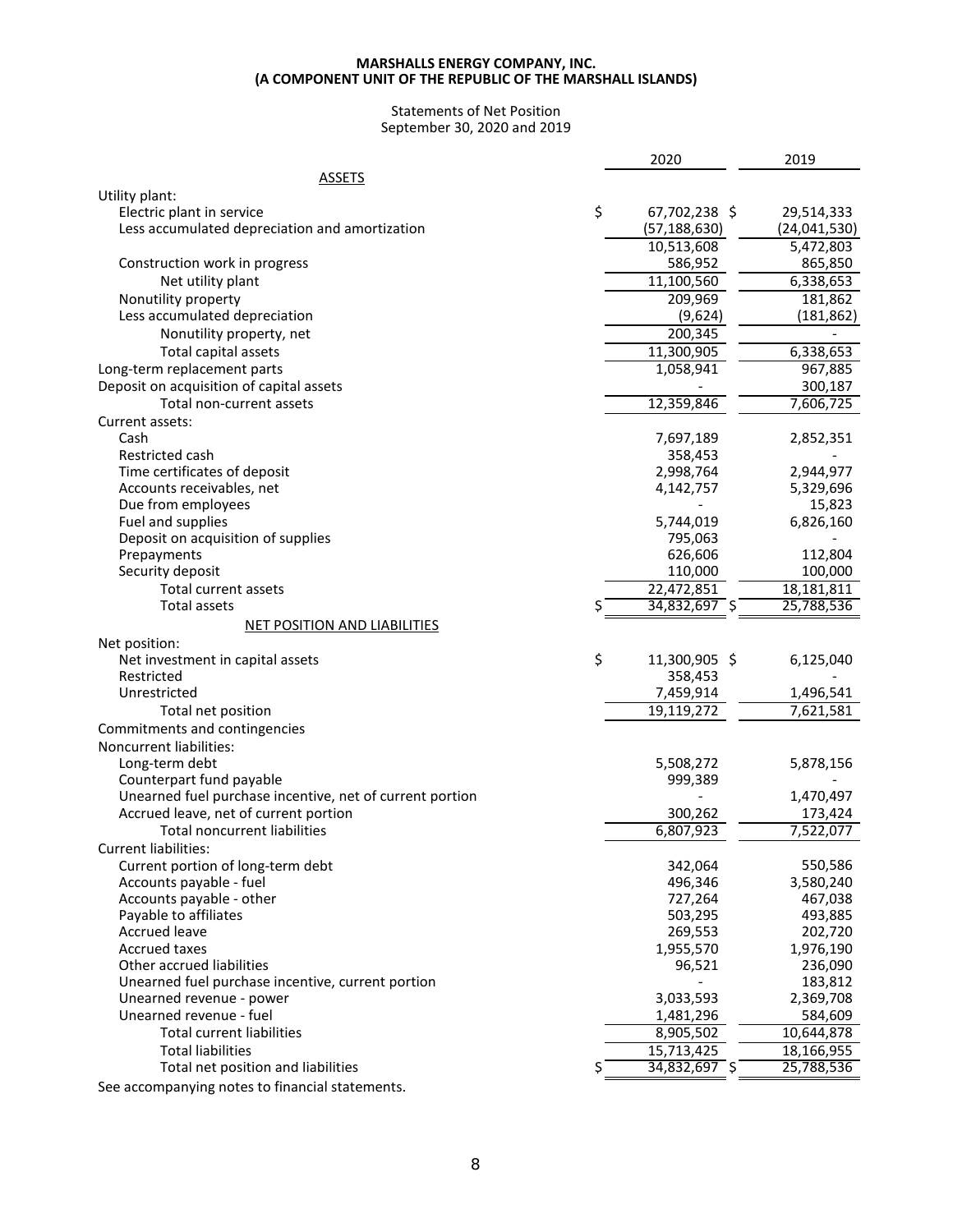#### Statements of Revenues, Expenses and Changes in Net Position Years Ended September 30, 2020 and 2019

|                                                 | 2020                | 2019          |
|-------------------------------------------------|---------------------|---------------|
| Utility operations:                             |                     |               |
| Operating revenues:                             |                     |               |
| <b>Electricity sales</b>                        | \$<br>19,727,133 \$ | 18,456,541    |
| Other                                           | 60,060              | 87,250        |
|                                                 | 19,787,193          | 18,543,791    |
| Provision for doubtful accounts                 | (668, 027)          | (89, 588)     |
| Total net operating revenues                    | 19,119,166          | 18,454,203    |
| Operating expenses:                             |                     |               |
| Cost of fuel                                    | 8,370,141           | 10,177,626    |
| Cost of power                                   | 3,268,655           | 4,220,789     |
| Administrative and general                      | 2,771,162           | 2,119,112     |
| Distribution operations                         | 1,778,006           | 1,468,998     |
| Depreciation and amortization                   | 870,614             | 1,337,543     |
| Total operating expenses                        | 17,058,578          | 19,324,068    |
| Operating income (loss) from utility operations | 2,060,588           | (869, 865)    |
| Nonutility operations:                          |                     |               |
| Operating revenues:                             |                     |               |
| <b>Fuel sales</b>                               | 13,527,504          | 17,948,882    |
| Propane sales                                   | 369,569             | 447,998       |
| Lubricants sales                                | 243,214             | 60,693        |
| Other                                           | 196,731             | 369,539       |
|                                                 | 14,337,018          | 18,827,112    |
| Provision for doubtful accounts                 | (1,696,665)         | (2,513,680)   |
| Total net operating revenues                    | 12,640,353          | 16,313,432    |
| Operating expenses:                             |                     |               |
| Cost of fuel                                    | 11,600,391          | 15,933,405    |
| Cost of propane and lubricants                  | 442,747             | 310,177       |
| Other                                           | 602,135             | 672,244       |
| Total operating expenses                        | 12,645,273          | 16,915,826    |
| Operating loss from nonutility operations       | (4,920)             | (602, 394)    |
| Operating income (loss)                         | 2,055,668           | (1, 472, 259) |
| Nonoperating income (expense):                  |                     |               |
| RepMar subsidies                                | 1,932,372           | 2,016,514     |
| Japan Grant Aid                                 | 2,100,611           |               |
| Other grants                                    |                     | 90,435        |
| Interest expense                                | (103, 685)          | (154, 603)    |
| Total nonoperating income (expense), net        | 3,929,298           | 1,952,346     |
| Earnings before capital contributions           | 5,984,966           | 480,087       |
| Capital contributions:                          |                     |               |
| Republic of the Marshall Islands                | 5,512,725           |               |
| Change in net position                          | 11,497,691          | 480,087       |
| Net position at beginning of year               | 7,621,581           | 7,141,494     |
| Net position at end of year                     | 19,119,272<br>\$,   | 7,621,581     |
| See accompanying notes to financial statements. |                     |               |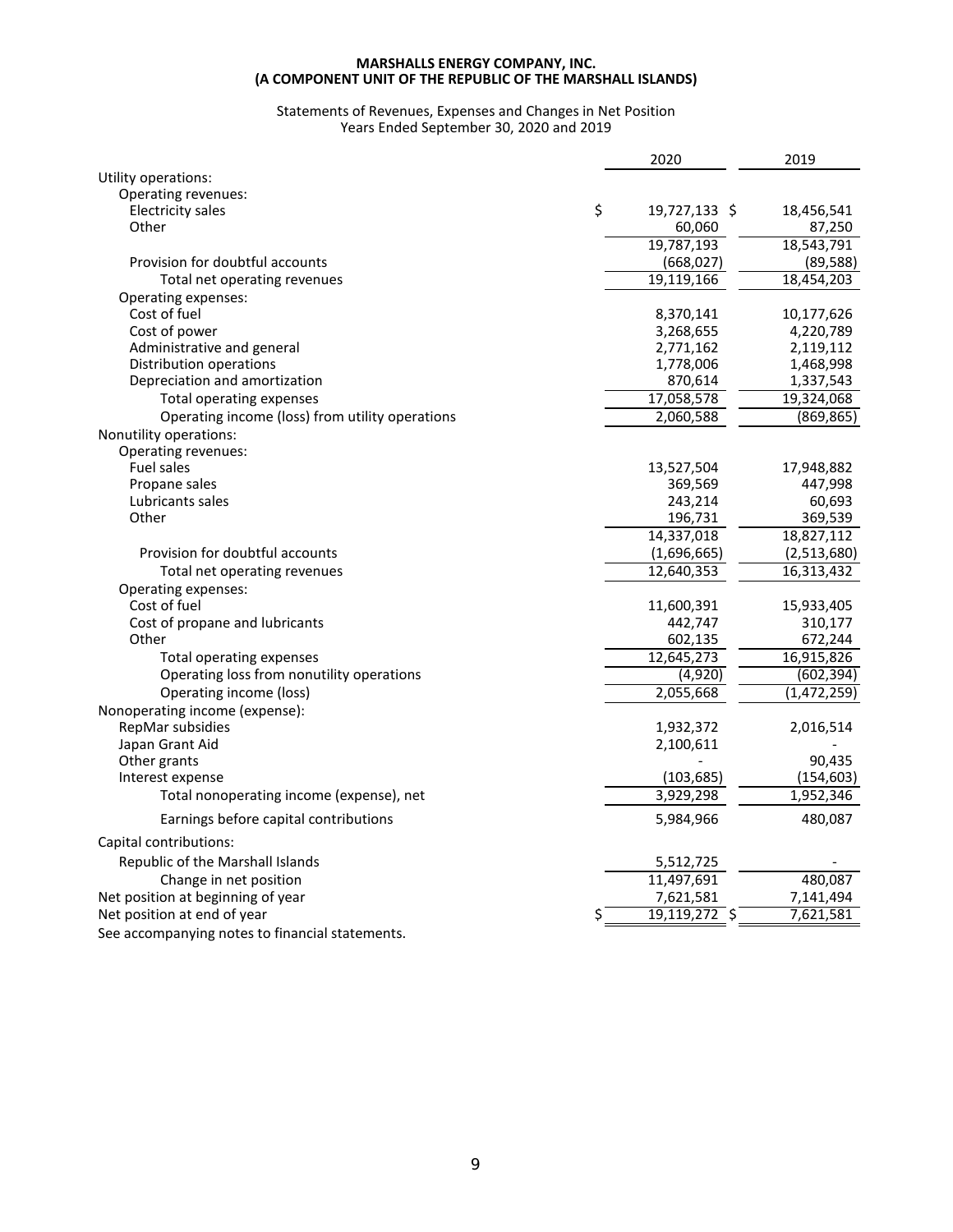#### Statements of Cash Flows Years Ended September 30, 2020 and 2019

|                                                                   |    | 2020              | 2019           |
|-------------------------------------------------------------------|----|-------------------|----------------|
| Cash flows from operating activities:                             |    |                   |                |
| Cash received from customers                                      | \$ | 34,750,411 \$     | 36,379,462     |
| Cash payments to suppliers for goods and services                 |    | (30,000,739)      | (34, 464, 883) |
| Cash payments to employees for services                           |    | (3,579,540)       | (3,498,496)    |
| Net cash provided by (used for) operating activities              |    | 1,170,132         | (1,583,917)    |
| Cash flows from noncapital financing activities:                  |    |                   |                |
| Operating RepMar subsidies received                               |    | 1,757,920         | 2,016,514      |
| Other grants received                                             |    | 3,100,000         | 90,435         |
| Principal paid on long-term debt                                  |    | (364, 794)        | (435, 287)     |
| Interest paid on long-term debt                                   |    | (100, 598)        | (96, 153)      |
| Net cash provided by noncapital financing activities              |    | 4,392,528         | 1,575,509      |
| Cash flows from capital and related financing activities:         |    |                   |                |
| Deposit on acquisition of capital assets                          |    |                   | (300, 187)     |
| Acquisition and construction of capital assets                    |    | (88, 883)         | (476, 431)     |
| Principal paid on long-term debt                                  |    | (213, 612)        | (1, 142, 303)  |
| Interest paid on long-term debt                                   |    | (3,087)           | (54, 180)      |
| Net cash used for capital and related financing activities        |    | (305, 582)        | (1,973,101)    |
| Cash flows from investing activities:                             |    |                   |                |
| Net increase in time certificates of deposit                      |    | (53, 787)         | (548, 058)     |
| Net change in cash                                                |    | 5,203,291         | (2,529,567)    |
| Cash at beginning of year                                         |    | 2,852,351         | 5,381,918      |
| Cash at end of year                                               |    | $8,055,642$ \$    | 2,852,351      |
| Consisting of:                                                    |    |                   |                |
| Cash                                                              | \$ | 7,697,189 \$      | 2,852,351      |
| Restricted cash                                                   |    | 358,453           |                |
|                                                                   | S  | $8,055,642$ \$    | 2,852,351      |
| Reconciliation of operating income (loss) to net cash provided by |    |                   |                |
| (used for) operating activities:                                  |    |                   |                |
| Operating income (loss)                                           | \$ | 2,055,668 \$      | (1,472,259)    |
| Adjustments to reconcile operating income (loss) to net cash      |    |                   |                |
| provided by (used for) operating activities:                      |    |                   |                |
| Depreciation and amortization                                     |    | 870,614           | 1,337,543      |
| Provision for doubtful accounts                                   |    | 2,364,692         | 2,603,268      |
| Decrease (increase) in assets:                                    |    |                   |                |
| Accounts receivable                                               |    | (934, 372)        | (1,794,691)    |
| Due from employees                                                |    | 15,823            | 39,220         |
| Fuel and supplies                                                 |    | 1,082,141         | (860,003)      |
| Deposits and other prepayments                                    |    | (1,318,865)       | 491,849        |
| Long-term replacement parts                                       |    | (91,056)          | (78, 797)      |
| Increase (decrease) in liabilities:                               |    |                   |                |
| Accounts payable - fuel                                           |    | (3,083,894)       | (2,498,475)    |
| Accounts payable - other                                          |    | 260,226           | 92,032         |
| Payable to affiliates                                             |    | 9,410             | (187, 124)     |
| Accrued leave                                                     |    | 193,671           | 376,144        |
| Accrued taxes                                                     |    | (20, 620)         | (139, 785)     |
| Other accrued liabilities                                         |    | (139, 569)        | (112, 748)     |
| Unearned fuel purchase incentive                                  |    | (1,654,309)       | (183, 341)     |
| Unearned income                                                   |    | 1,560,572         | 803,250        |
| Net cash provided by (used for) operating activities              |    | $1,170,132$ \$    | (1,583,917)    |
| Noncash capital and related financing activities:                 |    |                   |                |
| Transfer of assets from RepMar:                                   |    |                   |                |
| Capital assets                                                    | \$ | $(37,894,878)$ \$ |                |
| Accumulated depreciation                                          |    | 32,382,153        |                |
| Capital contribution                                              |    | 5,512,725         |                |
|                                                                   |    | Ş                 |                |
| atos ta financial statom                                          |    |                   |                |

See accompanying notes to financial statements.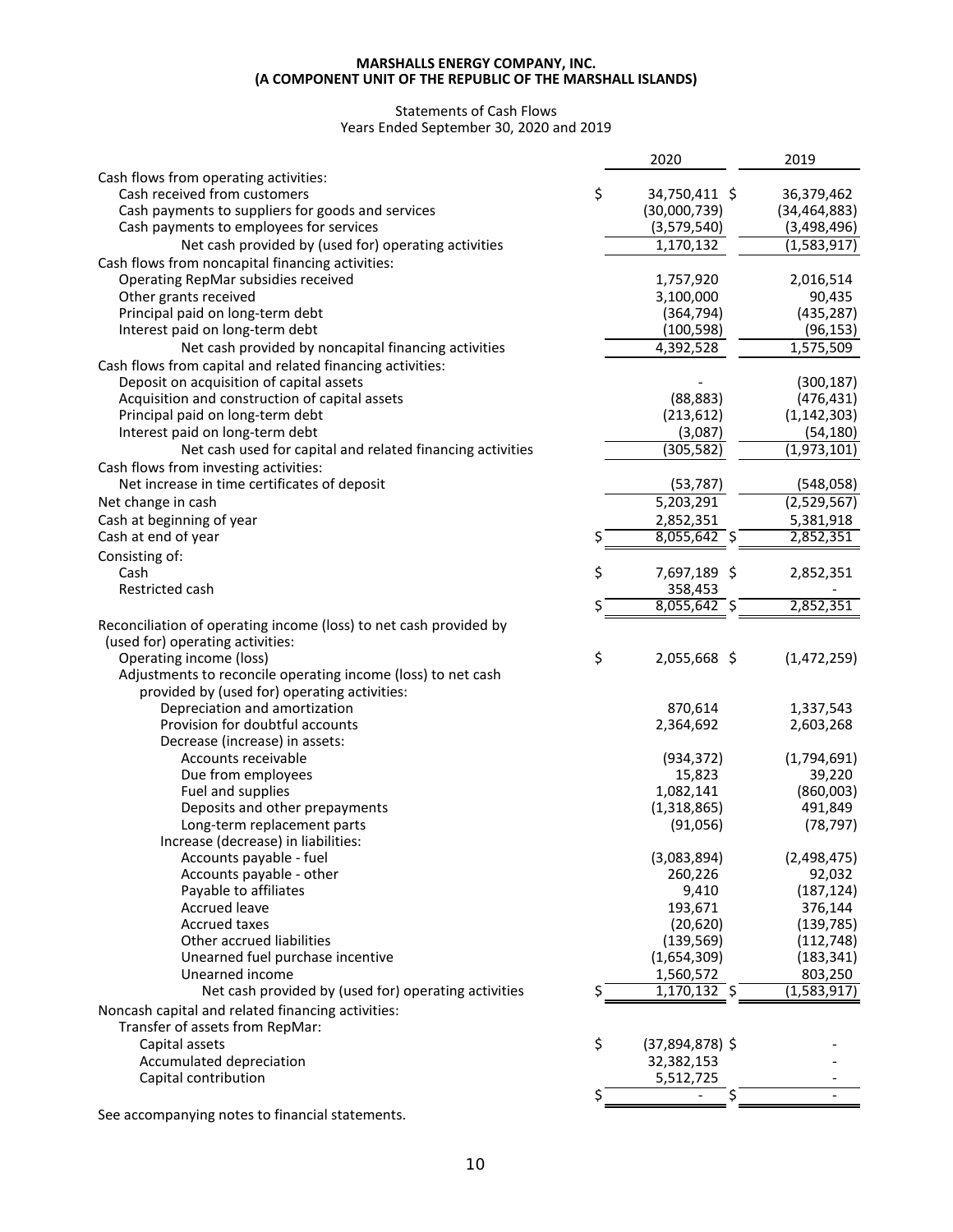Notes to Financial Statements September 30, 2020 and 2019

#### (1) Organization

Marshalls Energy Company, Inc. (MEC) was granted a corporate charter by the Cabinet of the Republic of the Marshall Islands (RepMar) on February 2, 1984. MEC's principal lines of business are predominantly the generation and transmission of electricity and the buying and selling of petroleum products. Other lines of business include the rental of equipment and accommodation facilities. The principal markets for the generation and transmission of electricity are government agencies, businesses and residential customers located on the atolls of Majuro, Jaluit and Wotje. Petroleum products are sold primarily to foreign and domestic fishing vessels as well as Kwajalein Atoll Joint Utilities Resources, Inc. (KAJUR), the public utility company on the island of Ebeye.

An exclusive franchise to construct, maintain and operate a distribution system for furnishing electrical power within Majuro Atoll was granted to MEC by RepMar on March 8, 1983.<br>Simultaneously, RepMar leased to MEC, for a nominal amount, a 12-megawatt power plant, a 6million-gallon capacity fuel storage facility, electrical transmission systems and related facilities on Majuro Atoll. The term of both the lease and the franchise is for a 50-year period commencing on December 1, 1996.

Pursuant to Cabinet Minute C.M. 162 (93), RepMar leased to MEC, for a nominal amount, the right to operate and manage the power generating and distribution system in Jaluit Atoll effective November 1, 1993. The term of the lease is for a 50-year period commencing on December 1, 1996.

Through Cabinet action in October 2000, RepMar contracted MEC to develop, operate and maintain the power generation system on Wotje Atoll.

MEC is governed by an eight-member RMI Combined Utilities Board of Directors appointed by the Cabinet of RepMar. The RMI Combined Utilities Board of Directors also have governance over KAJUR, which is a component unit of RepMar.

MEC's financial statements are incorporated into the financial statements of RepMar as a component unit.

#### (2) Summary of Significant Accounting Policies

The accounting policies of MEC conform to accounting principles generally accepted in the United States of America (GAAP) as applicable to governmental entities, specifically proprietary funds.

MEC considers utility and nonutility revenues and costs that are directly related to the generation, transmission and distribution of electricity and fuel sale operations to be operating revenues and expenses. Revenues and expenses related to financing and other activities are reflected as nonoperating.

GASB Statement No. 34, *Basic Financial Statements - and Management's Discussion and Analysis - for State and Local Governments*, as amended by GASB Statement No. 37, *Basic Financial Statements - and Management's Discussion and Analysis - for State and Local Governments: Omnibus*, GASB Statement No. 38, *Certain Financial Statement Note Disclosures*, and GASB Statement No. 61, *The Financial Reporting Entity: Omnibus - an amendment of GASB Statements No. 14 and 34,* establish financial reporting standards for governmental entities, which require that management's discussion and analysis of the financial activities be included with the basic financial statements and notes and modifies certain other financial statement disclosure requirements.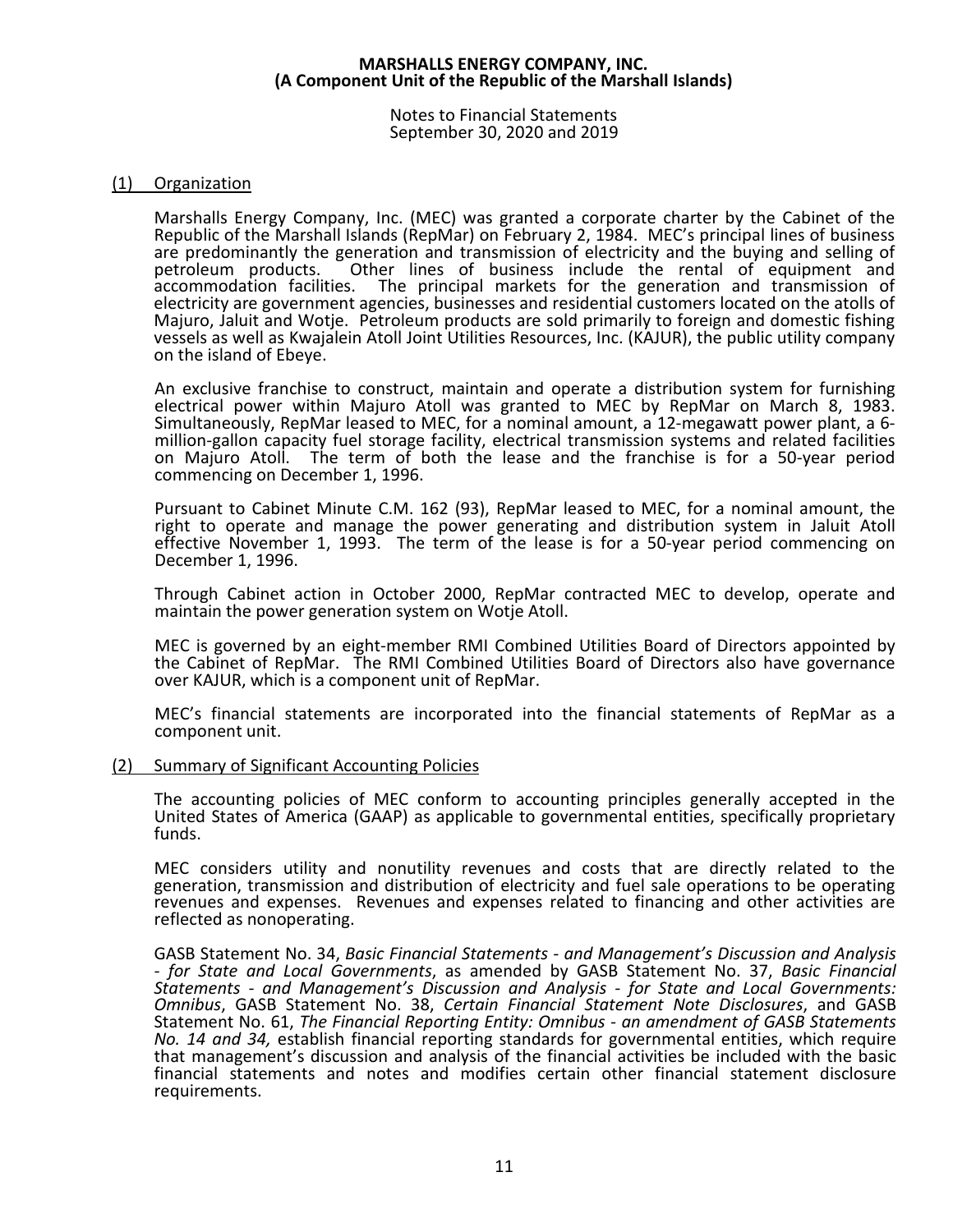Notes to Financial Statements September 30, 2020 and 2019

# (2) Summary of Significant Accounting Policies, Continued

To conform to these requirements, equity is presented in the following net position categories:

- Net investment in capital assets capital assets, net of accumulated depreciation and related debt, plus construction or improvement of those assets.
- Restricted: Nonexpendable net position subject to externally imposed stipulations that require MEC to maintain such permanently. As of September 30, 2020 and 2019, MEC does not have nonexpendable restricted net position.
- Restricted: Expendable net position whose use by MEC is subject to externally imposed stipulations that can be fulfilled by actions of MEC pursuant to those stipulations or that expire with the passage of time. As of September 30, 2020, MEC has expendable net position of \$358,453 associated with a repairs and maintenance fund established in accordance with the Subsidiary Loan Agreement between RepMar and the Asian Development Bank (ADB).
- Unrestricted net position that is not subject to externally imposed stipulations. Unrestricted net position may be designated for specific purposes by action of management or the Board of Directors or may otherwise be limited by contractual agreements with outside parties.

When both restricted and unrestricted resources are available for use for the same purpose, it is MEC's policy to use unrestricted resources first, then restricted resources as they are needed.

#### Basis of Accounting

Proprietary funds are accounted for on a flow of economic resources measurement focus. With this measurement focus, all assets and deferred outflows of resources, and liabilities and deferred inflows of resources associated with the operation of the fund are included in the statements of net position. Proprietary fund operating statements present increases and decreases in net position. The accrual basis of accounting is utilized by proprietary funds. Under this method, revenues are recorded when earned and expenses are recorded at the time liabilities are incurred.

#### Revenue Recognition

Sales of electricity are recorded as billed to customers on a monthly billing cycle basis. Unbilled revenues are not accrued as the most recent meter reading date approximates the end of the reporting period. Revenue from fuel and propane sales are billed to customers on a daily basis based on the actual quantity of fuel and propane delivered.

#### Cash and Time Certificates of Deposit

Custodial credit risk is the risk that in the event of a bank failure, MEC's deposits may not be returned to it. Such deposits are not covered by depository insurance and are either uncollateralized or collateralized with securities held by the pledging financial institution or held by the pledging financial institution but not in the depositor-government's name. MEC does not have a deposit policy for custodial credit risk.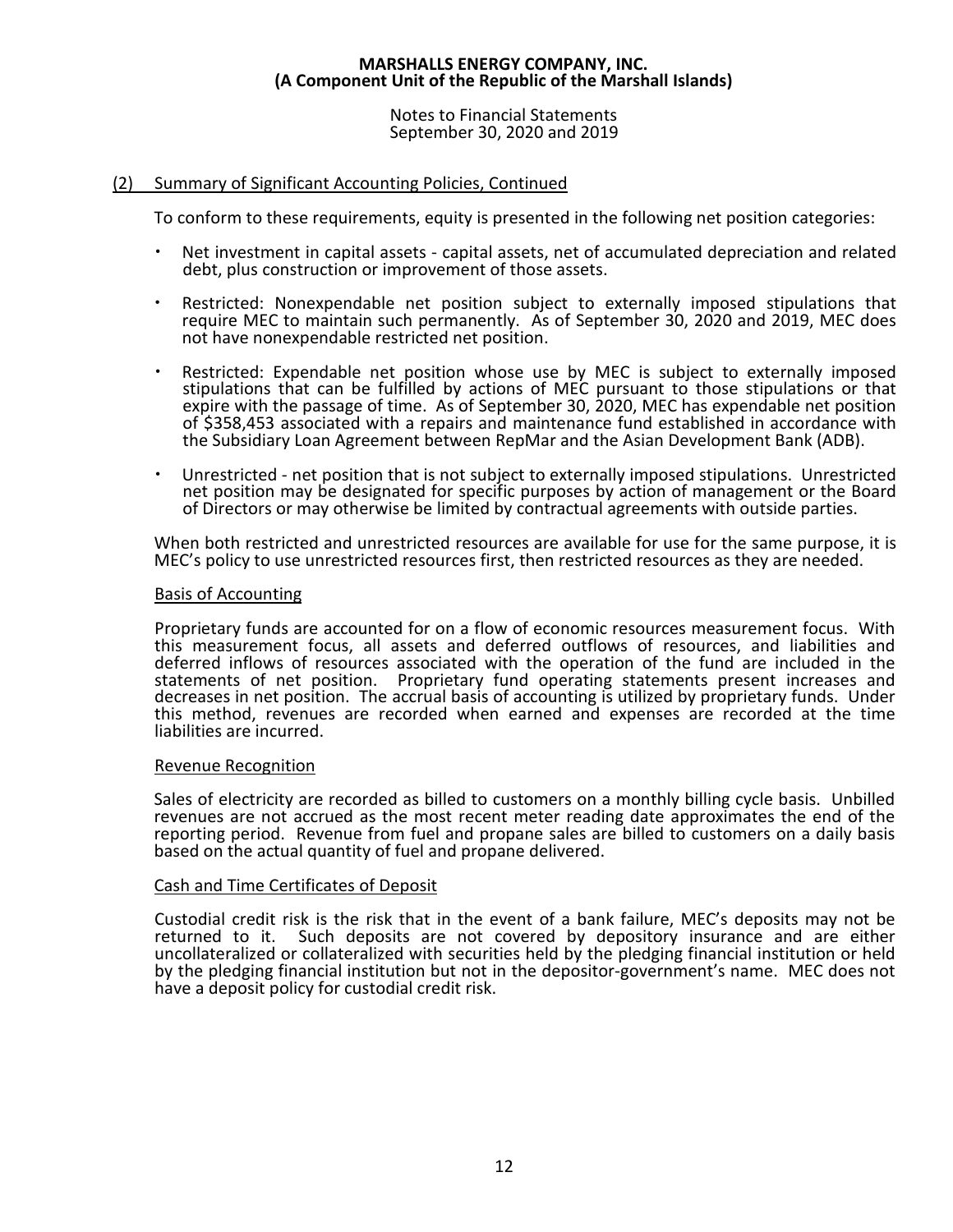Notes to Financial Statements September 30, 2020 and 2019

# (2) Summary of Significant Accounting Policies, Continued

# Cash and Time Certificates of Deposit, Continued

For purposes of the statements of net position and cash flows, cash is defined as cash on hand and cash held in demand accounts. Deposits maintained in time certificates of deposit with original maturity dates greater than three months are separately classified. As of September 30, 2020 and 2019, the carrying amount of cash and time certificates of deposit was \$11,054,406 and \$5,797,328, respectively, and the corresponding bank balances were \$11,264,140 and \$5,384,979, respectively. Of the bank balance amounts, \$5,328,848 and \$1,871,787,<br>respectively, were maintained in a financial institution subject to Federal Deposit Insurance Corporation (FDIC) insurance. As of September 30, 2020 and 2019, bank deposits in the amount of \$250,000 were FDIC insured. The remaining bank deposits of \$5,935,292 and \$3,513,192,<br>respectively, were maintained in a financial institution not subject to depository insurance. MEC does not require collateralization of its cash deposits; therefore, deposit levels in excess of FDIC coverage are uncollateralized. Accordingly, these deposits were exposed to custodial credit risk.

As of September 30, 2020, a cash deposit of \$358,453 was restricted for repairs and maintenance of capital assets directly related to power generation and distribution in accordance with the Subsidiary Loan Agreement between RepMar and the ADB. (see note 5).

#### Receivables

All receivables are due from government agencies, businesses and individuals located within the Republic of the Marshall Islands and are interest free and uncollateralized. The allowance for uncollectible accounts is stated at an amount which management believes will be adequate to absorb possible losses on accounts receivable that may become uncollectible based on evaluations of the collectability of these accounts and prior collection experience. Management determines the adequacy of the allowance for uncollectible accounts based upon review of the aged accounts receivable. The allowance is established through a provision for bad debts charged to expense. Bad debts are written off against the allowance on the specific identification method.

# Fuel and Supplies

Fuel and supplies are valued at the lower of cost (moving average) or market (net realizable value).

#### Prepayments

Prepayments represent certain payments made to vendors or persons for services reflecting costs applicable to future accounting periods.

#### Long-term Replacement Parts

Long-term replacement parts are slow-moving inventory not reasonably expected to be realized in cash during MEC's normal operating cycle and are valued at the lower of cost (moving average) or market (net realizable value).

#### Plant and Nonutility Property

Plant and nonutility property with a cost that equals or exceeds \$500 is capitalized. Such assets are stated at cost. Depreciation of plant and nonutility property and amortization of leasehold land and residences are calculated on the straight-line method based on the estimated useful lives of the respective assets. Costs pertaining to distribution and line supplies are expensed during the year of installation as MEC considers the estimated useful lives of these supplies to be less than one year.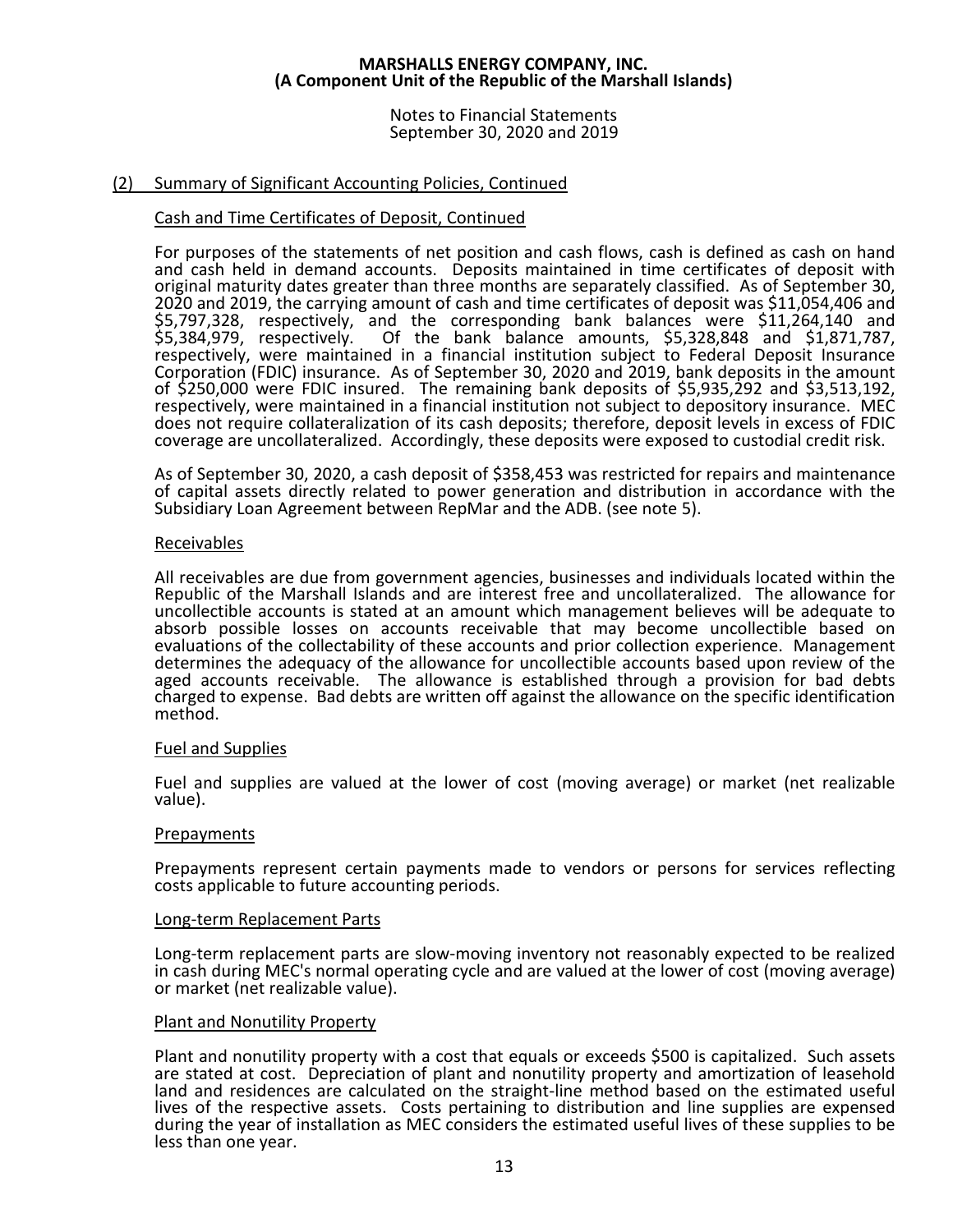Notes to Financial Statements September 30, 2020 and 2019

# (2) Summary of Significant Accounting Policies, Continued

# Plant and Nonutility Property, Continued

The estimated useful lives of these assets are as follows:

| Power plant engines           | 20 years      |
|-------------------------------|---------------|
| Plant and machinery           | 3 - 10 years  |
| Vehicles                      | $2 - 4$ years |
| Leasehold improvements        | 20 years      |
| Residences                    | 20 years      |
| Fences and seawalls           | 10 years      |
| Leasehold land                | 20 years      |
| Solar power systems           | 15 years      |
| <b>Furniture and fixtures</b> | $3 - 5$ years |
| Land and building             | 20 years      |
| Computer software             | $3 - 5$ years |

#### Deferred Outflows of Resources

In addition to assets, the statements of net position will sometimes report a separate section for deferred outflows of resources. This separate financial statement element represents a consumption of net position that applies to a future period and so will not be recognized as an outflow of resources (deduction of net position) until then. MEC has no items that qualify for reporting in this category.

# Deferred Inflows of Resources

In addition to liabilities, the statements of net position will sometimes report a separate section for deferred inflows of resources. This separate financial statement element represents an acquisition of net position that applies to a future period and so will not be recognized as an inflow of resources (additions to net position) until then. MEC has no items that qualify for reporting in this category.

#### Compensated Absences

MEC recognizes the cost of accrued annual and sick leave at the time such leave is earned. As of September 30, 2020 and 2019, MEC recorded accrued annual and sick leave of \$569,815 and \$376,144, respectively, which is included within the statements of net position as accrued leave. Sick leave will not be advanced or paid to employees upon termination of their employment. Unused sick leave may be accumulated and carried over in subsequent payroll years. Unused annual or vacation leave hours in excess of the 208 hours annual limit will not be carried over into a succeeding payroll year. Annual or vacation time can be taken up to a maximum of twenty (20) days in a payroll year.

# Taxes

Corporate profits are not subject to income tax in the Republic of the Marshall Islands. The Government of the Republic of the Marshall Islands imposes a gross revenue tax of 3% on revenues. Pursuant to the Income Tax Act of 1989, as amended, sales of electricity by public utility companies are exempt from gross revenue tax. Accordingly, MEC is exempt from gross revenue tax on the sale of electric services. MEC is required to pay gross revenue tax on all other revenues. Pursuant to the Import Duties (MEC Exemption) Act of 2008, MEC is exempt from paying import duty on all types of fuel imported in the Republic of the Marshall Islands, including fuel imported for power generation and for commercial resale.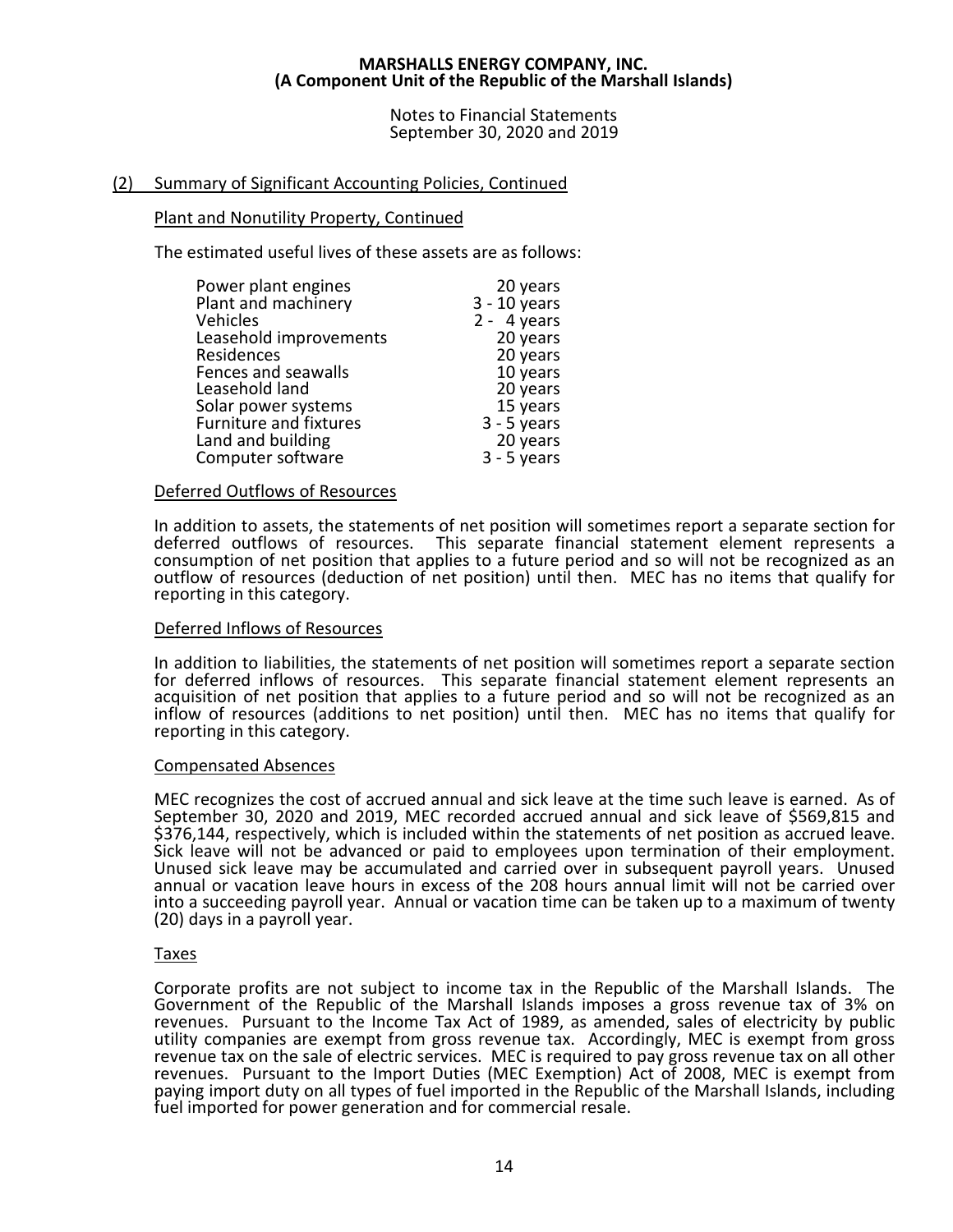Notes to Financial Statements September 30, 2020 and 2019

# (2) Summary of Significant Accounting Policies, Continued

#### New Accounting Standards

During the year ended September 30, 2020, GASB issued Statement No. 95, *Postponement of the Effective Dates of Certain Authoritative Guidance*, which postpones the effective dates of GASB Statement No. 84, 89, 90, 91, 92 and 93 by one year and GASB Statement No. 87 by 18 months; however, earlier application of the provisions addressed in GASB Statement No. 95 is encouraged and is permitted to the extent specified in each pronouncement as originally issued. In accordance with GASB Statement No. 95, management has elected to postpone implementation of these statements.

In January 2017, GASB issued Statement No. 84, *Fiduciary Activities*. This Statement is to improve guidance regarding the identification of fiduciary activities for accounting and financial reporting purposes and how those activities should be reported. The requirements of this Statement will enhance consistency and comparability by (1) establishing specific criteria for identifying activities that should be reported as fiduciary activities and (2) clarifying whether and how business-type activities should report their fiduciary activities. Management does not believe that this statement, upon implementation, will have a material effect on the financial statements. In accordance with GASB Statement No. 95, GASB Statement No. 84 will be effective for fiscal year ending September 30, 2021.

In June 2017, GASB issued Statement No. 87, *Leases*. The objective of this Statement is to better meet the information needs of financial statement users by improving accounting and financial reporting for leases by governments. This Statement increases the usefulness of governments' financial statements by requiring recognition of certain lease assets and liabilities for leases that previously were classified as operating leases and as inflows of resources or outflows of resources recognized based on the payment provisions of the contract. Management believes that this statement, upon implementation, will have a material effect on the financial statements. In accordance with GASB Statement No. 95, GASB Statement No. 87 will be effective for fiscal year ending September 30, 2022.

In June 2018, GASB issued Statement No. 89, *Accounting for Interest Cost Incurred Before the End of a Construction Period*. The objectives of this Statement are (1) to enhance the relevance and comparability of information about capital assets and the cost of borrowing for a reporting period and (2) to simplify accounting for interest cost incurred before the end of a construction period. Management does not believe that this statement, upon implementation, will have a material effect on the financial statements. In accordance with GASB Statement No. 95, GASB Statement No. 89 will be effective for fiscal year ending September 30, 2022.

In March 2018, GASB issued Statement No. 90, *Majority Equity Interests - An Amendment of GASB Statements No. 14 and 61*. The primary objectives of this Statement are to improve the consistency and comparability of reporting a government's majority equity interest in a legally separate organization and to improve the relevance of financial statement information for certain component units. It defines a majority equity interest and specifies that a majority equity interest in a legally separate organization should be reported as an investment if a government's holding of the equity interest meets the definition of an investment. A majority equity interest that meets the definition of an investment should be measured using the equity method, unless it is held by a special-purpose government engaged only in fiduciary activities, a fiduciary fund, or an endowment (including permanent and term endowments) or permanent fund. Those governments and funds should measure the majority equity interest at fair value. Management does not believe that this statement, upon implementation, will have a material effect on the financial statements. In accordance with GASB Statement No. 95, GASB Statement No. 90 will be effective for fiscal year ending September 30, 2021.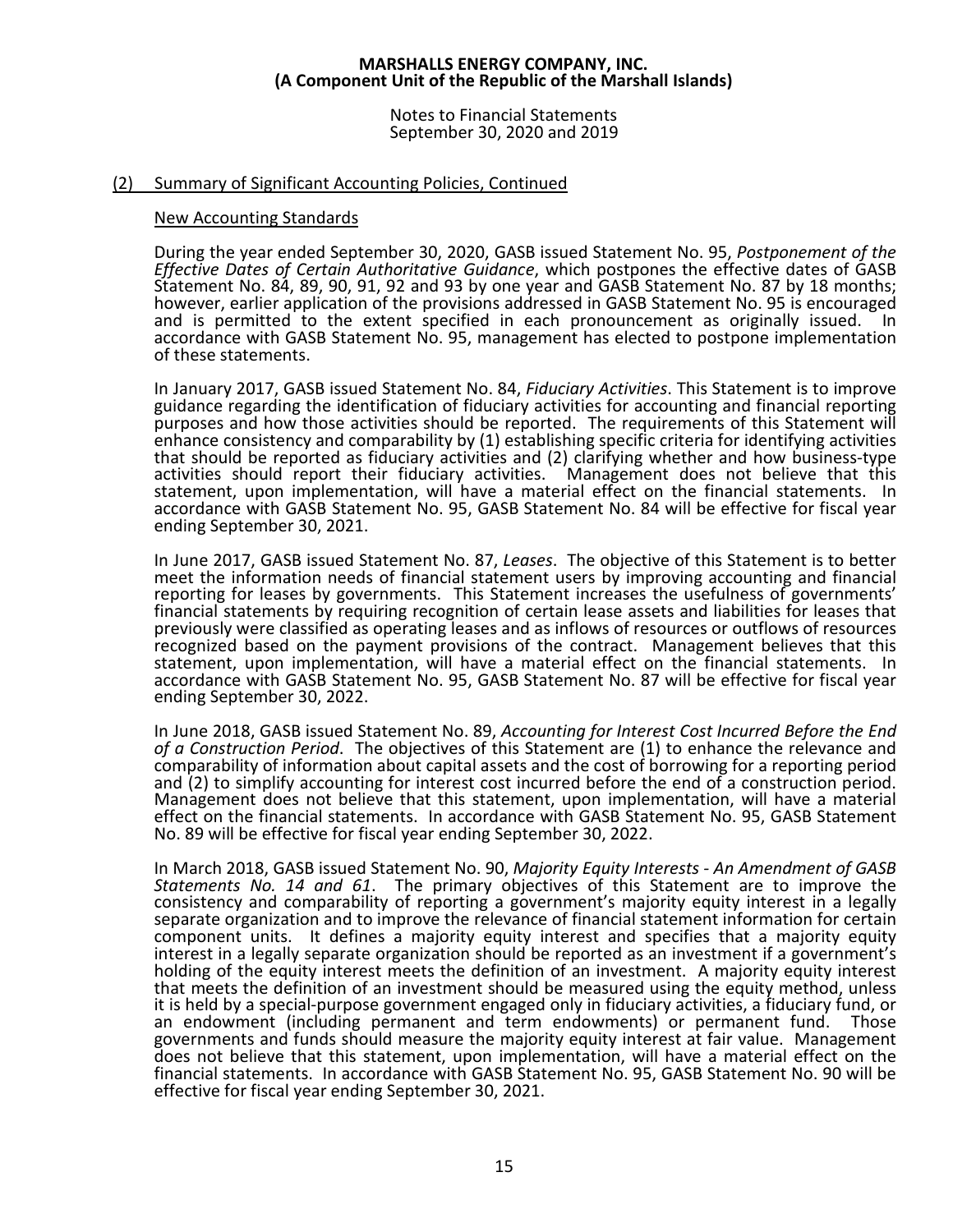Notes to Financial Statements September 30, 2020 and 2019

# (2) Summary of Significant Accounting Policies, Continued

#### New Accounting Standards, Continued

In May 2019, GASB issued Statement No. 91, *Conduit Debt Obligations*. The primary objectives of this Statement are to provide a single method of reporting conduit debt obligations by issuers and eliminate diversity in practice associated with (1) commitments extended by issuers, (2) arrangements associated with conduit debt obligations, and (3) related note disclosures. This Statement achieves those objectives by clarifying the existing definition of a conduit debt obligation; establishing that a conduit debt obligation is not a liability of the issuer; establishing standards for accounting and financial reporting of additional commitments and voluntary commitments extended by issuers and arrangements associated with conduit debt obligations; and improving required note disclosures. Management does not believe that this statement, upon implementation, will have a material effect on the financial statements. In accordance with GASB Statement No. 95, GASB Statement No. 91 will be effective for fiscal year ending September 30, 2023.

In January 2020, GASB issued statement No. 92, *Omnibus 2020*. The objectives of this Statement are to enhance comparability in accounting and financial reporting and to improve the consistency of authoritative literature by addressing practice issues that have been identified during implementation and application of certain GASB Statements. This Statement addresses a variety of topics and includes specific provisions about the effective date of Statement No. 87, Leases, and Implementation Guide No. 2019-3, Leases, for interim financial reports, the terminology used to refer to derivative instruments and the applicability of certain requirements of Statement No. 84, Fiduciary Activities, to postemployment benefits. The requirements related to the effective date of GASB Statement No. 87 and Implementation Guide 2019-3, reissuance recoveries and terminology used to refer to derivative instruments are effective upon issuance. In accordance with GASB Statement No. 95, the remaining requirements of GASB Statement No. 92 is effective for the fiscal year ending September 30, 2022.

In March 2020, GASB issued Statement No. 93, *Replacement of Interbank Offered Rates*. The primary objective of this statement is to address those and other accounting and financial reporting implications of the replacement of an IBOR. Management does not believe that this statement, upon implementation, will have a material effect on the financial statements. Except for paragraphs 11b, 13, and 14, GASB Statement No. 93 will be effective for fiscal year ending September 30, 2021. The requirement in paragraphs 11b, 13, and 14 are effective for fiscal year September 30, 2022.

In March 2020, GASB issued Statement No. 94, *Public-Private and Public-Public Partnerships and Availability Payment Arrangements*. The primary objective of this statement is to improve financial reporting by addressing issues related to public-private and public-public partnership arrangements. This statement also provides guidance for accounting and financial reporting for availability payment arrangements. Management does not believe that this statement, upon implementation, will have a material effect on the financial statements. GASB Statement No. 94 will be effective for fiscal year ending September 30, 2023.

In May 2020, GASB issued Statement No. 96, *Subscription-Based Information Technology Arrangements*. This Statement provides guidance on the accounting and financial reporting for subscription-based information technology arrangements (SBITAs) for government end users (governments). This Statement (1) defines a SBITA; (2) establishes that a SBITA results in a rightto-use subscription asset - an intangible asset - and a corresponding subscription liability; (3) provides the capitalization criteria for outlays other than subscription payments, including implementation costs of a SBITA; and (4) requires note disclosures regarding a SBITA. Management does not believe that this statement, upon implementation, will have a material effect on the financial statements. GASB Statement No. 96 will be effective for fiscal year ending September 30, 2023.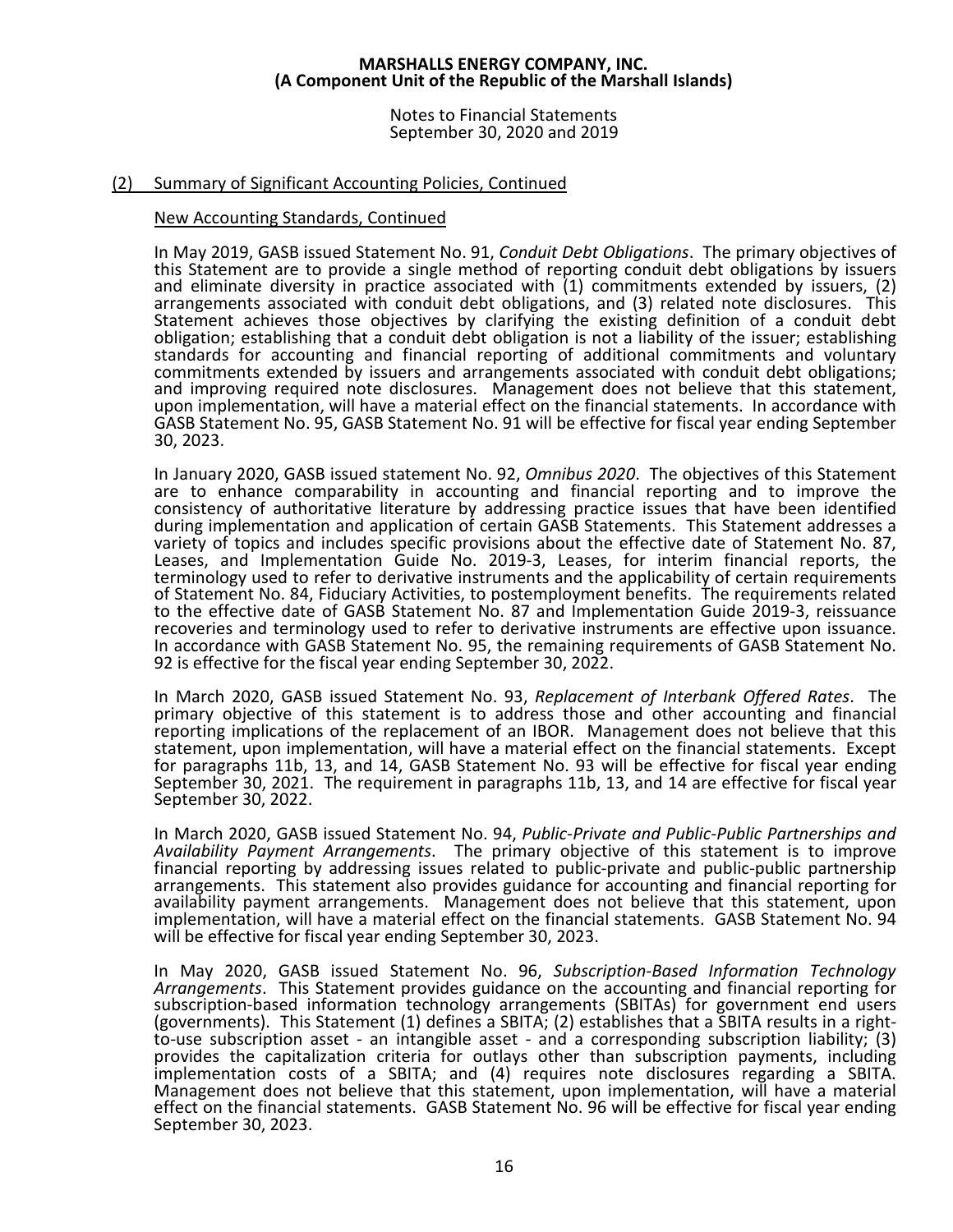Notes to Financial Statements September 30, 2020 and 2019

# (2) Summary of Significant Accounting Policies, Continued

# New Accounting Standards, Continued

In June 2020, GASB issued Statement No. 97, *Certain Component Unit Criteria, and Accounting and Financial Reporting for Internal Revenue Code Section 457 Deferred Compensation Plans - an amendment of GASB Statements No. 14 and No. 84, and a supersession of GASB Statement No. 32*. The primary objectives of this Statement are to (1) increase consistency and comparability related to the reporting of fiduciary component units in circumstances in which a potential component unit does not have a governing board and the primary government performs the duties that a governing board typically would perform; (2) mitigate costs associated with the reporting of certain defined contribution pension plans, defined contribution other postemployment benefit (OPEB) plans, and employee benefit plans other than pension plans or OPEB plans (other employee benefit plans) as fiduciary component units in fiduciary fund financial statements; and (3) enhance the relevance, consistency, and comparability of the accounting and financial reporting for Internal Revenue Code (IRC) Section 457 deferred compensation plans (Section 457 plans) that meet the definition of a pension plan and for benefits provided through those plans. GASB Statement No. 97 will be effective for fiscal year ending September 30, 2022.

#### Estimates

The preparation of financial statements in accordance with GAAP requires management to make estimates and assumptions that affect the reported amounts of assets and deferred outflows of resources, liabilities and deferred inflows of resources, and disclosure of contingent assets and liabilities at the date of the financial statements and the reported amounts of revenues and expenses during the reporting period. Actual results could differ from those estimates.

#### (3) Accounts Receivable

Accounts receivable at September 30, 2020 and 2019, consist of the following:

|                                           | 2020                                         | 2019                                         |
|-------------------------------------------|----------------------------------------------|----------------------------------------------|
| RepMar and other affiliates<br>Other:     | \$11,040,800                                 | \$10,569,599                                 |
| Electricity<br>Solar<br>Fuel<br>Other     | 4,435,049<br>1,482,825<br>774,551<br>235,030 | 3,734,270<br>1,318,905<br>528,366<br>962,160 |
| Less allowance for uncollectible accounts | 17,968,255<br>(13,825,498)                   | 17,113,300<br>(11,783,604)                   |
|                                           | <u>4,142,757</u>                             | $$ -5.329.696$                               |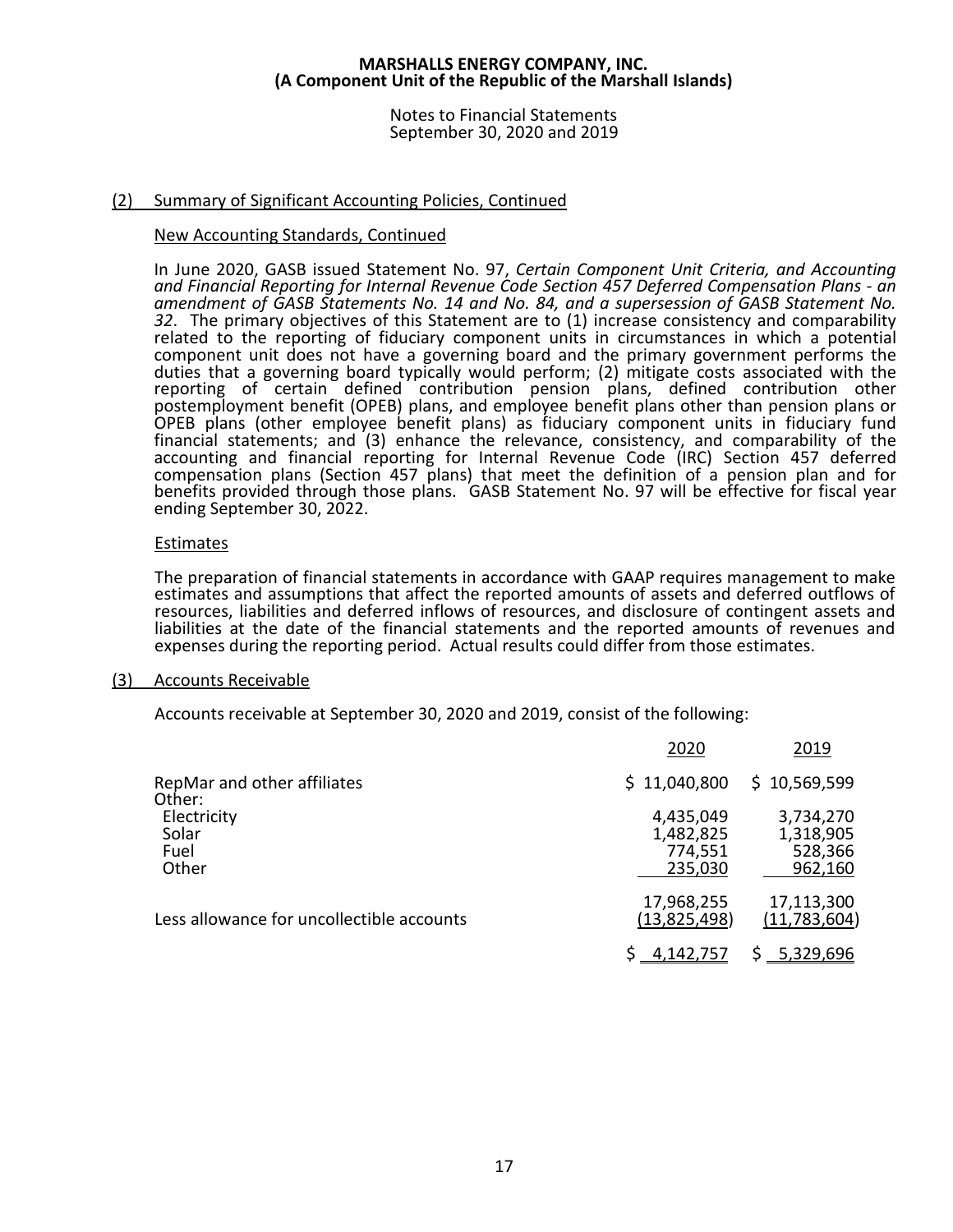Notes to Financial Statements September 30, 2020 and 2019

# (4) Fuel and Supplies

Fuel and supplies at September 30, 2020 and 2019, consist of the following:

|                                                                            | 2020                                          | 2019                                          |
|----------------------------------------------------------------------------|-----------------------------------------------|-----------------------------------------------|
| Fuel<br>Distribution and power plant supplies<br>Lubricants<br>Propane gas | \$2,892,409<br>2,390,425<br>411,484<br>49,701 | \$4,906,862<br>1,641,378<br>227,800<br>50,120 |
|                                                                            | \$5,744,019                                   | \$6,826,160                                   |

# (5) Capital Assets

Capital asset activity for the years ended September 30, 2020 and 2019 is as follows:

|                                                   |                    | 2020               |                  |                       |
|---------------------------------------------------|--------------------|--------------------|------------------|-----------------------|
|                                                   | October 1,<br>2019 | <b>Additions</b>   | <b>Disposals</b> | September 30,<br>2020 |
| <b>Utility Plant:</b>                             |                    |                    |                  |                       |
| Power plant engines                               | 20,090,438<br>Ŝ.   | 3,223,800          | \$               | Ś.<br>23,314,238      |
| Tank farm                                         |                    | 23,900,000         |                  | 23,900,000            |
| Distribution                                      |                    | 3,316,665          |                  | 3,316,665             |
| Plant and machinery                               | 2,335,357          | 239,132            |                  | 2,574,489             |
| Land and building                                 | 1,846,877          |                    |                  | 1,846,877             |
| Solar power systems                               | 1,110,417          | 7,454,413          |                  | 8,564,830             |
| Vehicles                                          | 1,100,608          | 48,581             | (96,018)         | 1,053,171             |
| Leasehold improvements                            | 641,012            |                    |                  | 641,012               |
| Residences                                        | 561,073            |                    |                  | 561,073               |
| Fences and seawalls                               | 371,702            |                    |                  | 371,702               |
| Leasehold land                                    | 330,000            |                    |                  | 330,000               |
| Computer software                                 | 43,981             | 19,364             |                  | 63,345                |
| <b>Furniture and fixtures</b>                     | 1,082,868          | 81,968             |                  | 1,164,836             |
|                                                   | 29,514,333         | 38,283,923         | (96,018)         | 67,702,238            |
| Less accumulated depreciation<br>and amortization | (24,041,530)       | (33, 243, 118)     | 96,018           | (57, 188, 630)        |
|                                                   | 5,472,803          | 5,040,805          |                  | 10,513,608            |
| Construction work-in-progress                     | 865,850            | 28,687             | (307, 585)       | 586,952               |
|                                                   | 6,338,653          | 5,069,492          | (307, 585)       | 11,100,560            |
| <b>Nonutility Plant:</b><br><b>LPG</b> terminal   | 181,862            | 209,969            | (181, 862)       | 209,969               |
| Less accumulated depreciation<br>and amortization | (181, 862)         | (9,624)<br>200,345 | 181,862          | (9,624)<br>200,345    |
|                                                   | \$6,338,653        | \$ 5,269,837       | \$ (307, 585)    | \$11,300,905          |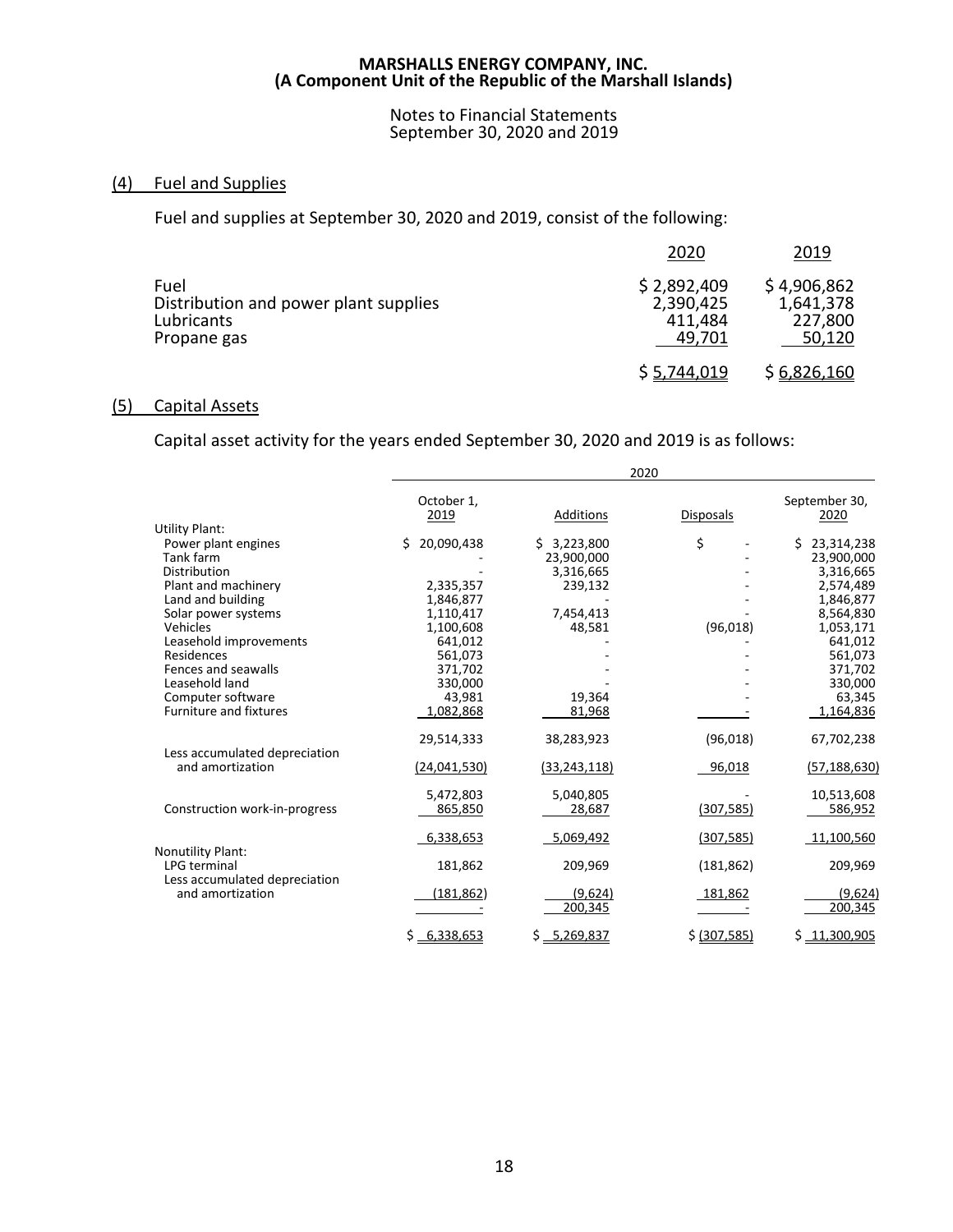#### Notes to Financial Statements September 30, 2020 and 2019

# (5) Capital Assets, Continued

|                                                   |                           | 2019          |                  |                        |
|---------------------------------------------------|---------------------------|---------------|------------------|------------------------|
|                                                   | October 1,<br>2018        | Additions     | <b>Disposals</b> | September 30,<br>2019  |
| <b>Utility Plant:</b>                             |                           |               | Ś                |                        |
| Power plant engines                               | \$20,090,438<br>2,261,207 | \$            |                  | Ś<br>20,090,438        |
| Plant and machinery<br>Land and building          | 1,846,877                 | 104,528       | (30, 378)        | 2,335,357<br>1,846,877 |
| Solar power systems                               | 1,110,417                 |               |                  |                        |
| Vehicles                                          | 1,215,611                 | 20,000        | (135,003)        | 1,110,417<br>1,100,608 |
| Leasehold improvements                            | 641,012                   |               |                  | 641,012                |
| Residences                                        | 561,073                   |               |                  | 561,073                |
| Fences and seawalls                               | 371,702                   |               |                  | 371,702                |
| Leasehold land                                    | 330,000                   |               |                  | 330,000                |
| Computer software                                 | 42,865                    | 1,116         |                  | 43,981                 |
| <b>Furniture and fixtures</b>                     | 1,107,910                 | 140,818       | (165, 860)       | 1,082,868              |
|                                                   | 29,579,112                | 266,462       | (331, 241)       | 29,514,333             |
| Less accumulated depreciation<br>and amortization | (23,035,228)              | (1, 337, 543) | 331,241          | (24,041,530)           |
|                                                   | 6,543,884                 | (1,071,081)   |                  | 5,472,803              |
| Construction work-in-progress                     | 655,881                   | 209,969       |                  | 865,850                |
|                                                   | 7,199,765                 | (861, 112)    |                  | 6,338,653              |
| <b>Nonutility Plant:</b><br><b>LPG</b> terminal   | 181,862                   |               |                  | 181,862                |
| Less accumulated depreciation<br>and amortization | (181, 862)                |               |                  | (181, 862)             |
|                                                   | 7,199,765<br>S            | (861.112)     |                  | \$6,338,653            |

In accordance with the Subsidiary Loan Agreement between RepMar and the Asian Development Bank (ADB), MEC created a separate bank account dedicated for repair and maintenance funds (R&M Fund). Starting October 1, 2010, MEC made automatic \$35,000 monthly transfers into the R&M Fund from its revenue accounts. Amounts in the R&M Fund shall be used exclusively for repair, maintenance, procurement of spare parts, materials and equipment (and related labor costs) directly related to power generation and distribution. As of September 30, 2020 and 2019, the R&M Fund has a balance of \$358,453 and \$142,399, respectively.

#### (6) Long-Term Debt

#### Notes and Loan Payable

Long-term debt at September 30, 2020 and 2019 is as follows:

|                                                          | <b>Interest Rate</b>                    | Maturity<br><b>Dates</b> | 2020         | 2019                   |
|----------------------------------------------------------|-----------------------------------------|--------------------------|--------------|------------------------|
| <b>Rural Utilities Service</b><br>Asian Development Bank | $5.49\% - 7.25\%$<br>2020<br>2034<br>1% |                          | 5,850,336    | \$213,612<br>6,215,130 |
|                                                          |                                         |                          | \$ 5,850,336 | \$6,428,742            |

The Rural Utilities Service (RUS) mortgage notes have been unconditionally guaranteed by RepMar, under which RepMar will make debt service payments to RUS in the event of default by MEC, and have been collateralized by a leasehold mortgage and security agreement over the assets of MEC.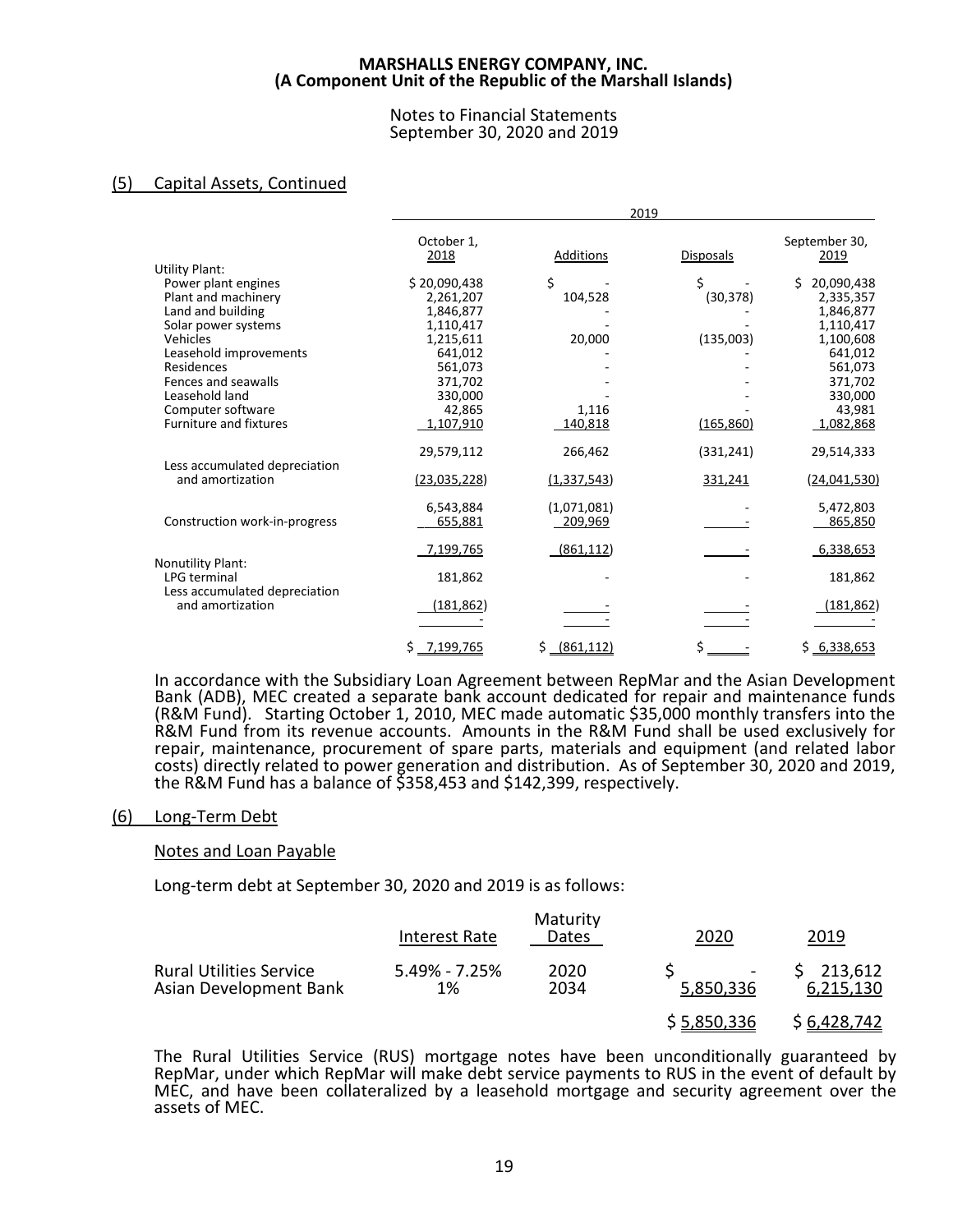Notes to Financial Statements September 30, 2020 and 2019

# (6) Long-Term Debt, Continued

#### Notes and Loan Payable, Continued

Annual repayment requirements to maturity for principal and interest are as follows:

| Year ending<br>September 30,                                   | Principal                                                                     | Interest                                                            | Total                                                                         |
|----------------------------------------------------------------|-------------------------------------------------------------------------------|---------------------------------------------------------------------|-------------------------------------------------------------------------------|
| 2021<br>2022<br>2023<br>2024<br>2025<br>2026-2030<br>2031-2034 | 342,064<br>375,470<br>381,141<br>386,898<br>392,741<br>2,054,496<br>1,917,526 | 85,636<br>80,050<br>74,379<br>68,622<br>62,779<br>223,104<br>62,958 | 427,700<br>455,520<br>455,520<br>455,520<br>455,520<br>2,277,600<br>1,980,484 |
|                                                                | \$5,850,336                                                                   | \$ <u>657,528</u>                                                   | \$6,507,864                                                                   |

#### Change in Long-term Debt

A summary of changes in long-term debt for the years ended September 30, 2020 and 2019 is as follows:

|                                                           | Balance<br>October 1,<br>2019           | <b>Additions</b> | <b>Reductions</b>                           | Balance<br>September<br>30, 2020 | Due Within<br>One Year |
|-----------------------------------------------------------|-----------------------------------------|------------------|---------------------------------------------|----------------------------------|------------------------|
| Notes payable:<br>RUS loan<br>Loan payable:<br><b>ADB</b> | \$<br>213,612<br>6,215,130<br>6,428,742 | \$               | \$<br>(213, 612)<br>(364,794)<br>(578, 406) | \$<br>5,850,336<br>5,850,336     | 342,064<br>342,064     |
|                                                           | Balance<br>October 1.<br>2018           | <b>Additions</b> | <b>Reductions</b>                           | Balance<br>September<br>30, 2019 | Due Within<br>One Year |
| Notes payable:<br><b>RUS</b> loan                         | \$<br>1,355,915                         | \$               | (1, 142, 303)<br>\$                         | \$<br>213,612                    | \$<br>213,612          |
| Loan payable:<br><b>ADB</b>                               | 6,650,417<br>8,006,332                  |                  | (435,287)<br>(1,577,590)                    | 6,215,130<br>6,428,742           | 336,974<br>550,586     |

#### Debt Covenants

Asian Development Bank:

MEC obtained a subsidiary loan from the Asian Development Bank (ADB), through RepMar. The ADB Subsidiary Loan Agreement, dated September 8, 2010, is utilized to pay off a bank loan that was originally procured for operating purposes. The Loan Agreement specifies that in case of default, RepMar, at its option, may by notice to MEC declare the principal of the subsidiary loan then outstanding to be due and payable immediately together with the interest and other charges.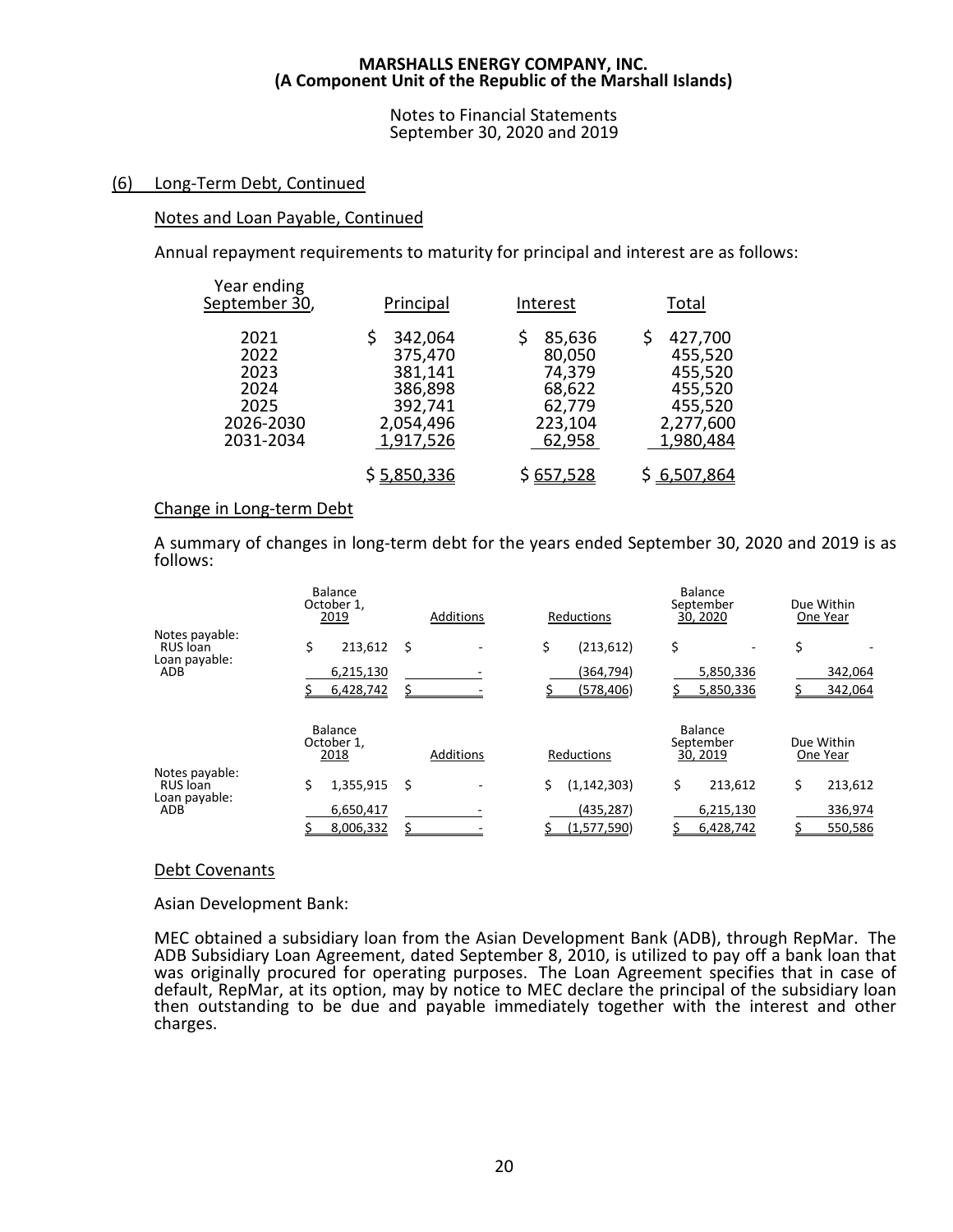Notes to Financial Statements September 30, 2020 and 2019

# (6) Long-Term Debt, Continued

#### Debt Covenants, Continued

Rural Utilities Service:

The RUS Loan Agreement, dated May 1, 1997, sets forth covenants to ensure proper operation and maintenance of the electric utility system and payment of debt service. The primary requirements of the loan agreement is summarized below:

Rate Covenant - MEC has covenanted to at all times fix, prescribe and collect rates, fees and charges in connection with the services furnished by the electric utility system that will be sufficient to yield the sum of net income during each fiscal year equal to at least 125% of the annual debt service. TIER is defined as net income (after tax) plus interest divided by interest expense. The Loan Agreement prohibits MEC, without the prior written consent of RUS, to incur additional indebtedness while MEC maintains a TIER below 1.0; or if the additional indebtedness will cause MEC's TIER to fall below 1.0; or an Event of Default has occurred and is continuing.

Events of default with finance related consequences - the Loan Agreement specifies a number of Events of Default and related Remedies. MEC shall furnish to RUS promptly, after becoming aware, notice of the occurrence of any default under the Loan Documents or the receipt of any notice with respect to the occurrence of any event with which the giving of notice or the passage of time, or both, could become an Event of Default.

Acceleration - Upon the occurrence of an Event of Default and is continuing, RUS may, by notice in writing to MEC, declare all unpaid principal of and all interest accrued on the Notes to be immediately due and payable and, upon such declaration, all such principal and interest shall become immediately due and payable.

#### (7) Change in Long-Term Liabilities

Changes in other long-term liabilities during the years ended September 30, 2020 and 2019 were as follows:

|                                                          | <b>Balance</b><br>October 1,<br>2019 | Additions     | Reductions       | <b>Balance</b><br>September<br>30, 2020 | Due Within<br>One Year |
|----------------------------------------------------------|--------------------------------------|---------------|------------------|-----------------------------------------|------------------------|
| <b>Accrued leave</b><br>Counterpart fund<br>fund payable | \$<br>376,144                        | \$<br>359,612 | \$<br>(165, 941) | \$<br>569,815                           | \$<br>269,553          |
| (see Note 9)<br>Unearned fuel<br>purchase incentive      |                                      | 999,389       |                  | 999,389                                 |                        |
| (see Note 10)                                            | 1,654,309                            |               | (1,654,309)      |                                         |                        |
|                                                          | 2,030,453                            | 1,359,001     | (1,820,250)      | 1,569,204                               | 269,553                |
|                                                          | <b>Balance</b><br>October 1,<br>2018 | Additions     | Reductions       | <b>Balance</b><br>September<br>30, 2019 | Due Within<br>One Year |
| Accrued leave<br>Unearned fuel<br>purchase incentive     | \$                                   | \$<br>376,144 | \$               | \$<br>376,144                           | \$<br>202,720          |
| (see Note 10)                                            | 1,837,650                            |               | (183, 341)       | 1,654,309                               | 183,812                |
|                                                          | 1,837,650                            | 376,144       | (183, 341)       | 2,030,453                               | 386,532                |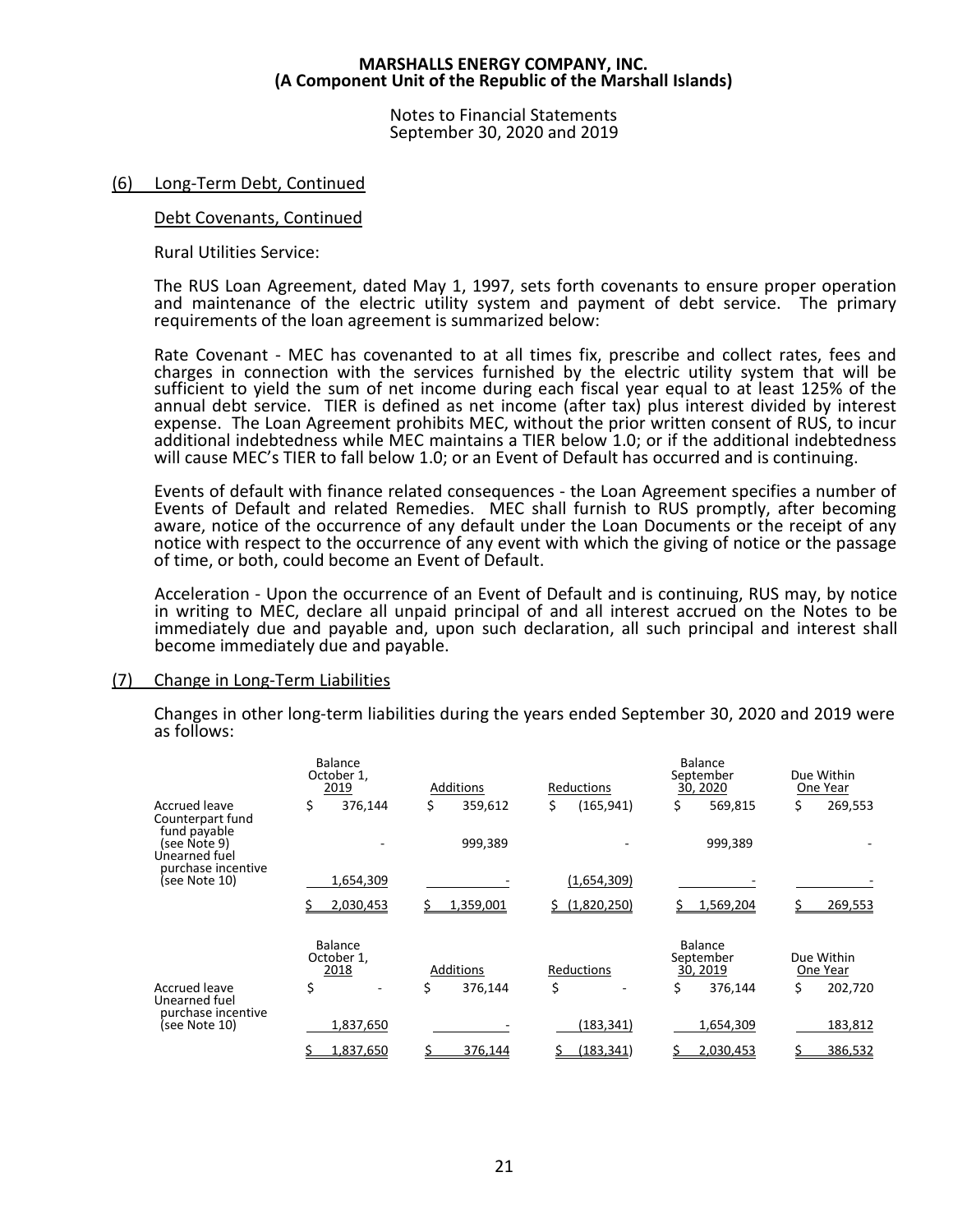Notes to Financial Statements September 30, 2020 and 2019

#### (8) Employee Retirement Plan

MEC, together with KAJUR and MWSC, have implemented a defined contribution retirement savings plan (the Plan) for their respective employees, whereby employees eighteen years and older are eligible to participate upon one year of employment. Plan participants may contribute any amount of their salaries to be matched 100% by their respective employers up to 10% of base salaries. Withdrawal from the Plan occurs upon termination of employment, death, or financial hardship. Plan assets are held in a trust fund administered by a trustee in accordance with the trust agreement. Management has the authority to establish or amend Plan provisions and contribution requirements. MEC contributed \$78,701 and \$85,638 to Plan participant accounts during the years ended September 30, 2020 and 2019, respectively, and total combined plan assets were \$1,200,577 and \$1,616,246 as of September 30, 2020 and 2019, respectively.

#### (9) Related Party Transactions

MEC is wholly-owned by RepMar and is therefore affiliated with all RepMar-owned and affiliated entities, including KAJUR and MWSC. RepMar subscribes for electricity generated by MEC and is charged for electricity usage at substantially the same rates as those charged to commercial establishments. In addition, RepMar purchases fuel from MEC at the same commercial terms and conditions as afforded to third parties. MEC's receivables from related parties are afforded more favorable payment terms than those extended to unrelated parties.

A summary of related party transactions for the years ended September 30, 2020 and 2019, and the related receivable and payable balances as of September 30, 2020 and 2019, are as follows:

|                                                        |             | 2020        |                |           |
|--------------------------------------------------------|-------------|-------------|----------------|-----------|
|                                                        | Revenues    | Expenses    | Receivables    | Payables  |
| RepMar                                                 | \$2,810,442 | \$1,069,458 | Ś<br>666,539   | \$480,111 |
| Kwajalein Atoll Joint Utilities Resources, Inc.        | 3,266,355   | 66,980      | 6,166,163      |           |
| Majuro Water and Sewer Company, Inc.                   | 329,547     | 5,705       | 3,177,695      |           |
| Marshall Islands Social Security Administration        | 36,347      | 641,992     | 10,257         |           |
| Majuro Resort, Inc.                                    | 434,029     | 52,440      | 557,774        | 3,642     |
| Marshall Islands National Telecommunications Authority | 581,111     | 87,300      | 157,606        | 17,844    |
| College of Marshall Islands                            | 480,308     |             | 153,776        |           |
| Other                                                  | 994,248     | 129,788     | 150,990        | 1,698     |
|                                                        | \$8,932,387 | \$2,053,663 | \$11,040,800   | \$503,295 |
|                                                        |             | 2019        |                |           |
|                                                        | Revenues    | Expenses    | Receivables    | Payables  |
| RepMar                                                 | \$2,905,367 | \$1,177,785 | 1,270,054<br>S | \$451,651 |
| Kwajalein Atoll Joint Utilities Resources, Inc.        | 4,143,584   |             | 5,477,036      |           |
| Majuro Water and Sewer Company, Inc.                   | 415,638     | 31.784      | 2,957,694      |           |
| Marshall Islands Social Security Administration        | 26,565      | 484,425     | 4.138          |           |
| Majuro Resort, Inc.                                    | 451,233     | 15,949      | 472,494        | 2,162     |
| Marshall Islands National Telecommunications Authority | 553,280     | 92,554      | 97,292         | 23,862    |
| College of Marshall Islands                            | 372,987     |             | 130,997        |           |
| Other                                                  | 1.004.306   | 152,988     | 159,894        | 16,210    |
|                                                        | \$9,872,960 | \$1,955,485 | \$10,569,599   | \$493,885 |

The allowance for uncollectable accounts pertaining to receivables from affiliates amounted to \$9,767,130 and \$7,694,877 as of September 30, 2020 and 2019, respectively.

During the year ended September 30, 2020, MEC transferred a 10,000 gallon fuel tank to Kwajalein Atoll Joint Utilities Resources, Inc. (KAJUR) at cost in the amount of \$68,929. At September 30, 2020, KAJUR has yet to remit payment associated with this sale.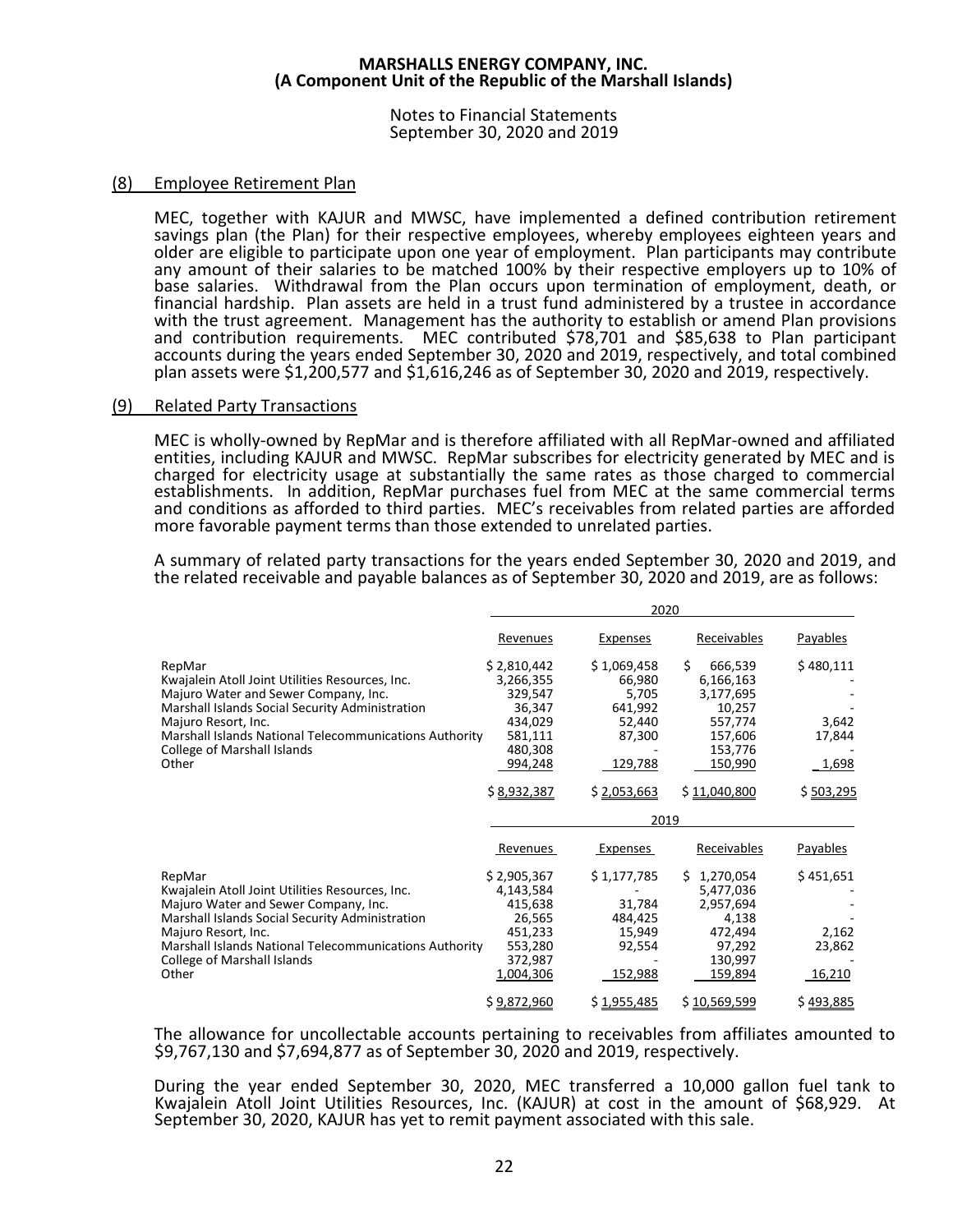Notes to Financial Statements September 30, 2020 and 2019

# (9) Related Party Transactions, Continued

During the years ended September 30, 2020 and 2019, MEC received subsidies from RepMar as follows:

|                                                                                                                          | 2020                 | 2019                   |
|--------------------------------------------------------------------------------------------------------------------------|----------------------|------------------------|
| General Fund:<br>Jaluit and Wotje operations<br>European Development Fund:<br>Renewal Energy and Energy Efficiency Grant | 432,372<br>1,500,000 | \$516,260<br>1,500,254 |
|                                                                                                                          | \$1,932,372          | \$2,016,514            |

As of September 30, 2020, the amount of \$174,452 relating to General Fund subsidies is due from RepMar.

On January 3, 2020, the RepMar Cabinet authorized and approved the transfer from RepMar to MEC of all assets of<br>MEC of all assets associated with Majuro public power distribution services. Capital assets of \$37,894,878, net of accumulated depreciation of \$32,382,153, were transferred representing capital contributions of \$5,512,725.

During the years ended September 30, 2020 and 2019, MEC was the subrecipient of RepMar grant funding in the amount of \$1,500,000 and \$1,500,254, respectively, from the 11th European Development Fund (EDF11) under the ACP-EU Partnership Agreement to support reform of the energy sector in RMI.

In 2015, the Government of Japan and RepMar concluded a grant agreement for Non-Project Grant Aid in the amount of JPY100,000,000 with MEC as the ultimate grantee. The purpose of the Grant is to assist in the supply of petroleum fuel to MEC and mitigating the social and economic difficulties caused by volatile and sustained high oil prices. The Grant was paid directly by the Government of Japan through an independent procurement agent to MEC's fuel supplier. During the year ended September 30, 2017, MEC received the equivalent gallons of fuel from the supplier in the amount of \$726,263. As part of the agreement, MEC was required to establish a counterpart fund with RepMar in the amount of \$275,952 no later than July 5, 2018. As of September 30, 2020 and 2019, MEC has fully satisfied the requirement to make counterpart fund payments to RepMar.

In 2020, the Government of Japan and RepMar entered into a grant agreement for Grant Aid in the amount of JPY33,390,000 with MEC as the ultimate grantee. The purpose of the Grant is to assist in the supply of petroleum fuel to MEC and mitigating the social and economic difficulties caused by volatile and sustained high oil prices. The Grant was paid directly by the Government of Japan through an independent procurement agent to MEC's fuel supplier. During the year ended September 30, 2020, MEC received the equivalent gallons of fuel from the supplier in the amount of \$3,100,000. As part of the agreement, MEC was required to establish a counterpart fund with RepMar in the amount of \$ 2020, MEC has reported a long-term liability of \$999,389 to set aside the counterpart fund payments to RepMar.

As of September 30, 2020 and 2019, MEC is liable for current and delinquent gross revenue taxes to RepMar, totaling \$1,764,706 and \$1,803,718, respectively. In addition, MEC is liable for current and delinquent withholding payroll taxes to RepMar, totaling \$17,891 and \$25,288, respectively. Accrued taxes payable exclude related penalties and interest.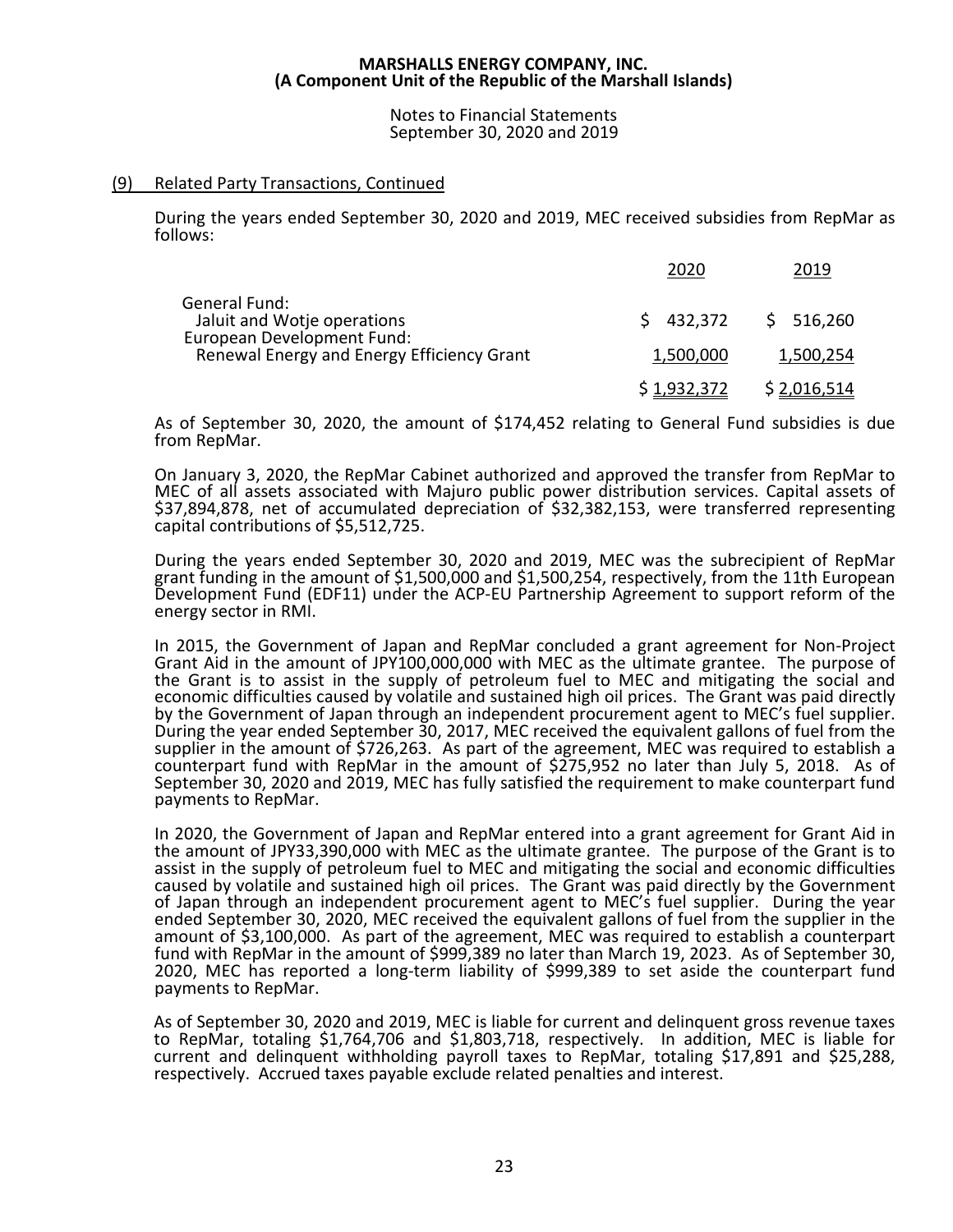Notes to Financial Statements September 30, 2020 and 2019

#### (10) Commitments and Contingencies

#### Commitments

In 2017, MEC entered into a diesel fuel supply agreement ("the supply agreement") with ExxonMobil Asia Pacific Pte. Ltd. (ExxonMobil) for an initial period of three years with automatic renewal for an additional period of seven years. In accordance with the supply agreement, MEC is obligated to purchase a minimum quota of 310,000 bbls per annum. Concurrently, MEC entered into a marketing assistance program agreement ("the marketing agreement") with ExxonMobil whereby ExxonMobil provided \$2,000,000 to MEC as a fuel purchase incentive for the purpose of assisting MEC in the marketing of ExxonMobil products. In the event that MEC is unable to purchase the minimum quota, MEC will be subject to certain damages as outlined in the marketing agreement. Accordingly, MEC will recognize the fuel purchase incentive over the term of the supply agreement. As of September 30, 2019, MEC has recorded a liability of \$1,654,309 associated with the marketing agreement as unearned fuel purchase incentive in the accompanying financial statements. In July 2020, MEC did not renew the supply agreement with ExxonMobil and repaid unliquidated fuel purchase incentive of \$1,654,309. (see Note 13)

#### **Contingencies**

The accompanying financial statements have been prepared in accordance with accounting principles generally accepted in the United States of America, which contemplates the continuation of MEC as a going concern. Management acknowledges that it is currently dependent on RepMar for cash subsidies to fund operations and on its affiliates to pay for actual services rendered in order to maintain MEC as a going concern. Should RepMar and its affiliates choose to discontinue cash subsidies and payment for services rendered, MEC management may have to consider alternative measures including, among other possibilities, an increase in electricity and fuel rates to maintain MEC as a going concern.

MEC is a party to several legal proceedings arising from its operations; however, no provision for any liability was made in the accompanying financial statements due to the uncertainty of the legal proceeding outcomes. Although financial exposure has yet to be determined, MEC's management believes that the provision for any liability will not be material to the accompanying financial statements.

MEC is in the process of developing and implementing plans and systems to ensure effective waste oil management and environmental protection. MEC's management believes that no provision for any liability, if any, which may arise from this matter is required to be reflected in the accompanying financial statements.

MEC has a material amount of unpaid gross revenue and withholding payroll taxes payable to RepMar as of September 30, 2020. The nonpayment of taxes is an effort to address increasing accounts receivable balances due from related parties via an offsetting exercise to reduce each party's liabilities. MEC's management believes that no provision for any additional liability, if any, which may arise from this matter is required to be reflected in the accompanying financial statements.

MEC has a material amount of nonmoving construction work-in-progress as of September 30, 2020. The non-movement of construction work-in-progress is due to (a) MEC is in the process of working on various covenants imposed by the grantor prior to grant finalization; and (b) existing land disputes between landowners. MEC's management believes that no impairment, if any, that may arise from this matter is required to be reflected in the accompanying financial statements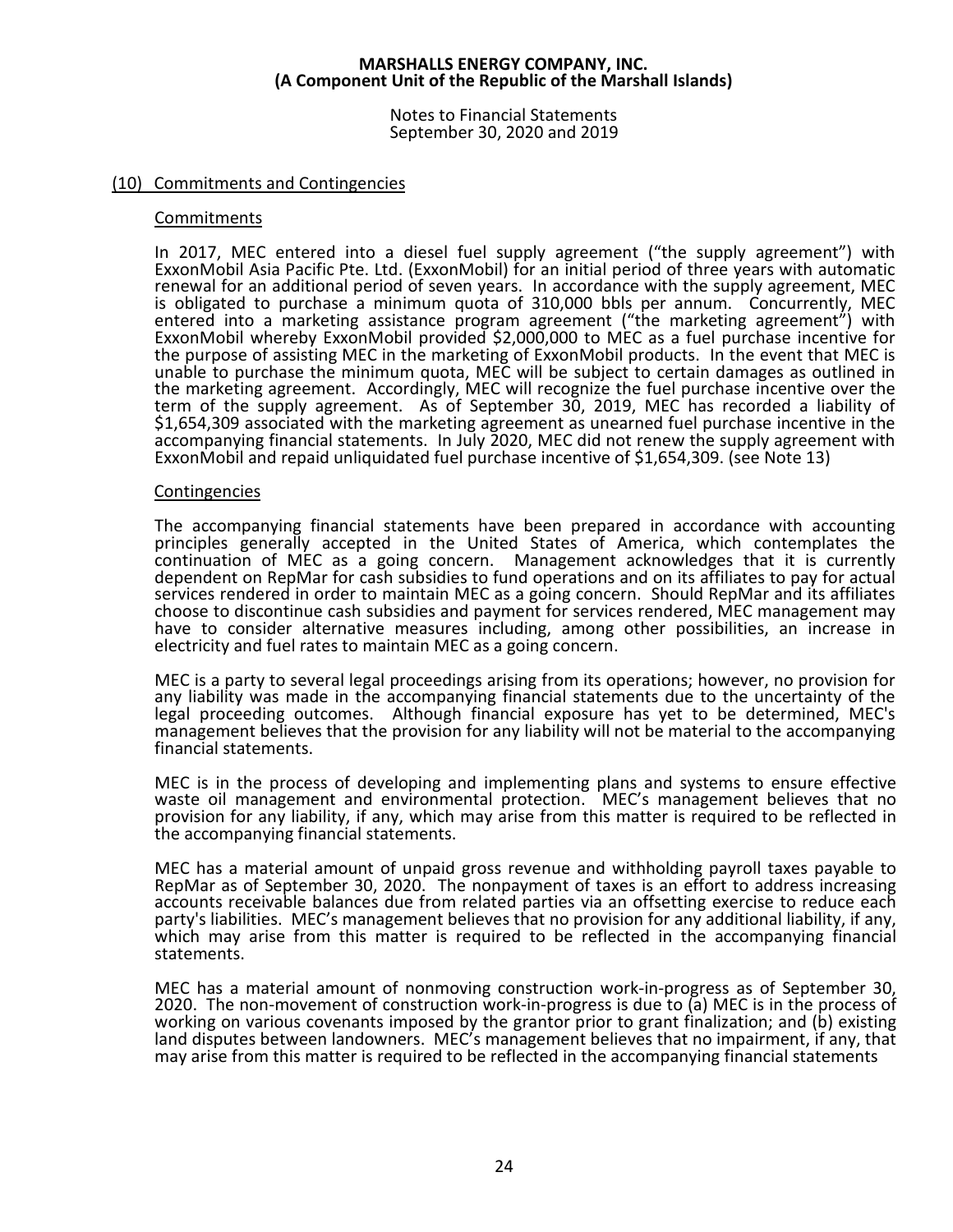Notes to Financial Statements September 30, 2020 and 2019

#### (11) Risk Management

MEC is exposed to various risks of loss related to torts; theft of, damage to, and destruction of assets; errors and omissions; injuries to employees; and natural disasters. MEC has elected to purchase commercial insurance from independent third parties for the risks of loss to which it is exposed. Settled claims from these risks have not exceeded commercial insurance coverage for the past three years.

Insurance proceeds of \$3,410,336 received in 2007 for fire damage to MEC's power plant building and engines were recorded net of estimated repair costs. Subsequent to the year ended September 30, 2019, MEC received \$320,000 against this claim with the balance being fully provided for during the year ended September 30, 2019. During the year ended September 30, 2020, MEC has written off the remaining balance of the claim and reversed the corresponding allowance for uncollectible accounts.

#### (12) COVID-19 Pandemic

On March 11, 2020, the World Health Organization declared the novel strain of coronavirus (COVID-19) a global pandemic and recommended the containment and mitigation measures worldwide. On October 28, 2020, one confirmed case was identified in the Marshall Islands that was subsequently isolated and contained. On November 17, 2020, an additional three cases were identified and which were isolated and contained. As of November 2, 2021, no community transmission has been identified. MEC has determined that should community transmission occur within the Marshall Islands, it may negatively impact MEC's operations and MEC may become dependent upon the financial support of RepMar. However, the effect of the pandemic on RepMar is also uncertain and future available funding to RepMar component units may be limited. Therefore, while MEC expects this matter to potentially have a negative impact on its business, results of operations, and financial position, the related financial impact cannot be reasonably estimated at this time.

#### (13) Subsequent Events

On November 13, 2020, MEC entered into a diesel fuel supply agreement with Winson Oil Bunkering Pte. Ltd. for an initial period of five years with automatic renewal for an additional period of five years, unless one of the parties serves a notice of intention not to renew the contract at least 180 days prior to the expiry of the contract.

On June 1, 2021, MEC entered into a sales and purchase agreement for a shipping vessel in the amount of \$2,450,000.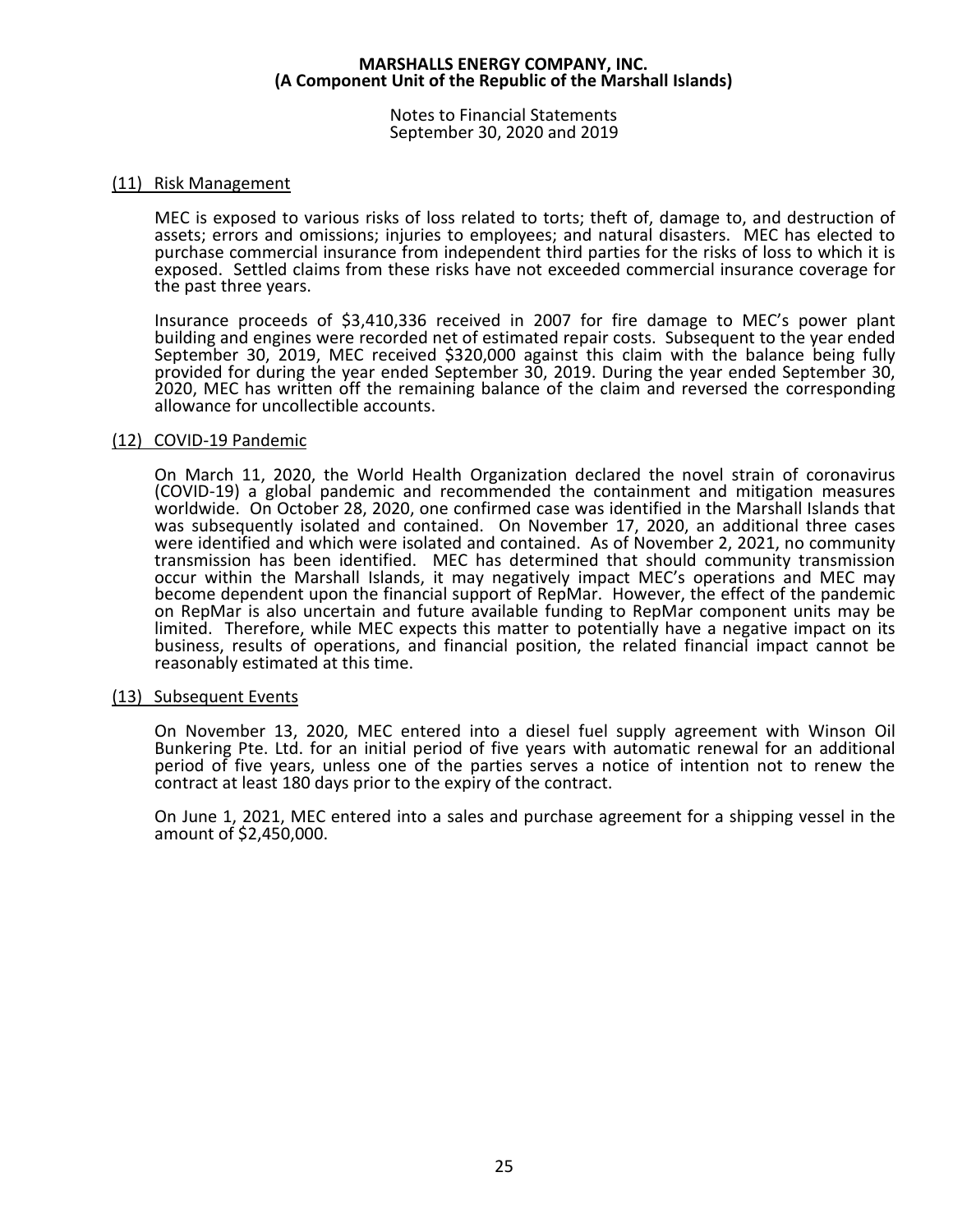# Schedule of Revenues, Expenses and Changes in Net Position by Division Year Ended September 30, 2020

|                                          | Generation               | Distribution                | Tank Farm          | Jaluit         | Wotje                    | Solar                    | MEC Gas                  | Admin.                   | <b>TOTAL</b>     |
|------------------------------------------|--------------------------|-----------------------------|--------------------|----------------|--------------------------|--------------------------|--------------------------|--------------------------|------------------|
| Operating revenues:                      |                          |                             |                    |                |                          |                          |                          |                          |                  |
| Fuel, propane and lube sales             | Ś                        | Ś<br>×,                     | Ś<br>13.762.844 \$ | 7,379 \$       | 495                      | S.                       | \$<br>369.569 \$         |                          | Ś<br>14,140,287  |
| Cost of sales                            |                          |                             | 11,786,752         |                | $\overline{\phantom{a}}$ |                          | 256,386                  |                          | 12,043,138       |
| Gross profit on sales                    | $\overline{\phantom{a}}$ | $\sim$                      | 1,976,092          | 7,379          | 495                      | $\overline{\phantom{a}}$ | 113,183                  | $\overline{\phantom{a}}$ | 2,097,149        |
|                                          |                          |                             |                    |                |                          |                          |                          |                          |                  |
| Electric and service billings            | 19,151,322               | ÷.                          |                    | 234,236        | 151,500                  | 190,075                  | ٠                        | $\overline{a}$           | 19,727,133       |
| Service and other income                 |                          | 70,009                      | 84,309             | 17,599         | 421                      |                          | 4,179                    | 80,274                   | 256,791          |
| Less provision for doubtful accounts     | (639, 543)               | $\sim$                      | (1,555,550)        |                |                          | (163,920)                | $\overline{\phantom{a}}$ | (5,679)                  | (2,364,692)      |
| Total electricity sales and other income | 18,511,779               | 70,009                      | (1,471,241)        | 251,835        | 151,921                  | 26,155                   | 4,179                    | 74,595                   | 17,619,232       |
| Total net operating revenue              | 18,511,779               | 70,009                      | 504,851            | 259,214        | 152,416                  | 26,155                   | 117,362                  | 74,595                   | 19,716,381       |
| Operating expenses:                      |                          |                             |                    |                |                          |                          |                          |                          |                  |
| Fuel and lubes                           | 8,372,944                | 13,998                      |                    | 149,347        | 141,519                  |                          |                          |                          | 8,677,808        |
| Salaries, wages and benefits             | 1,232,535                | 668,548                     | 85,532             | 148,983        | 162,742                  | 302,723                  | 52,487                   | 1,084,790                | 3,738,340        |
| Repairs and maintenance                  | 536,261                  | 679,030                     | 32,672             | 56,476         | 7,099                    | 2,000                    | 87,223                   | 64,883                   | 1,465,644        |
| Depreciation and amortization            | 562,330                  | 93,628                      | 12,880             | 3,422          | 1,340                    | 74,028                   | 12,919                   | 110,067                  | 870,614          |
| Professional and consulting fees         | 57,097                   | ×.                          | 313,063            |                |                          |                          |                          | 48,478                   | 418,638          |
| Gross revenue tax                        |                          | 2,103                       | 398,074            | 653            | 27                       |                          | 10,890                   | 784                      | 412,531          |
| Insurance                                | 175,765                  | 12,301                      | 92,692             | 9,251          | 9,251                    |                          | 3,084                    | 31,383                   | 333,727          |
| Office                                   | 62,107                   | 4,412                       | 54,775             | 5,001          | 4,208                    | 925                      | 2,689                    | 135,820                  | 269,937          |
| Freight and handling                     | 48,715                   | 109,306                     | 14,540             | 40,814         | 9,682                    | 198                      | ÷.                       | 19,070                   | 242,325          |
| Import tax                               | 80,875                   | 104,606                     | 1,849              | 3,638          | 143                      | 9,021                    | 3,171                    | 16,151                   | 219,454          |
| Auto, POL and maintenance                | 25,972                   | 96,566                      | 10,783             | 5,944          | 2,513                    | 2,161                    | 3,982                    | 35,940                   | 183,861          |
| Utility                                  | 42,371                   | 417                         | 10,458             | 9,782          |                          |                          | ٠.                       | 86,580                   | 149,608          |
| Membership and other fees                | 6,315                    | 1,300                       | 1,380              |                |                          |                          | 70                       | 99,511                   | 108,576          |
| Bank charges                             | 200                      | ÷.                          |                    |                |                          |                          | $\overline{a}$           | 94,996                   | 95,196           |
| Communications                           | 32,639                   | 6,033                       | 2,897              | 2,082          | 2,435                    | 615                      | 1,081                    | 37,765                   | 85,547           |
| Donations                                | 984                      | 68,840                      |                    | ÷              |                          | ÷                        | 133                      | 9,648                    | 79,605           |
|                                          | 14,372                   | $\overline{\phantom{a}}$    | 15,679             | ÷.             |                          | $\overline{\phantom{a}}$ | 32,353                   | 830                      | 63,234           |
| Security services                        | 3,250                    | 1,180                       | 955                | 50,330         |                          | 4.424                    | ٠                        | 1,761                    | 61,900           |
| Equipment rental                         |                          | ÷.                          |                    |                |                          |                          | $\overline{\phantom{a}}$ |                          |                  |
| Travel                                   | 3,385                    |                             | 656                | 26,993         | 1,217                    | 5,076                    |                          | 10,167                   | 47,494           |
| Staff training                           |                          | 6,389                       | 4,594              |                |                          |                          | 1,600                    | 29,999                   | 42,582           |
| Safety and uniforms                      | 25,813                   | 3,369                       | 6,121              | 148            |                          | 65                       | 1,106                    | 3,067                    | 39,689           |
| Entertainment                            | 637                      | 1,510                       | 512                | 1,153          | 859                      |                          | ä,                       | 23,493                   | 28,164           |
| Lease rental                             | ä,                       | $\mathcal{L}_{\mathcal{A}}$ |                    | 5,275          | 3,833                    |                          | ä,                       | 7,830                    | 16,938           |
| Advertising                              | 201                      | 201                         | 1,574              | $\overline{a}$ | ×.                       |                          | 627                      | 6,698                    | 9,301            |
| <b>Total operating expenses</b>          | 11,284,768               | 1,873,737                   | 1,061,686          | 519,292        | 346,868                  | 401,236                  | 213,415                  | 1,959,711                | 17,660,713       |
| Operating income (loss)                  | 7,227,011                | (1,803,728)                 | (556, 835)         | (260, 078)     | (194, 452)               | (375,081)                | (96, 053)                | (1,885,116)              | 2,055,668        |
| Nonoperating income (expense):           |                          |                             |                    |                |                          |                          |                          |                          |                  |
| RepMar subsidies                         |                          |                             |                    | 269,473        | 162,899                  |                          |                          | 1,500,000                | 1,932,372        |
| Japan Grant Aid                          |                          |                             | 2,100,611          |                |                          |                          |                          |                          | 2,100,611        |
| Interest expense                         |                          |                             |                    | ٠              | $\sim$                   |                          |                          | (103, 685)               | (103, 685)       |
|                                          |                          |                             | 2,100,611          | 269,473        | 162,899                  |                          |                          | 1,396,315                | 3,929,298        |
| Capital contributions                    |                          |                             |                    |                |                          |                          |                          |                          |                  |
| Republic of the Marshall Islands         | 5,512,725                |                             |                    |                |                          |                          |                          |                          | 5,512,725        |
| Change in net position                   | 12,739,736<br>Ś          | (1,803,728)<br>\$           | 1,543,776<br>Ś     | \$<br>9,395    | (31, 553)<br>Ŝ.          | (375,081)<br>Ŝ.          | \$<br>(96, 053)          | \$<br>(488, 801)         | \$<br>11,497,691 |
|                                          |                          |                             |                    |                |                          |                          |                          |                          |                  |

See accompanying independent auditors' report.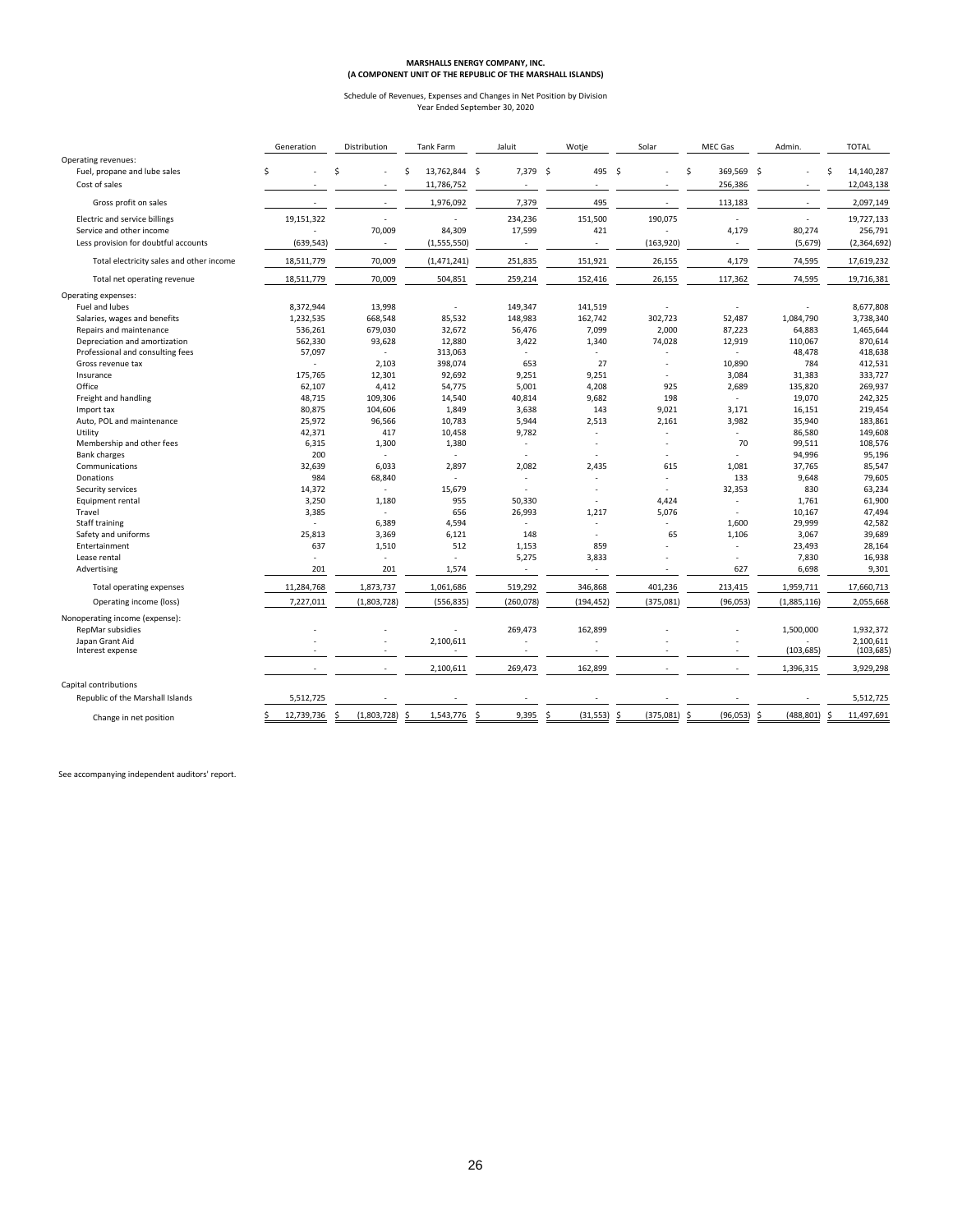

Deloitte & Touche LLP 361 South Marine Corps Drive Tamuning, GU 96913-3973 USA

Tel: +1 (671) 646-3884 Fax: +1 (671) 649-4265

www.deloitte.com

#### **INDEPENDENT AUDITORS' REPORT ON INTERNAL CONTROL OVER FINANCIAL REPORTING AND ON COMPLIANCE AND OTHER MATTERS BASED ON AN AUDIT OF FINANCIAL STATEMENTS PERFORMED IN ACCORDANCE WITH** *GOVERNMENT AUDITING STANDARDS*

Board of Directors Marshalls Energy Company, Inc.:

We have audited, in accordance with auditing standards generally accepted in the United States of America and the standards, and the standards, issued by the Comptroller General of the United States, the financial statements of the Marshalls<br>Energy Company, Inc. (MEC), which comprise the statement of net position as of September 30, 2020, and the related statements of revenues, expenses, and changes in net position and of cash flows for the year then ended, and the related notes to the financial statements, and have issued our report thereon dated November 2, 2021.

#### **Internal Control Over Financial Reporting**

In planning and performing our audit of the financial statements, we considered MEC's internal control over financial reporting (internal control) as a basis for designing audit procedures that are appropriate in the circumstances for the purpose of expressing our opinion on the financial statements, but not for the purpose of expressing an opinion on the effectiveness of MEC's internal control. Accordingly, we do not express an opinion on the effectiveness of MEC's internal control.

A *deficiency in internal control* exists when the design or operation of a control does not allow management or employees, in the normal course of performing their assigned functions, to prevent, or detect and correct, misstatements on a timely basis. A *material weakness* is a deficiency, or a combination of deficiencies, in internal control, such that there is a reasonable possibility that a material misstatement of the entity's financial statements will not be prevented, or detected and corrected on a timely basis.

Our consideration of internal control was for the limited purpose described in the first paragraph of this section and was not designed to identify all deficiencies in internal control that might be material weaknesses or significant deficiencies. Given these limitations, during our audit we did not identify any deficiencies in internal control that we consider to be material weaknesses. However, material weaknesses may exist that have not been identified.

#### **Compliance and Other Matters**

As part of obtaining reasonable assurance about whether MEC's financial statements are free of material misstatement, we performed tests of its compliance with certain provisions of laws, regulations, contracts, and grant agreements, noncompliance with which could have a direct and material effect on the financial statements. However, providing an opinion on compliance with those provisions was not an objective of our audit, and accordingly, we do not express such an opinion. The results of our tests disclosed instances of noncompliance or other matters that are required to be reported under *Government Auditing Standards* and which are described in the accompanying Schedule of Findings and Responses as items 2020-001 and 2020-002.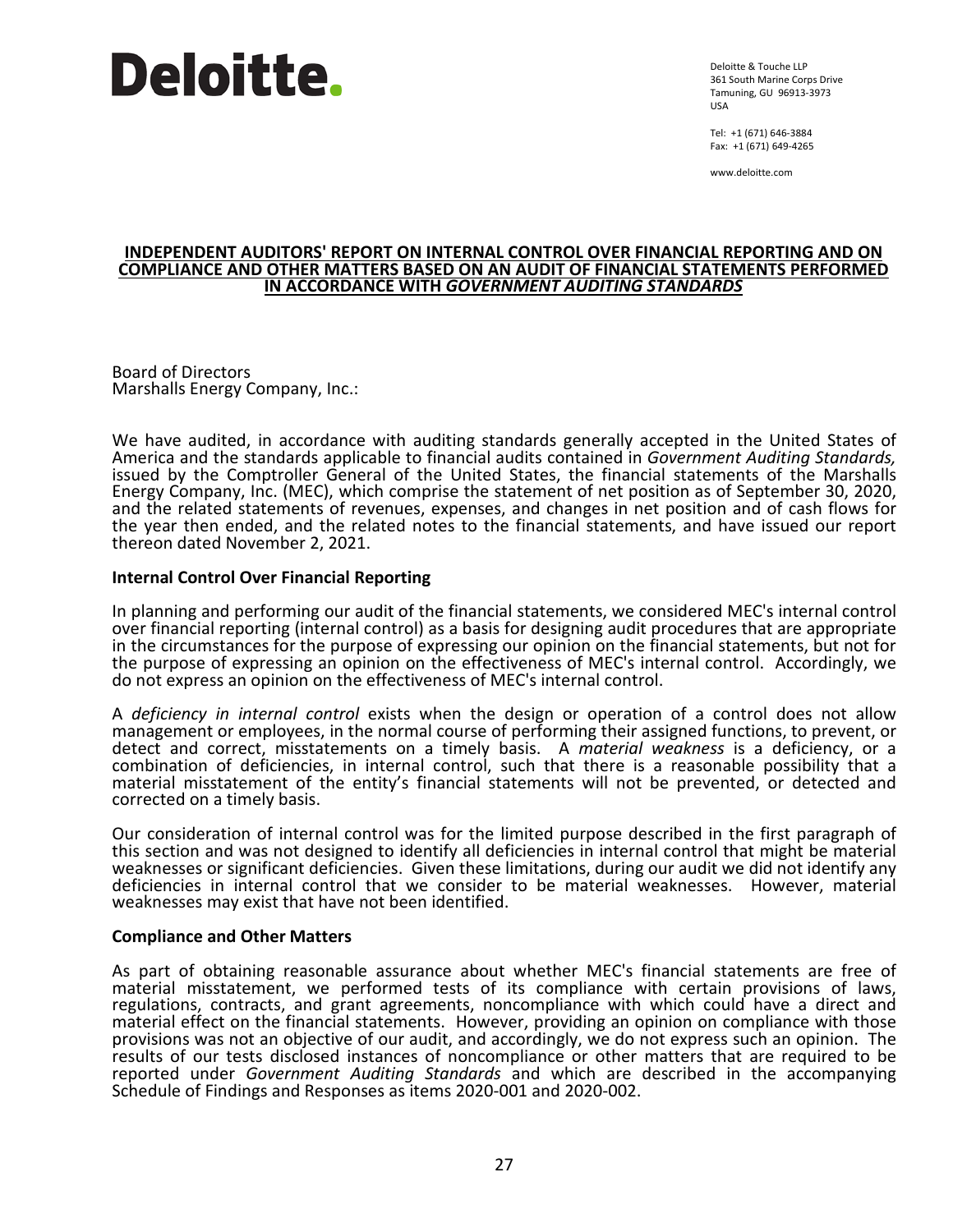# **Deloitte.**

# **MEC's Response to Findings**

MEC's responses to the findings identified in our audit are described in the accompanying Schedule of Findings and Responses. MEC's responses were not subjected to the auditing procedures applied in the audit of the financial statements and, accordingly, we express no opinion on them.

# **Purpose of this Report**

The purpose of this report is solely to describe the scope of our testing of internal control and compliance and the results of that testing, and not to provide an opinion on the effectiveness of the entity's internal control or on compliance. This report is an integral part of an audit performed in accordance with *Government Auditing Standards* in considering the entity's internal control and compliance. Accordingly, this communication is not suitable for any other purpose.

November 2, 2021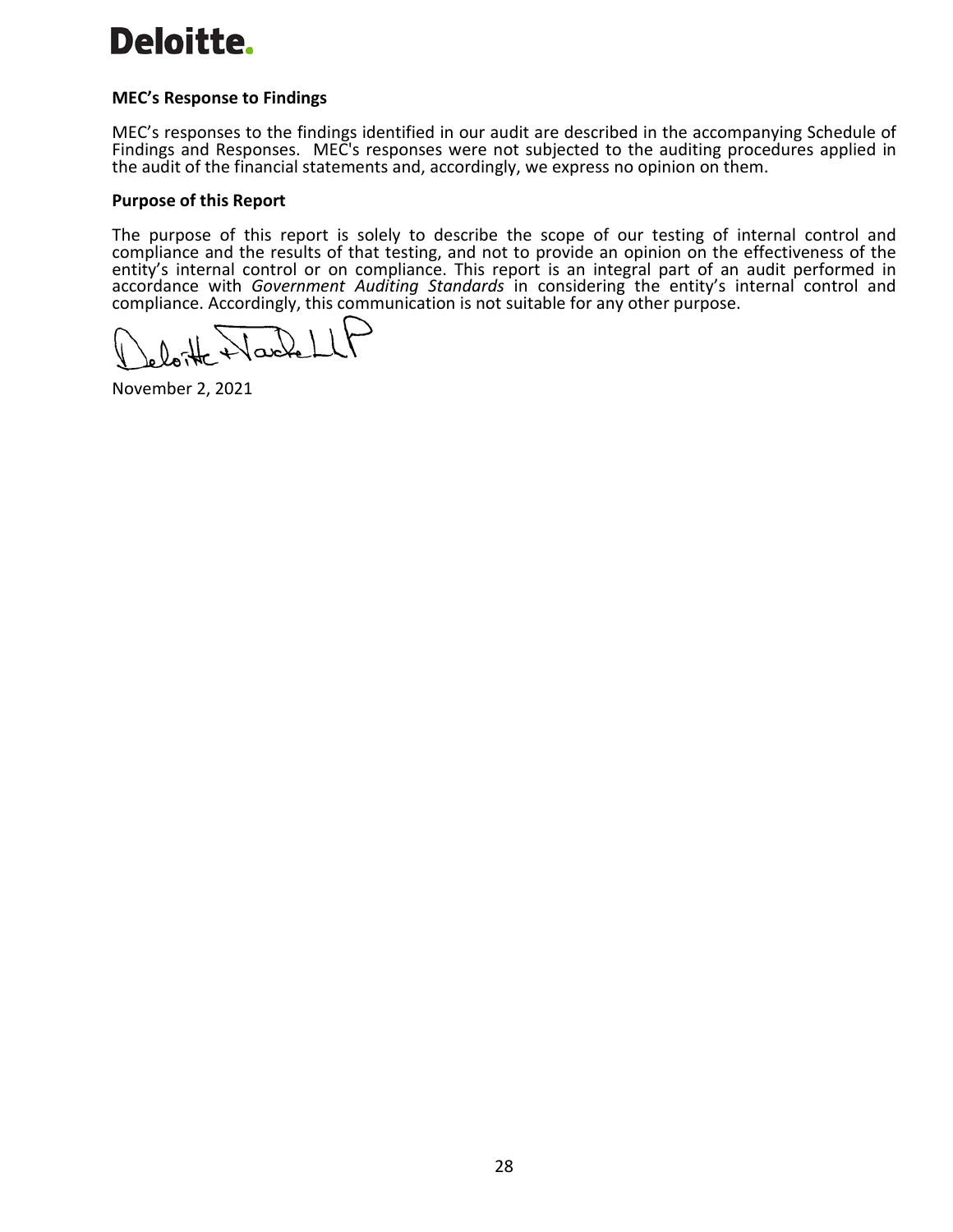Schedule of Findings and Responses Year Ended September 30, 2020

Finding No. 2020-001

# Local Noncompliance

Criteria: RepMar's Procurement Code states the following:

- (a) Section 124 unless otherwise authorized by law, all Government contracts shall be awarded by competitive sealed bidding.
- (b) Section 127 procurement of goods and services not exceeding \$25,000 may be made in accordance with small purchase procedures promulgated by RepMar's Policy Office. Small purchase procedures are those relatively simple and informal methods for securing services,<br>supplies, or other property that do not cost more than \$25,000. RepMar's Ministry of Finance has previously declared that if small purchase procedures are used, price or rate quotations shall be obtained from an adequate number of qualified sources.
- (c) Section 128 a contract may be awarded for supply, service, or construction item without completion when it is determined in writing that there is only one source for the required supply, service, or construction them.

Condition: The below were awarded to vendors without documentation of the basis of the award, with no quotations obtained from an adequate number of qualified vendors and/or with no evidence of competitive sealed bidding.

| Category                                                                                                                                 | Amount                                                                |
|------------------------------------------------------------------------------------------------------------------------------------------|-----------------------------------------------------------------------|
| Engine overhaul<br>Insurance<br><b>Professional fees</b><br>Cost of goods sold<br>Lubricants<br>Maintenance supplies<br>Equipment rental | 649,581<br>248,729<br>210,885<br>59,500<br>47,318<br>40,276<br>12,000 |
|                                                                                                                                          | <u>\$1,268,289</u>                                                    |

Cause: The cause of the above condition is the lack of established policies and procedures requiring documentation of procurement procedures to ensure compliance with RepMar's Procurement Code.

Effect: The effect of the above condition noncompliance with RepMar's Procurement Code.

Recommendation: We recommend that management establish adequate internal control policies and procedures requiring compliance with RepMar's Procurement Code. We recommend management complete documentation of procurement process, from requesting of proposals from a number of qualified vendors, evaluation of submitted bids to documentation of rationale for vendor selected. Specifically, if there are limited bids received, management should document the matter and perform additional procedures to document compliance with the competitive sealed bidding requirement of the code, if applicable.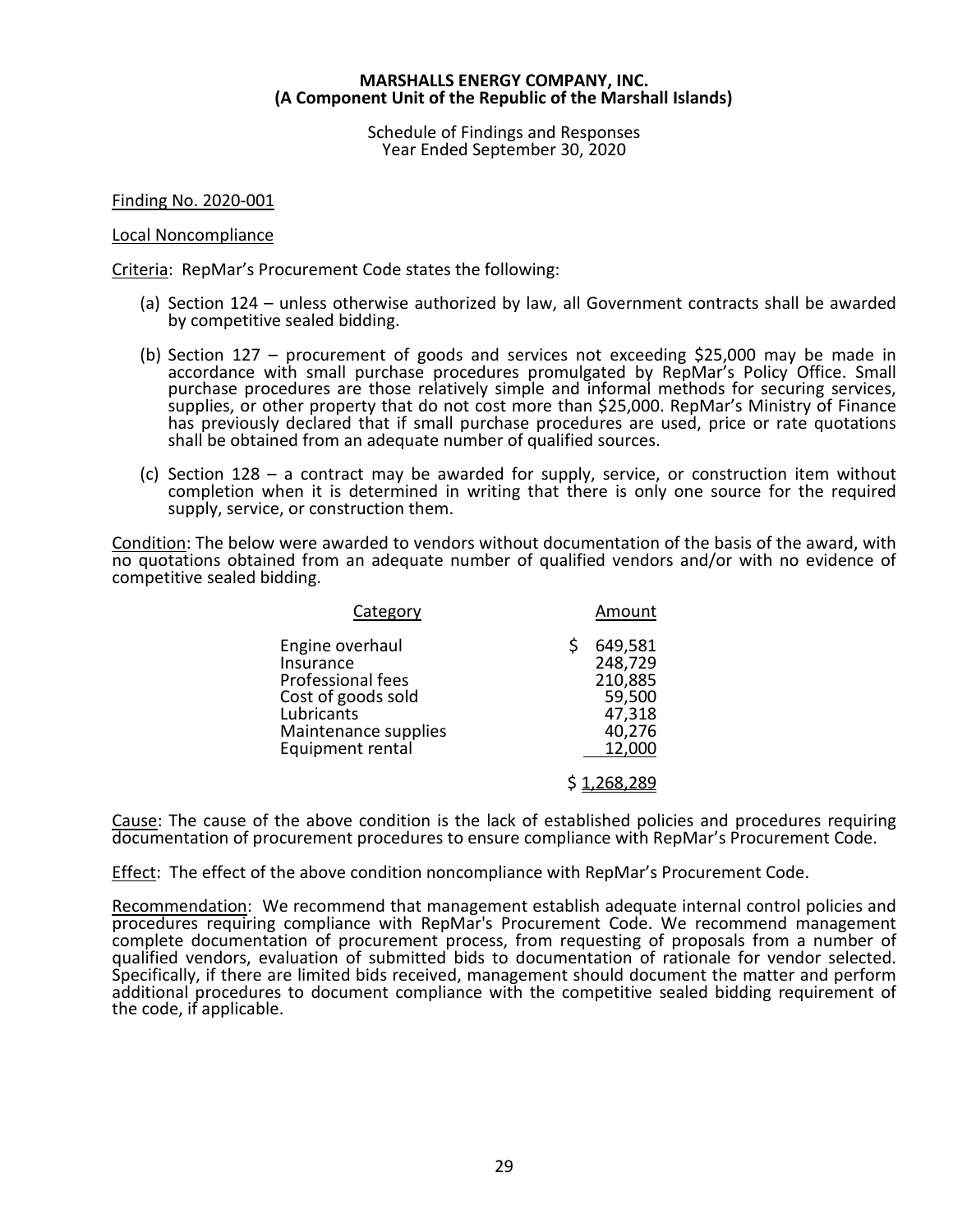Schedule of Findings and Responses, Continued Year Ended September 30, 2020

Finding No. 2020-001, Continued

#### Local Noncompliance

Prior Year Status: Recommendation concerning management to establish policies and procedures pertaining to compliance with RepMar's Procurement Code was reported as a finding in the audit of MEC for fiscal years 2016 through 2019.

Auditee Response and Corrective Action Plan: MEC recognizes the need to formally establish its own procurement policy tailored to the specialized needs of the industry.

For engine parts related to overhaul, MEC's Deutz engines have very limited suppliers of genuine or quality parts. The particular vendor was selected based on review of parts listed by the mechanics and recommendation made by them.

For the insurance vendor, MEC has had the same vendor for the past 10 years at least and because of MEC's aged assets and recent fire, MEC has had difficulties in satisfying data collection and other minimum requirements for other insurance providers and has continued with the same insurance provider who has been willing to continue their insurance.

For professional fees, these relate to one consulting firm who was engaged with MEC and their engagement, at that point in time, was detrimental to the nation's fuel supply security and this was communicated to the BOD who reviewed and agreed with the urgency and approved the contract.

For COGS and equipment rental, this relates to charter of vessels to transport fuel to KAJUR and Jaluit and currently there is a shortage of vessels operating to transport fuel so in organizing such delivery MEC engages the vessel that is available at that point in time; relates to fuel supply security for powerplants on Ebeye and Jaluit.

For lubes, because of volumes for powerplant usage and for resale and because of increase in fuel sales, MEC always seeks the most competitive lube prices and any purchases is always supported by 3 quotes.

For maintenance supplies, these relate to charges from vendors who were involved in the past with construction and implementation of the facility's systems and MEC continued with their services as hiring a new vendor would be inefficient and not cost effective.

As of the date of this report, MEC's internal procurement policy is being developed by management and to be finalized and approved by the Board within the next fiscal year.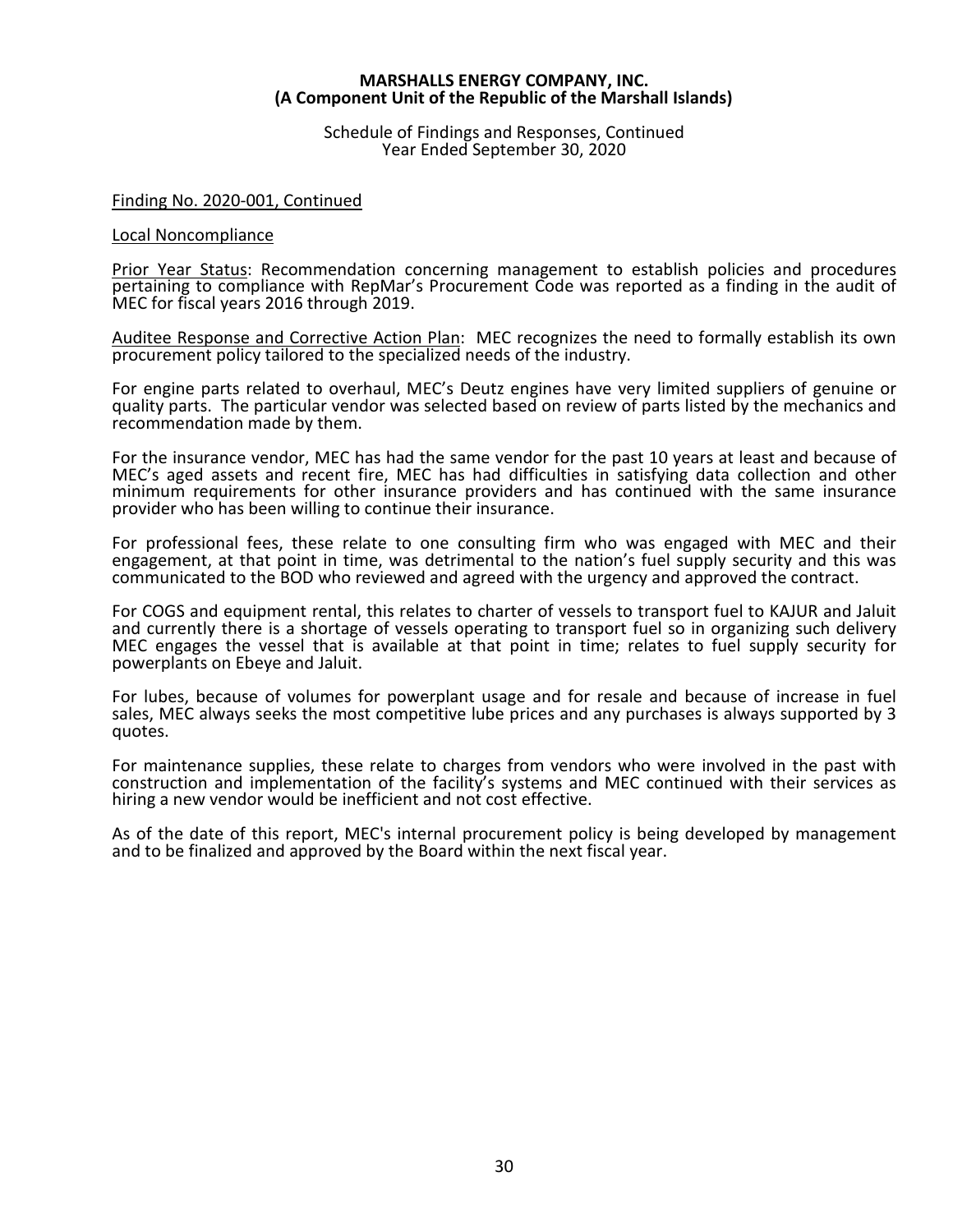Schedule of Findings and Responses, Continued Year Ended September 30, 2020

#### Finding No. 2020-002

#### Local Noncompliance

Criteria: 48 MIRC Chapter 1, Income Tax Act of 1989, Section 110, states that every business shall on or before the last day of the following the close of each quarter, pay the amount of tax imposed on gross revenues under Section 109 of the Chapter.

Condition: MEC filed and paid gross revenue taxes for the year ended September 30, 2020 in a manner inconsistent with the criteria. In addition, gross revenue taxes from previous years in the amount of \$1,670,835 have not been paid.

Cause: The cause of the above condition is the lack of policies and procedures to monitor timely payment of gross revenue taxes.

Effect: The effect of the above condition is noncompliance with RepMar Income Tax Act of 1989, as amended.

Recommendation: We recommend management establish policies and procedures to comply with the RepMar Income Tax Act of 1989, as amended.

Prior Year Status: Recommendation concerning management to establish policies and procedures pertaining to compliance with the RepMar Income Tax Act of 1989, as amended, was reported as a finding in the audit of MEC for fiscal years 2016 through 2019.

Auditee Response and Corrective Action Plan: MEC understands this noncompliance. The reason for the nonpayment of taxes is an effort to address increasing accounts receivable balance of an SOE, which amounted to \$6.1 million as of September 30, 2020, via an offsetting exercise to reduce each party's liabilities. An exercise of this nature is not unprecedented. It previously resulted in an offset of \$2.3 million for outstanding obligations and accounts receivable between the GRMI, MEC, and MIR.

MEC is greatly concerned with the financial burden KAJUR continues to impose as a result of its inability to meet its annual fuel bill obligation and is trying all possible avenues to have the outstanding balance addressed.